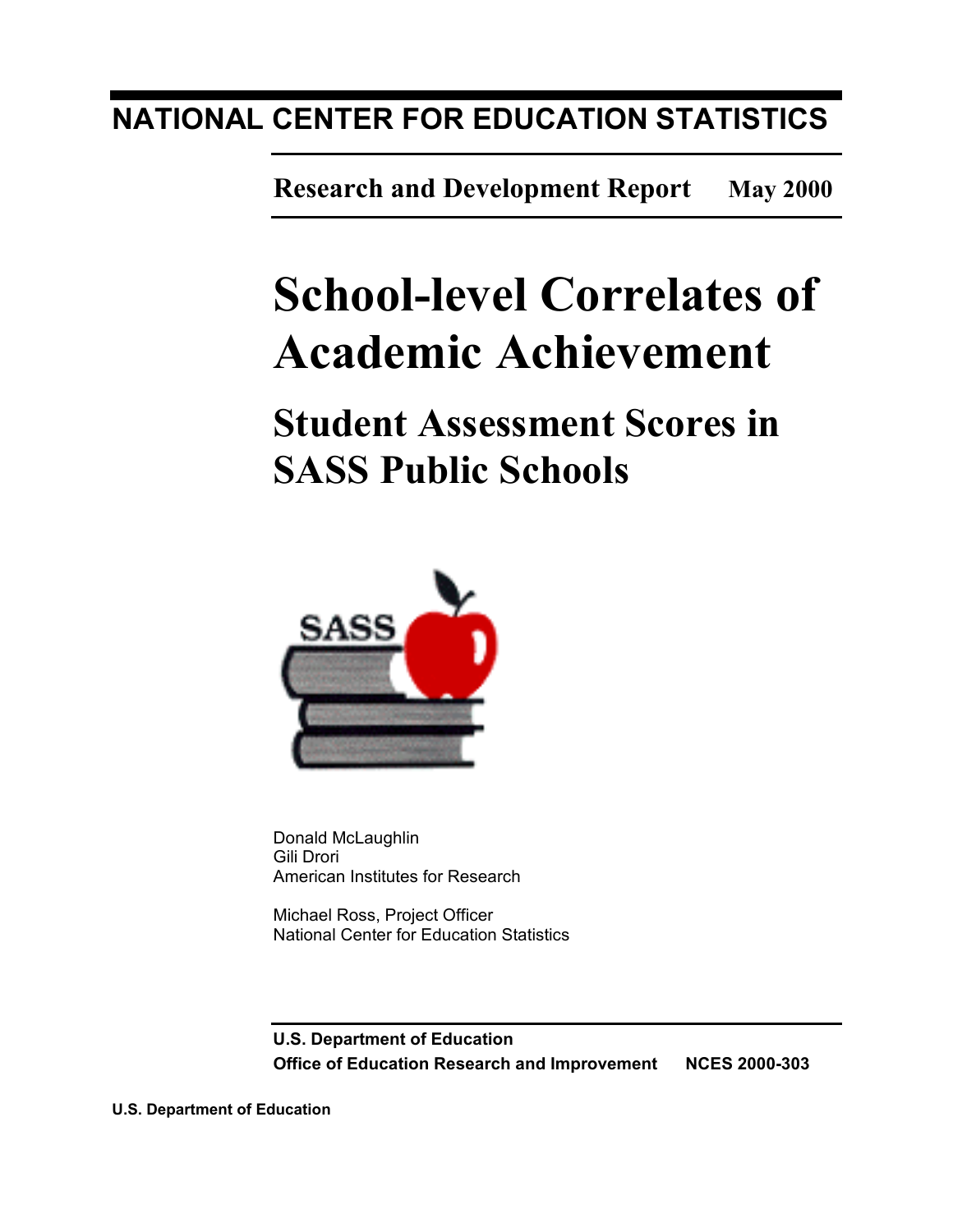Richard W. Riley *Secretary*

**Office of Educational Research and Improvement** C. Kent McGuire

*Assistant Secretary*

**National Center for Education Statistics**

Gary W. Phillips *Acting Commissioner*

The National Center for Education Statistics (NCES) is the primary federal entity for collecting, analyzing, and reporting data related to education in the United States and other nations. It fulfills a congressional mandate to collect, collate, analyze, and report full and complete statistics on the condition of education in the United States; conduct and publish reports and specialized analyses of the meaning and significance of such statistics; assist state and local education agencies in improving their statistical systems; and review and report on education activities in foreign countries.

NCES activities are designed to address high priority education data needs; provide consistent, reliable, complete, and accurate indicators of education status and trends; and report timely, useful, and high quality data to the U.S. Department of Education, the Congress, the states, other education policymakers, practitioners, data users, and the general public.

We strive to make our products available in a variety of formats and in language that is appropriate to a variety of audiences. You, as our customer, are the best judge of our success in communicating information effectively. If you have any comments or suggestions about this or any other NCES product or report, we would like to hear from you. Please direct your comments to:

> National Center for Education Statistics Office of Educational Research and Improvement U.S. Department of Education 1990 K Street, NW Washington, DC 20006–5574

May 2000

The NCES World Wide Web Home Page is: *http://nces.ed.gov* The NCES World Wide Web Electronic Catalog is: *http://nces.ed.gov/pubsearch/index.asp*

### **Suggested Citation**

U.S. Department of Education. National Center for Education Statistics. *School-level Correlates of Academic Achievement: Student Assessment Scores in SASS Public Schools,* NCES 2000–303, by Donald McLaughlin and Gili Drori. Project Officer: Michael Ross. Washington DC: 2000.

#### **For ordering information on this report, write**

U.S. Department of Education ED Pubs P.O. Box 1398 Jessup, MD 20794-1398

Or call toll free 1-877-4ED-PUBS

**Contact:** Michael Ross (202) 502-7443 E-mail: michael\_ross@ed.gov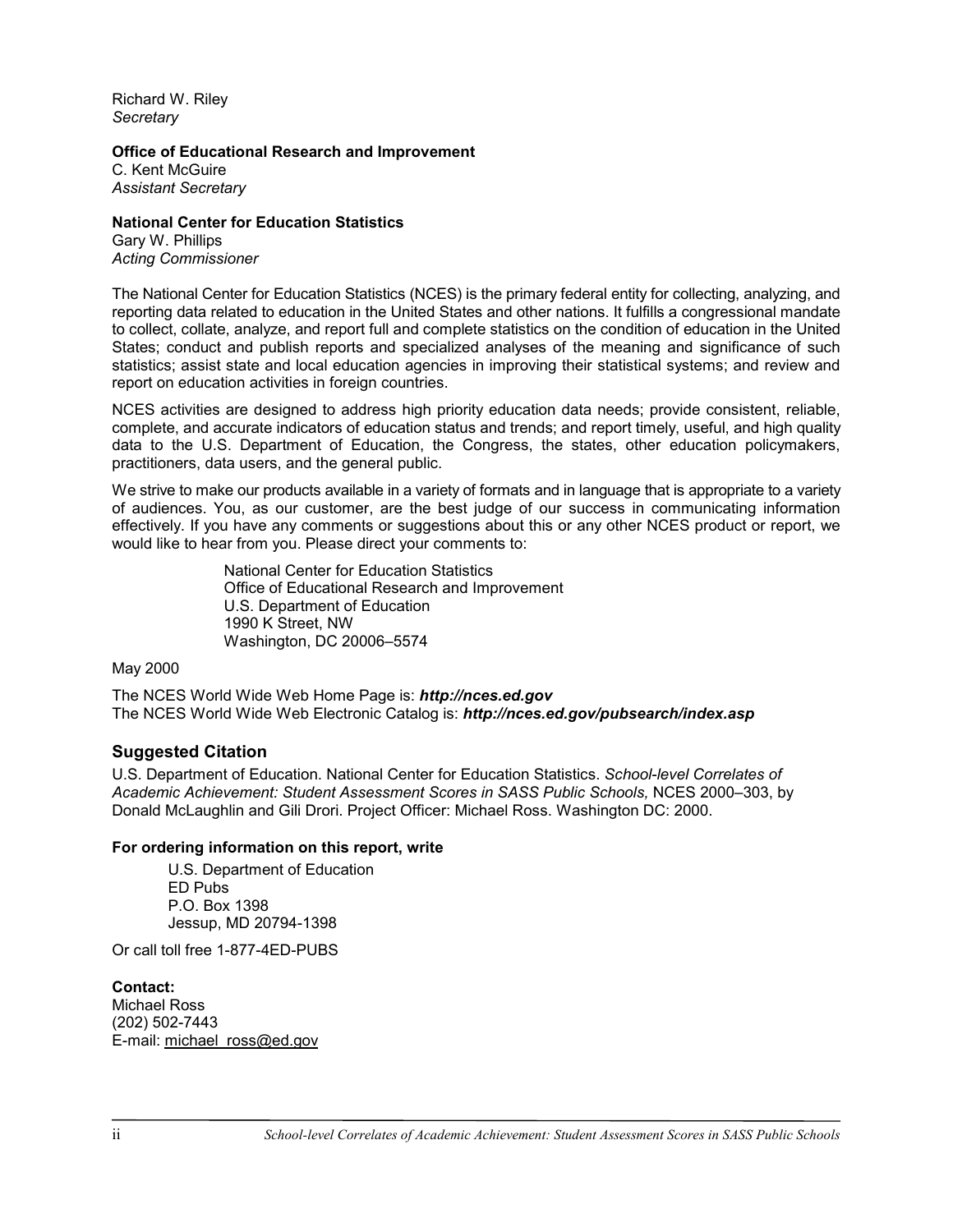# **Foreword**

The Research and Development series of reports has been initiated for the following goals:

- 1. To share studies and research that are developmental in nature. The results of such studies may be revised as the work continues and additional data become available.
- 2. To share results of studies that are, to some extent, on the cutting edge of methodological developments. Emerging analytical approaches and new computer software development often permit new, and sometimes controversial, analysis to be done. By participating in "frontier research," we hope to contribute to the resolution of issues and improved analysis.
- 3. To participate in discussions of emerging issues of interest to educational researchers, statisticians, and the Federal statistical community in general. Such reports may document workshops and symposiums sponsored by the National Center for Education Statistics (NCES) that address methodological and analytical issues or may share and discuss issues regarding NCES practice, procedures, and standards.

The common theme in all three goals is that these reports present results or discussions that do not reach definitive conclusions at this point in time, either because the data are tentative, the methodology is new and developing, or the topic is one on which there are divergent views. Therefore, the techniques and inferences made from the data are tentative and are subject to revision. To facilitate the process of closure on the issues, we invite comment, criticism, and alternatives to what we have done. Such responses should be directed to:

> Marilyn M. McMillen Chief Statistician Statistical Standards Services Group National Center for Education Statistics 1990 K Street NW Washington, DC 20006-5654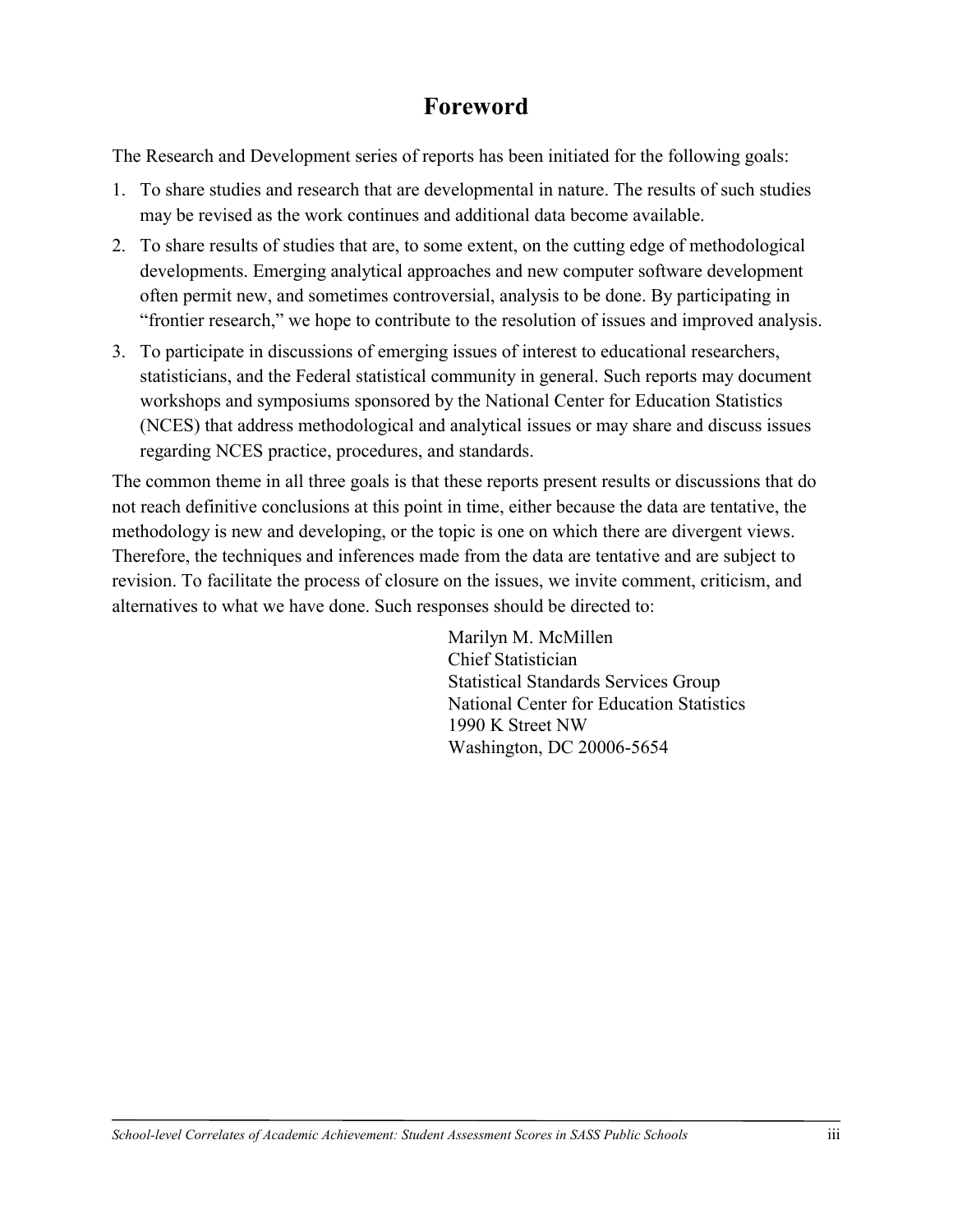# **Acknowledgments**

This is the final report of a project carried out by the authors for the National Center for Education Statistics, through the Education Statistics Services Institute. The authors wish to thank the project officer, Dr. Michael Ross, for his thoughtful suggestions and encouragement during the course of the work. We also wish to thank Steven Kaufman, Adam Gamoran, Robert Hauser, Valerie Lee, and Stephen Raudenbush for their thoughtful reviews of an earlier draft. Nevertheless, the conclusions expressed in this paper are solely those of the authors, and no endorsement of these conclusions by reviewers or by the Center should be inferred.

The foundation of this paper is a combination of survey data, including the Schools and Staffing Survey, the Common Core of Data, and the National Assessment of Educational Progress, all of which are conducted by the National Center for Education Statistics, and 20 state assessments, conducted by State Education Agencies. We appreciate the help provided by these agencies in providing the data for this project, and we appreciate the work of staff of the American Institutes for Research, including Mary Anne Arcilla, Grace Wu, Elizabeth Hartka, and Inna Shapotina, in putting the database together. Finally, we recognize the thousands of hours of time spent by the respondents to these surveys and assessments, who provided information that can be used to improve education policies and practices.

> Don McLaughlin Gili Drori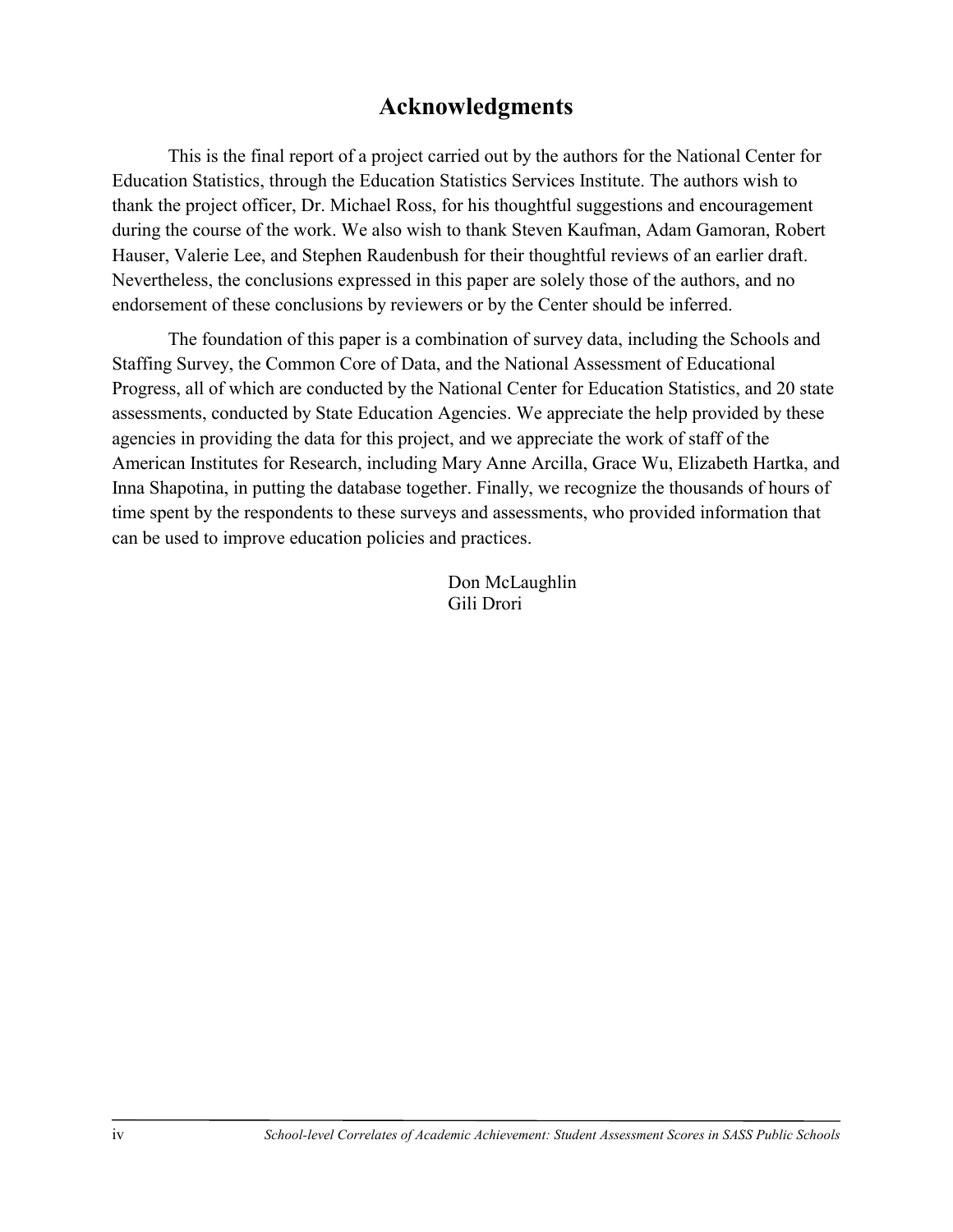|                                                                                                                                                                 | Page           |
|-----------------------------------------------------------------------------------------------------------------------------------------------------------------|----------------|
|                                                                                                                                                                 | 111            |
|                                                                                                                                                                 | 1V             |
|                                                                                                                                                                 | $\mathbf{I}$   |
|                                                                                                                                                                 | $\overline{2}$ |
|                                                                                                                                                                 | 5              |
|                                                                                                                                                                 | 8              |
|                                                                                                                                                                 | 24             |
|                                                                                                                                                                 | 30             |
| Comparisons of Between- and Within-State Correlates of Achievement                                                                                              | 40             |
|                                                                                                                                                                 | 50             |
|                                                                                                                                                                 | 54             |
|                                                                                                                                                                 | 59             |
| Appendix B: Factors Associated with School Climate and Achievement in Public Schools,<br>Reversing the Causal Order between these Two Factors: Results from SEM |                |
| Appendix C: Correlations between State Reading Assessment and NAEP Reading School                                                                               |                |
|                                                                                                                                                                 |                |

# **Contents**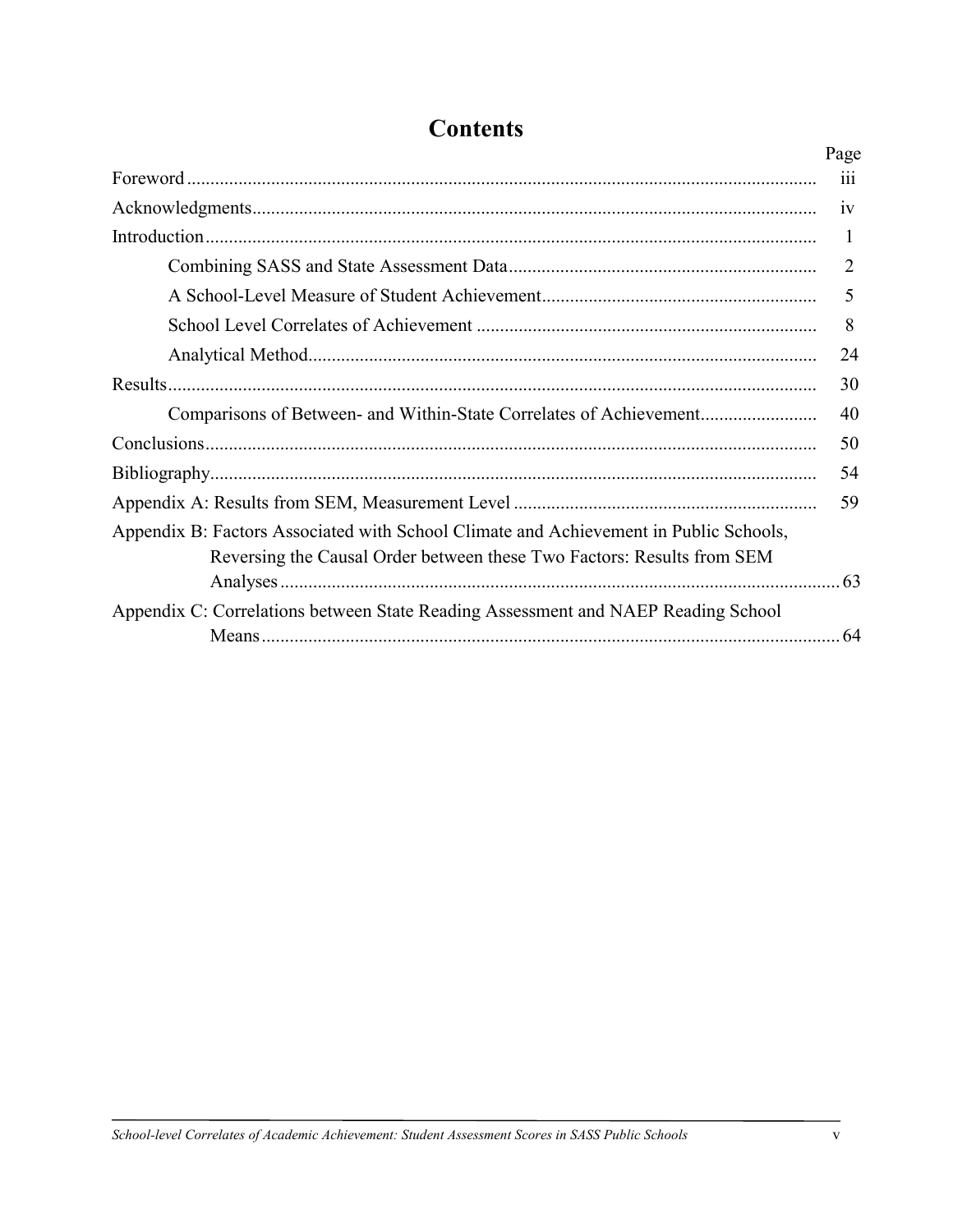# **List of Tables**

|                                                                                                                                                                                                     | Page |
|-----------------------------------------------------------------------------------------------------------------------------------------------------------------------------------------------------|------|
| Table 1. Unweighted counts and percentages of SASS-student achievement subfile schools and all                                                                                                      |      |
|                                                                                                                                                                                                     | 5    |
| Table 2. Specification of the components of the SASS achievement correlates model                                                                                                                   | 14   |
| Table 3. Means and standard deviations of indicators used in the analyses, by grade level                                                                                                           | 15   |
| Table 4. Partial correlations of organizational and climate factors associated with student<br>achievement in public elementary, middle, and secondary schools, controlling for                     | 34   |
| Table 5. OLS standardized regression weights for organizational and climate factors associated with                                                                                                 |      |
| student achievement in public elementary, middle, and secondary schools                                                                                                                             | 35   |
| Table 6. SEM associations of organizational and climate factors with student achievement in public                                                                                                  | 36   |
| Table 7. Percentage of between-school variance that is systematically between states                                                                                                                | 42   |
| Table 8. Pooled within-state partial correlations of organizational and climate factors associated with<br>student achievement in public elementary, middle, and secondary schools, controlling for | 43   |
| Table 9. Pooled within-state OLS standardized regression weights for organizational and climate<br>factors associated with student achievement in public elementary, middle, and secondary          | 44   |
| Table 10. Pooled within-state SEM associations of organizational and climate factors with student                                                                                                   | 45   |
| Table 11. Standardized regression weights for OLS school-based predictors of achievement, with                                                                                                      | 46   |
| Table 12. Average and range of standardized linear regression coefficients for within-state variation                                                                                               | 47   |
| Table 13. State-level cross-grade correlations of school correlates of achievement                                                                                                                  | 48   |
| Table A1. Reliability coefficients for teacher-based components of school-level factors, by school<br>level. (Estimated fraction of sample mean variance that is between schools)                   | 60   |
| Table A2. Intercorrelations of components of school-level factors, by grade level                                                                                                                   | 61   |
|                                                                                                                                                                                                     | 62   |
|                                                                                                                                                                                                     |      |
| Table C1. Correlations between grade 3–4 state assessment and NAEP school means in reading in                                                                                                       | 64   |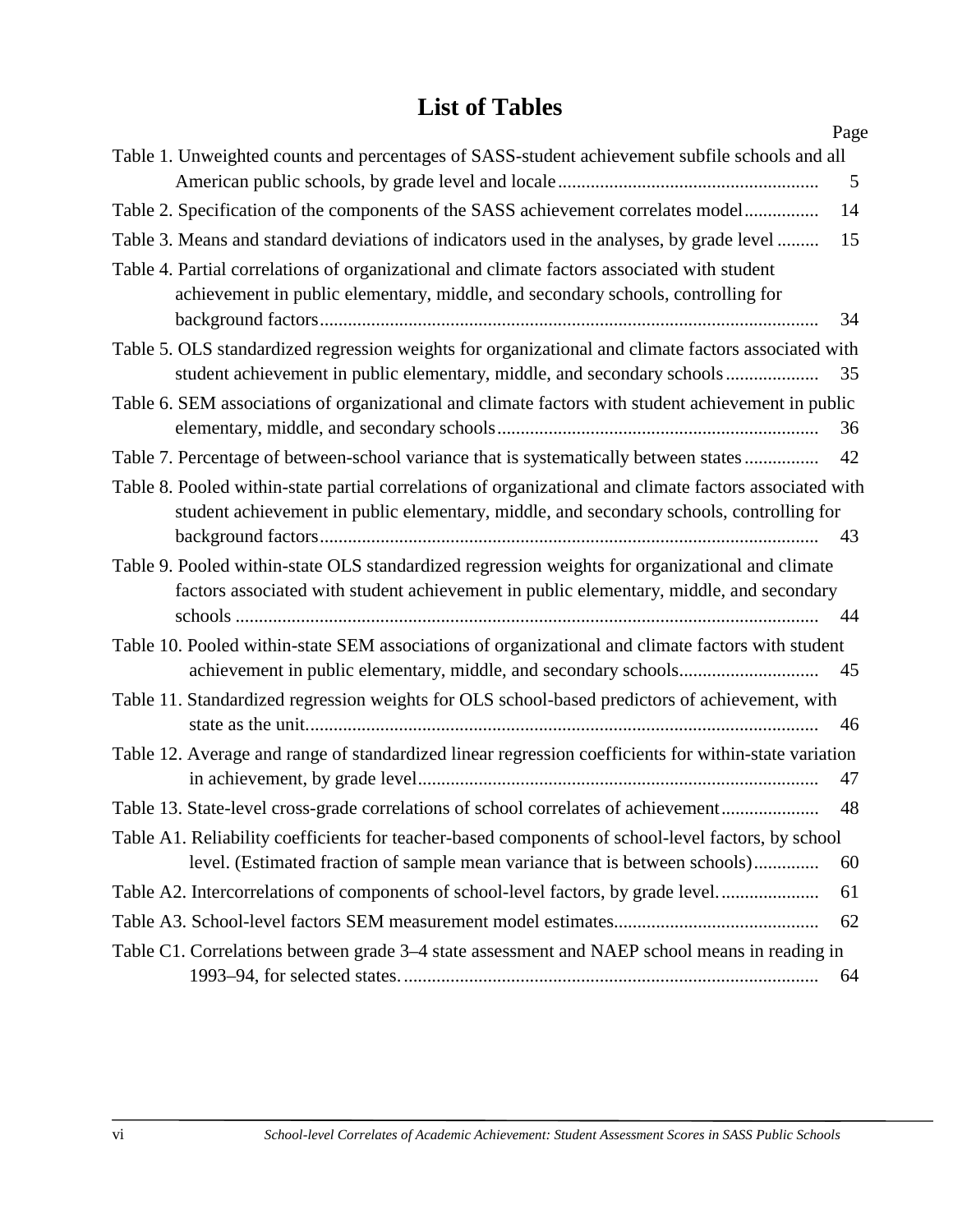# **List of Figures**

| Figure 2. One Possible Path Model Relating Achievement and School and Background |  |
|----------------------------------------------------------------------------------|--|
|                                                                                  |  |
|                                                                                  |  |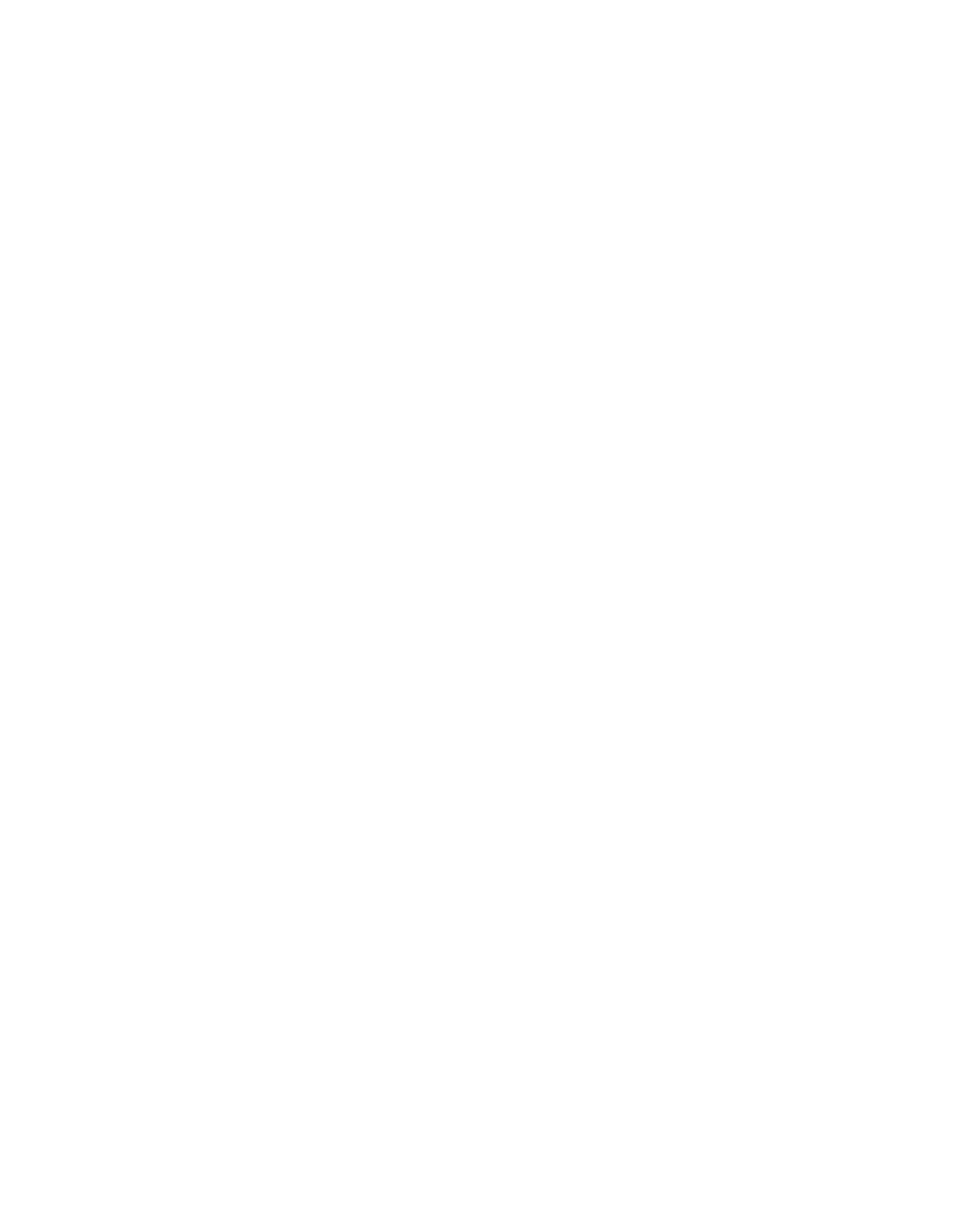# **Introduction**

The Schools and Staffing Survey (SASS), conducted by the National Center for Education Statistics (NCES), offers the most comprehensive picture available of the education system in the United States. Initiated in 1987–88 and repeated in 1990–91 and 1993–94, SASS consists of surveys of districts, schools, principals, and teachers associated with a national sample of schools. It offers information on such issues as policies, programs, services, staffing, and enrollment at both the district and school levels, as well as the principals' and teachers' background, training, experience, perceptions, and attitudes. Given the broad reach of SASS, it can speak to a variety of important educational research and policy questions. The value of SASS would be even greater however, if the relationship between these measures and the level of achievement in schools were known. As noted by others (Boruch and Terhanian 1996, Kaufman 1996), combining this survey information with data from other sources, SASS could more meaningfully inform debates over which factors relate to school effectiveness and could contribute to a broad-based evaluation of school improvement strategies.

The aim of this paper is to show the potential value of a linkage between SASS and data on student academic achievement. To achieve this aim, our approach is two-staged. First, we match the 1993–94 SASS data with state reading and mathematics assessment scores for public schools in 20 states, adjusting for between-state differences in achievement scales by using State NAEP (the state-by-state component of the National Assessment of Educational Progress). Second, by combining these data sources, we identify school-level correlates of student achievement in a broad sample of American public schools. We model the relationship between a variety of SASS school-level responses and average student assessment scores at the school level. Although such a model does not account for individual variation in achievement between students, it is useful for summarizing the relations between the general level of achievement in a school and characteristics of the school.

The model, which is applied separately to public elementary, middle, and secondary schools in 20 states, relates a variety of factors—school attributes, social background of the students, and teachers' characteristics—to the average achievement of students in a school. Of particular interest in this study are the relations among student achievement, average class size, and the school's behavioral climate. Although the data are cross-sectional with respect to time, the large sample size and broad set of measures included in the database create a stable foundation for exploring the relations among these measures. Associations among the measures, and how these associations are affected by the contexts in which schools operate, are examined through partial correlations, ordinary least squares linear regression, and structural equation modeling, both with and without the use of State NAEP to capture between-state covariation. Variations of results by type of school and by analytical method suggest possible explanations for conflicting results in the effective schools research literature (e.g., Purkey and Smith 1983).

Overall, we investigate relationships among these measures in three types of schools: 1,123 public elementary schools, 496 public middle schools, and 595 public high schools, in 20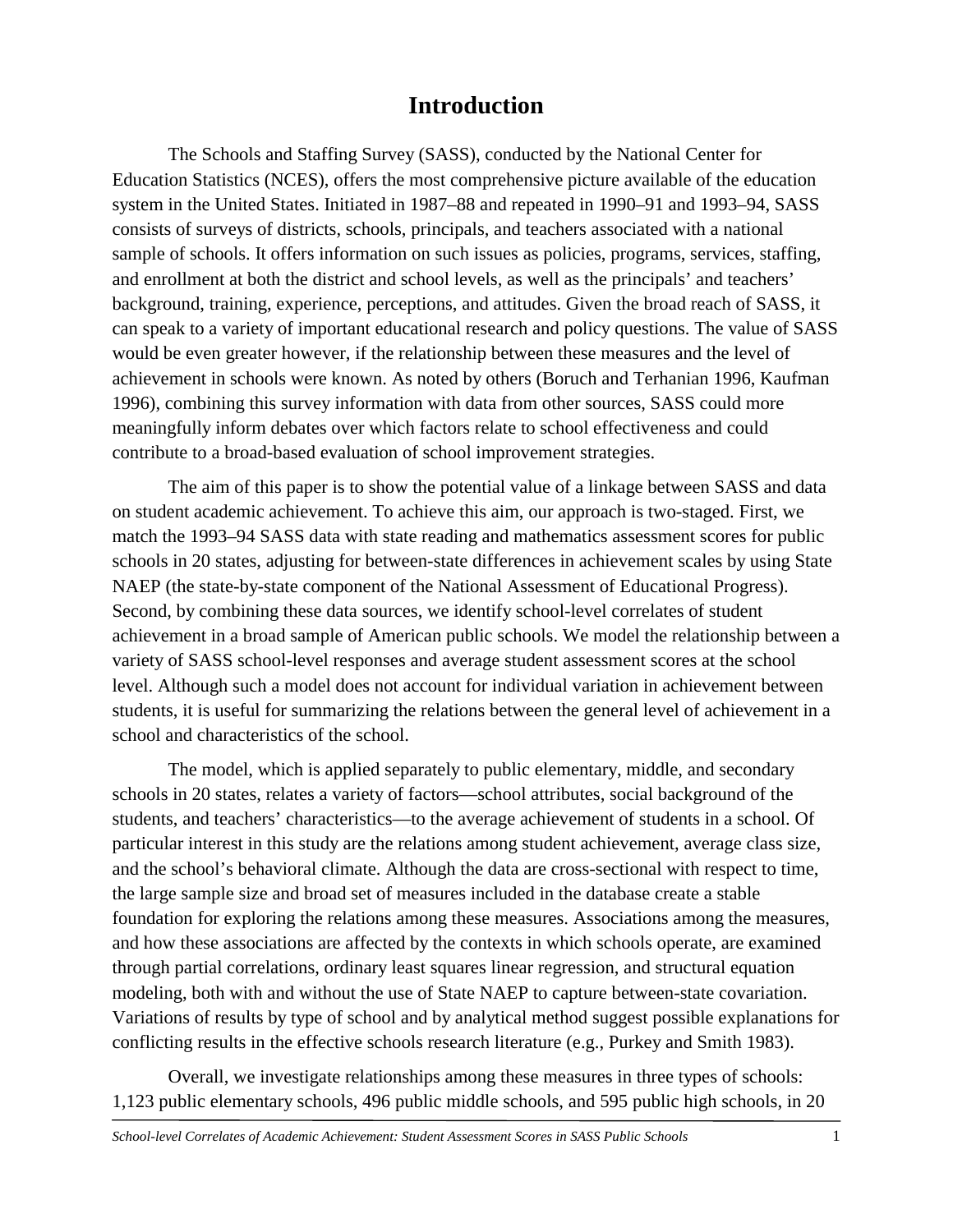states. Separate analyses by level are essential for this study, not only because different factors are related to achievement at different levels, but also because different achievement measures are used in each state at the different school levels.<sup>1</sup> The schools in the database developed are a representative sample of schools that enroll about 40 percent of the nation's public school students.

In our model, average student achievement in a school is related to student background factors, school organizational features, teachers' professional characteristics, and school climate. We regard these categories as related to each other, as well as to student achievement, reflecting interdependencies among social factors. Furthermore, the category of organizational features is further refined to focus on particular factors that correlate with the level of student achievement. The general correlation of the organization of a school with academic performance can be partitioned into factors of school size, average class size, normative cohesion of the staff, and teachers' sense of control in school affairs, each of which, other than school size, has multiple measures in SASS.

# **Combining SASS and State Assessment Data**

The construction of this "linked" database, while technical in nature, is critical for the evaluation of the results of this report's analyses. The coverage of the range of educational contexts in the United States by the schools in the sample determines the extent to which inferences based on analyses of the database can be applied to education in the country. Most states currently collect state assessment data<sup>2</sup> on their public schools and thus offer state-specific information on school performance in terms of student test scores. Although many different assessment instruments are used across the states, they all aim to provide an indication of the reading and mathematics achievement levels of their schools, in comparison with other schools in the state. By transforming each school's score to a *z score* relative to other schools tested at the same grade in a state, there is potential for pooling analytical results across states to increase both power and generalizability.

While pooling information from individual states into a single database can add substantial power to analyses to identify school-level correlates of achievement in SASS schools, it does not capture between-state sources of covariation with achievement. State policies, which

 $<sup>1</sup>$  An additional sample of 347 combined-grade schools were matched, but are not included in this report because the</sup> relationships among measures in these schools proved more difficult to model. Also, an additional 64 SASS schools, for which no teacher data were obtained, were matched, but excluded from these analyses because many of the school measures included in the model are based on average responses of a sample of teachers at the school.

 $2$  In 1994–95, 45 states had a statewide assessment system; the remaining 5 states either did not have a statewide system at all or had temporarily suspended their programs (National Education Goals Panel 1996). In 1995–96, 46 states administered statewide assessments (Roeber, Bond, and Braskamp 1997). In 1996–97, 45 states administered statewide assessments (Roeber, Bond, and Connealy 1998). Some educational assessment is done in every state, and in most of the few states without statewide testing programs, most districts use nationally standardized tests for assessment.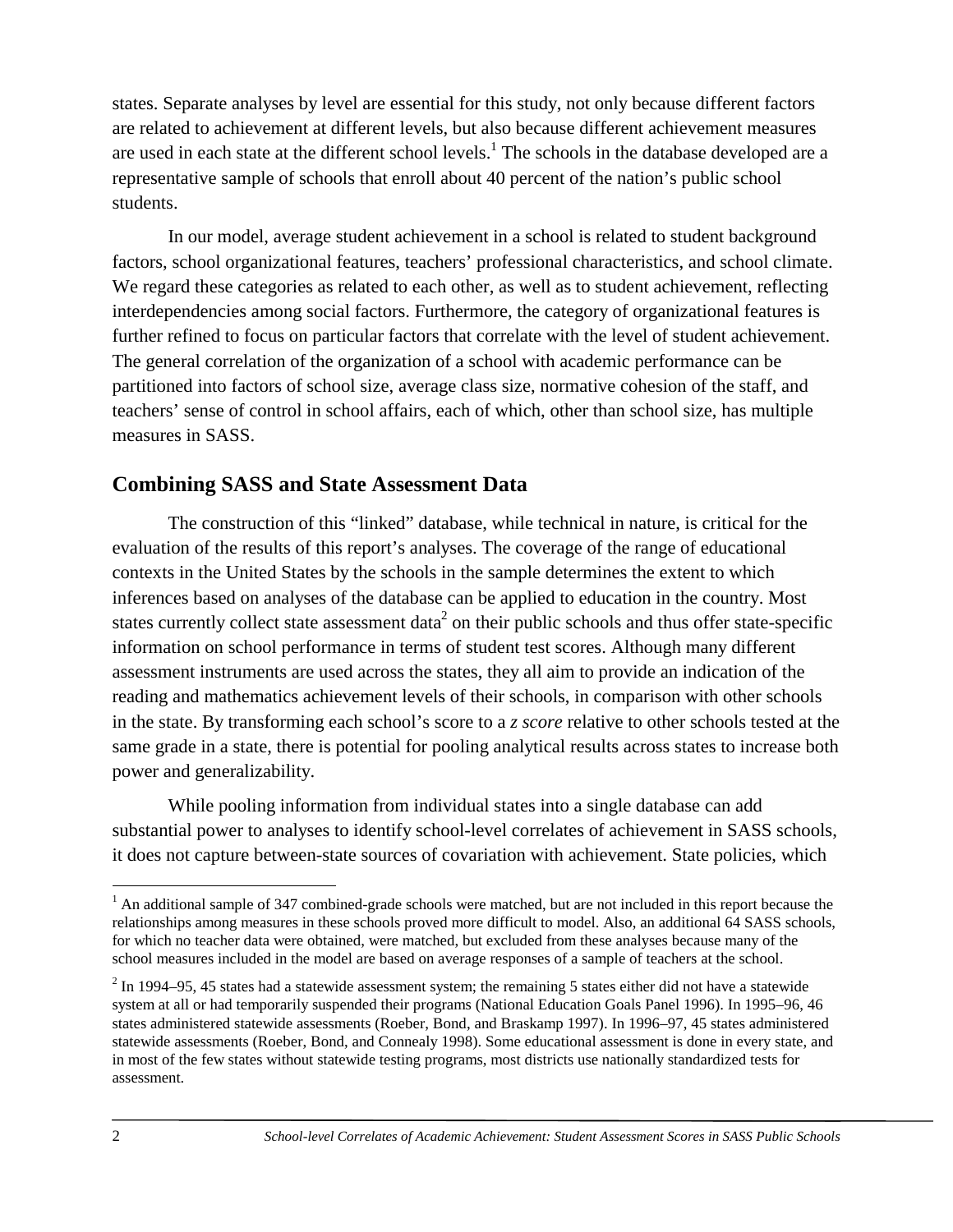are intended to provide equal opportunity for all students, and state demographics, which are in most cases less diverse than the nation as a whole, frequently limit the variation of education practices and outcomes in a state, so that within-state associations with achievement are attenuated. To make use of the full range of achievement variation between schools in the country, we also employ State NAEP data. To evaluate whether adjusting state assessment scores based on State NAEP data would add power to the analyses, we focused on states with statewide assessments which also participated in the 1994 State NAEP  $4<sup>th</sup>$ -grade reading assessment. In each of those states, approximately 2,500 students in 100 schools took tests that have been carefully developed to assess a consensus framework of reading skills.

Although SASS includes both public and private schools, states generally collect assessment data only for public schools, and hence, the SASS-Student Achievement database, created for this report, is limited to information on public schools. In most cases, school-level state assessment scores are public information; and of the 39 states that participated in the 1994 State NAEP  $4<sup>th</sup>$ -grade reading assessment, 23 provided the American Institutes for Research (AIR) with 1993–94 school-level assessment scores in conjunction with a study of the State NAEP sampling procedures. Scores from three of these states were not usable for this study, either because they were minimum competency tests with no correlation with NAEP, they were not on an easily readable medium, or test usage varied between districts. The 20 states whose state assessment scores are included are Alabama, California, Delaware, Florida, Georgia, Hawaii, Kentucky, Louisiana, Maine, Massachusetts, Michigan, Montana, New Hampshire, New York, Pennsylvania, Rhode Island, Tennessee, Texas, Utah, and Washington.

The linkage of these data to the SASS file required access to restricted information concerning the identification of SASS schools. NCES has established clear criteria for acceptable procedures for storing and using confidential information, and AIR has complied with these criteria. Although the linkage might be possible with information about schools' names and addresses, it was greatly facilitated by the use of an intermediate linkage of both SASS and state assessments through the Common Core of Data (CCD). The 1991–92 CCD file, which served as the sampling frame for SASS, identifies most of the 86,287 public schools in the country by both their federal and state identification codes.<sup>3</sup> In most cases, school records on state assessment files included the state's identification code, which enabled an automated matching procedure.<sup>4</sup>

These 20 states contained 3,785 of the 8,767 SASS public schools. Of these 3,785 SASS public schools, 2,916 had students enrolled in grades corresponding to the state assessment, and

<sup>3</sup> Information about CCD can be found on the NCES Web page: **http://nces.ed.gov/ccd**.

<sup>&</sup>lt;sup>4</sup> A few of the schools were identified manually by matching their state, city, or zip code, either because the federal identification code was missing from the restricted SASS file or because the state identification code was not included on the assessment file. Details of the file development process can be found in Wu, Royal, and McLaughlin (1997).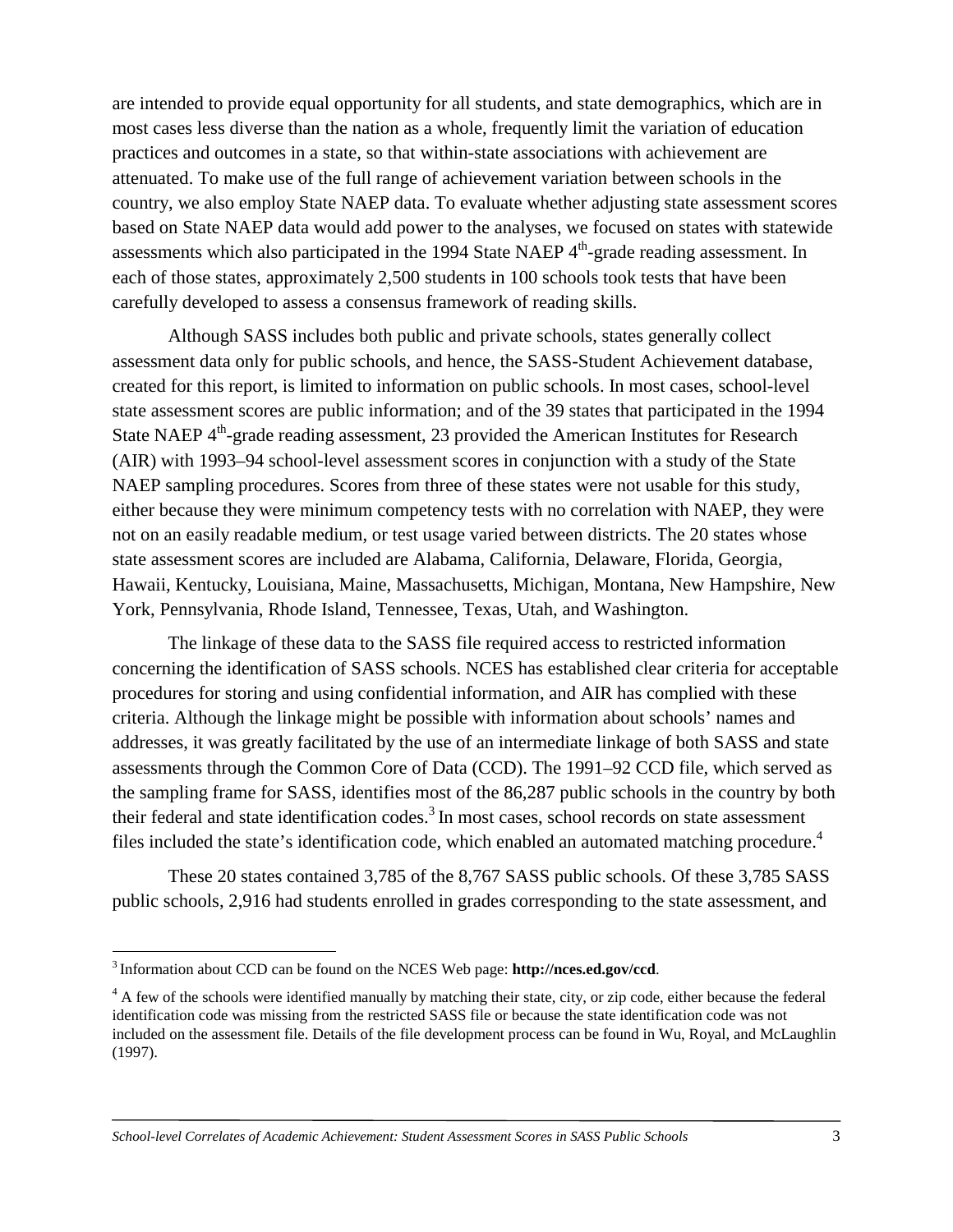2,627 were identified as having both SASS and state assessment information.<sup>5</sup> Of these, 66 had no teacher data, so the final file used for analysis contained 2,561 school records: 1,123 elementary schools, 496 middle schools, 595 secondary schools, and 347 combined-grade schools. The database includes at least 50 schools in each state and constitutes a broad sample of large and small, urban and rural, affluent and impoverished public schools.<sup>6</sup>

The coverage of the range of educational contexts in the United States by the schools in the sample determines the extent to which inferences based on analyses of the database can be expected to generalize to other schools in the country. Although SASS includes both public and private schools, state assessment data are collected for public schools only, and hence, the SASS student achievement subfile created for this report, is limited to information on public schools. The 2,561 public schools included in the study are only slightly different from the general population of American public schools. The grade level distribution of the schools included in our study differs from that of the entire range of SASS public schools, because many states only conduct assessments at the elementary and intermediate levels. On the other hand, SASS selected a smaller percentage of elementary than secondary schools, compensating for this by giving greater weight to each SASS elementary school in estimating national averages. Table 1 provides the comparison between the (unweighted) sample of public schools in this report and the general population of public schools, by two characteristics—school level and locale. It shows that the largest difference involves the inclusion of more combined-grade schools in the SASS-Student Achievement database (13.6 percent, as compared with 2.8 percent). Also, the percentage of schools in the database that are elementary schools is smaller than the percentage of elementary schools in the general population of public schools (43.8 percent, as compared with 60.9 percent). These large differences mean that to be meaningful, all analytical comparisons must be between schools serving the same overall grade levels. In fact, separate analyses are performed for elementary, middle, and secondary schools,<sup>7</sup> while results for combined-grade schools are not included in this report. Concerning locale, differences between the unweighted sample and the population of public schools in America are small. The largest differences between the sample and population are that more of the urban fringe schools in the sample are near mid-size cities,

 $\overline{a}$  $5$  Of the other 289 SASS schools, 254 did not match with state assessment, 34 merged with state assessment files, but did not have both reading and mathematics scores, and one was found subsequently to have achievement scores that were outliers. The 34 SASS schools missing one of the scores included 24 in California, 2 in Florida, 3 in Maine, 1 in Montana, and 4 in Texas. In addition, 112 of the 254 non-matching schools were special, alternative, or vocational education schools, or schools that had an enrollment of fewer then 10 in the grade assessed; and 86 were not included in one state's (Pennsylvania's) assessment sample in 1993–94.

 $6$  As a measure of the success of the matching process, 2,662 of the 2,718 SASS public schools that were expected to have matching assessment scores were matched, for a match rate of 97.9 percent.

 $<sup>7</sup>$  State math and reading assessment data are used for typical grades in elementary, middle, and high schools.</sup> However, the NAEP adjustment for between-state variation at all three levels is based on grade 4 state means for reading and grades 4 and 8 state means for math. Between-state variation in achievement scores tends to be very similar across grade levels and subject matter, so such extrapolations are plausible. Whether these extrapolations reduce the potential to identify correlates of achievement in SASS is a question to be addressed in this study.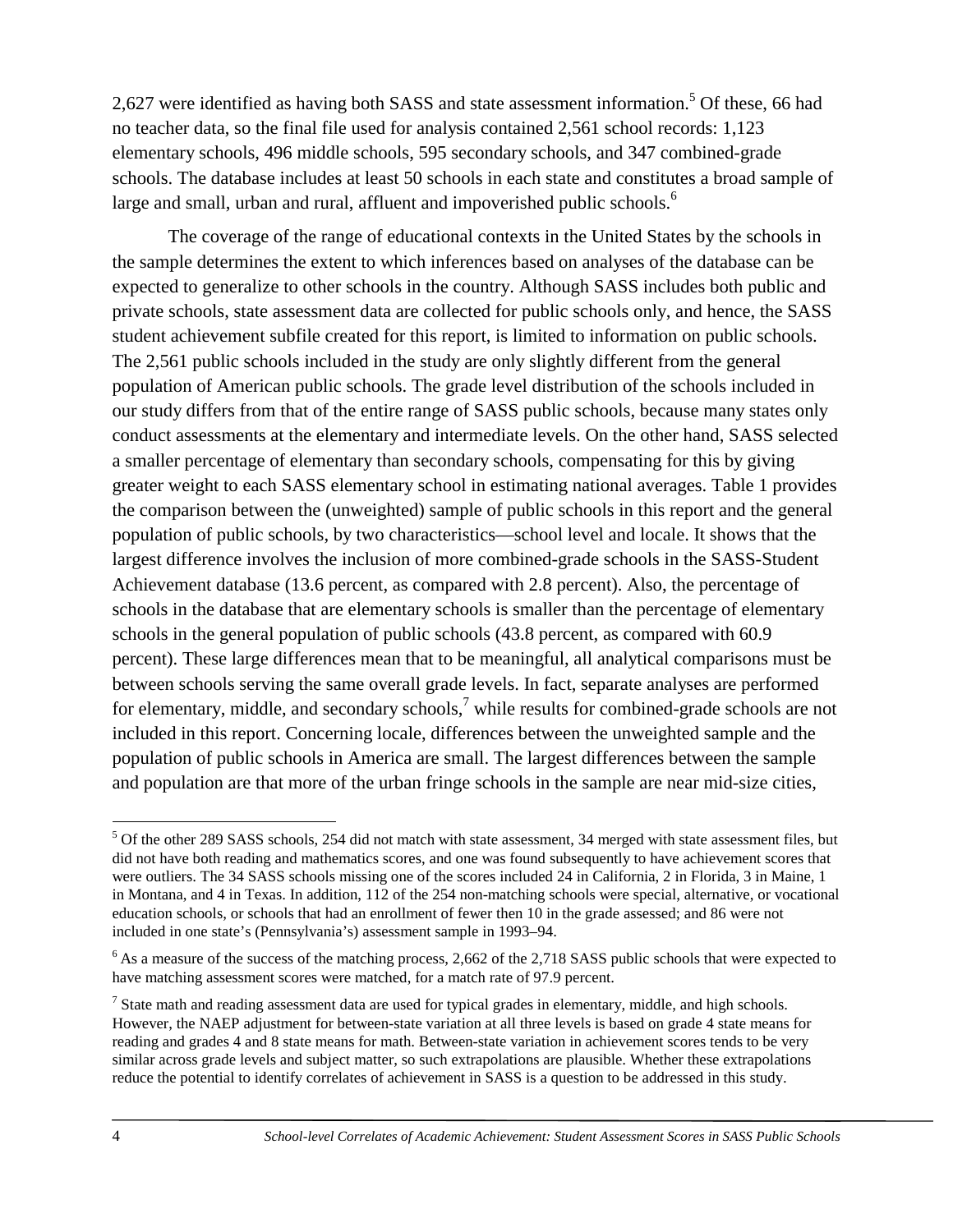rather than large cities. Overall, the differences between the unweighted sample and the population were fairly small. Detailed comparisons on 50 SASS measures are presented by Wu, Royal, and McLaughlin (1997).

|                               | <b>SASS Achievement Database Schools</b> | <b>All Public Schools</b> |        |       |
|-------------------------------|------------------------------------------|---------------------------|--------|-------|
| Elementary                    | 1,123                                    | 43.8%                     | 49,154 | 60.9% |
| Middle                        | 496                                      | 19.4%                     | 12,891 | 16.0% |
| Secondary                     | 595                                      | 23.2%                     | 15,711 | 19.5% |
| Combined grade                | 347                                      | 13.6%                     | 2,235  | 2.8%  |
| Ungraded                      | $\theta$                                 | $\overline{0}$            | 750    | 0.9%  |
| <b>Total:</b>                 | 2,561                                    | 100%                      | 80,741 | 100%  |
|                               |                                          |                           |        |       |
| Large central city            | 225                                      | 8.8%                      | 7,800  | 9.7%  |
| Mid-size central city         | 388                                      | 15.2%                     | 11,384 | 14.1% |
| Urban fringe of large city    | 263                                      | 10.3%                     | 11,733 | 14.5% |
| Urban fringe of mid-size city | 356                                      | 13.9%                     | 7,911  | 9.8%  |
| Large town                    | 62                                       | 2.4%                      | 2,269  | 2.8%  |
| Small town                    | 577                                      | 22.5%                     | 18,176 | 22.5% |
| Rural                         | 690                                      | 26.9%                     | 21,467 | 26.6% |
| <b>Total:</b>                 | 2,561                                    | 100%                      | 80,740 | 100%  |

## **Table 1.—Unweighted counts and percentages of SASS-student achievement subfile schools and all American public schools, by grade level and locale**

NOTES: Locale, a SASS measure derived from CCD, is based on 1980 zip code methodology. Percentages of all public schools are based on the 1993–94 SASS data. One outlier school, not included in analyses of achievement, was included in this table.

SOURCES: U.S. Department of Education, National Center for Education Statistics, Schools and Staffing Survey: 1993–94 (School and Teacher Questionnaires) and state reading and mathematics assessment scores for publics schools in 20 states.

# **A School-Level Measure of Student Achievement**

Average student achievement scores constitute an important descriptive characteristic of public schools in America. Although they do not directly measure school performance, due to their dependence on factors exogenous to schools and out of the schools' control (such as student, family, and community characteristics), and although they have been criticized for a variety of technical considerations (see for example, Meyer 1997), they are still the most widely used indicator of the effectiveness of schools.

Each state selects particular grades for student achievement assessment and particular instruments to use in that assessment. Although there are exceptions, typical state assessments include one elementary grade, one middle school grade, and one high school grade. For example,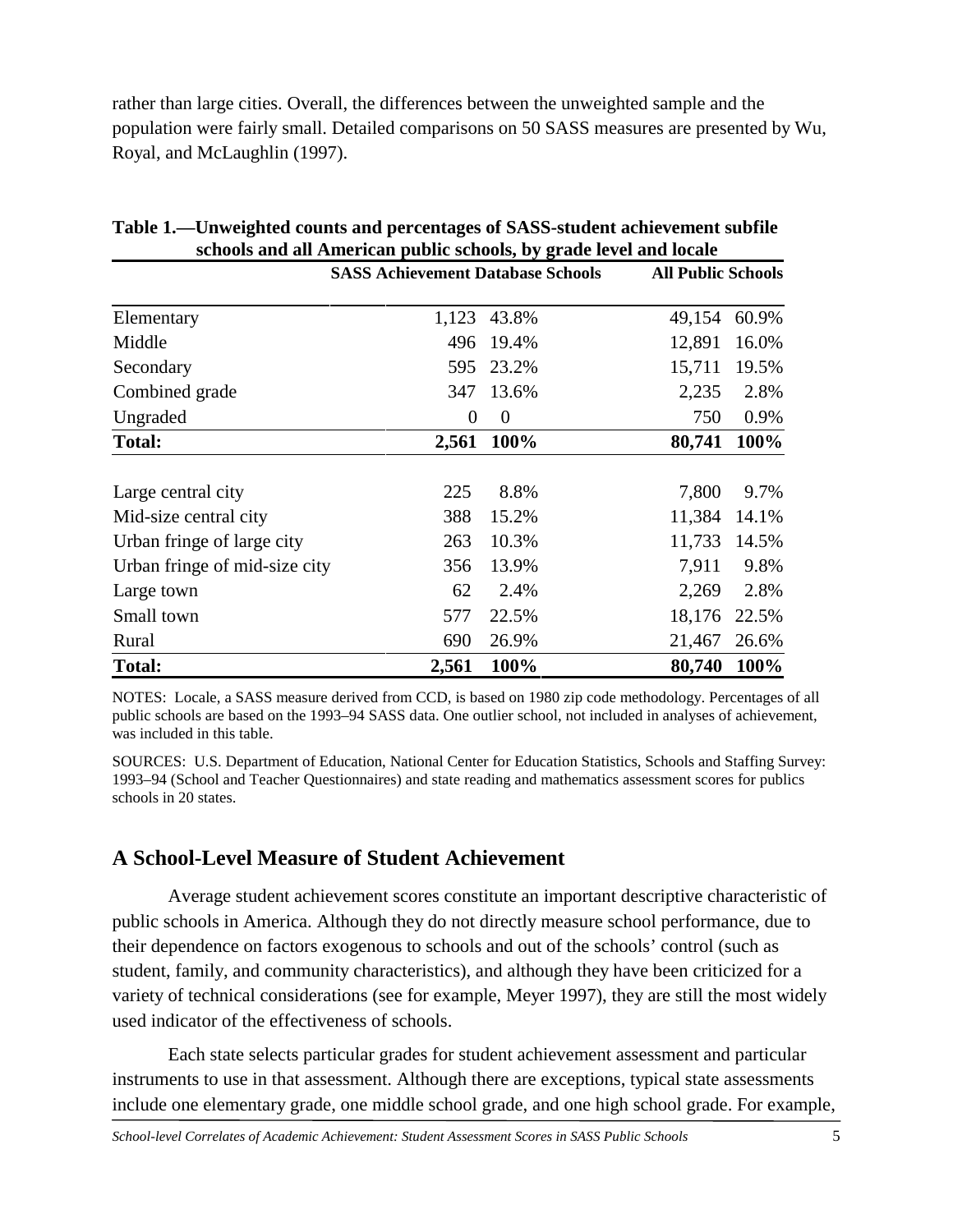elementary school assessments are typically administered in third or fourth grade. They are intended to give parents and educators a comparative picture of how well students in each school are acquiring the skills that society expects of them. Considered from a systems perspective, they measure both outcomes of processes in the school, as shaped by background characteristics, and inputs to the school choices made by teachers and parents and subsequent student learning. The important criterion for their use in educational research is that they be comparable across the schools included in a study, so that correlations between differences in processes and differences in scores can be interpreted.

The first step in rendering state assessment scores comparable is to compute each school's score as it relates to other schools' scores in the state at the same grade. That is, the (unweighted) mean score of the schools in the database, for the particular grade and state, is subtracted from each of the scores, to create a score with a mean of zero at each state and grade; and these scores are divided by the standard deviation of the school scores to create a score with a standard deviation of one. Using this measure, third-grade reading scores in one state, fourthgrade reading scores in another, and fifth-grade reading scores in a third are taken to be comparable achievement measures for the purpose of computing within-state correlations across elementary schools with factors such as average class size and school behavioral climate. All achievement differences between states are removed in analyses using this measure, so comparisons with school characteristics would need also to remove between-state variation in school characteristics.

The second step therefore, is to reintroduce between-state variation using a common standard, State NAEP. In a separate study, the State NAEP schools were linked to state assessment scores, and the means, standard deviations, and correlations of State NAEP school means with state assessment school means were computed. Those results were used to create an achievement measure that includes (1) between-state variation in means, (2) between-school variation proportional to between-school variation among State NAEP schools, and (3) a factor that attenuates within-state variation for states in which the assessment is only moderately correlated with State NAEP. The effect of the third factor, multiplying by the correlation between NAEP and the state assessment, "projects" the state assessment variation onto the NAEP scale, capturing that part of the state assessment score that is like NAEP. For example, if for a particular state the correlation of the state assessment with NAEP were zero, all schools in that state would be given the same achievement measure (actually, such a state would be excluded from the analysis). On the other hand, this "spreads schools apart" in states (a) in which school NAEP scores are themselves more varied and (b) in which the state assessment appears to be measuring skills highly related to NAEP. The effect of this spreading is to give greater weight to variations within these states in the computation of correlations of achievement with SASS measures.

Specifically, the school-level achievement score for school *j* at grade *g*, in state *i* is calculated as: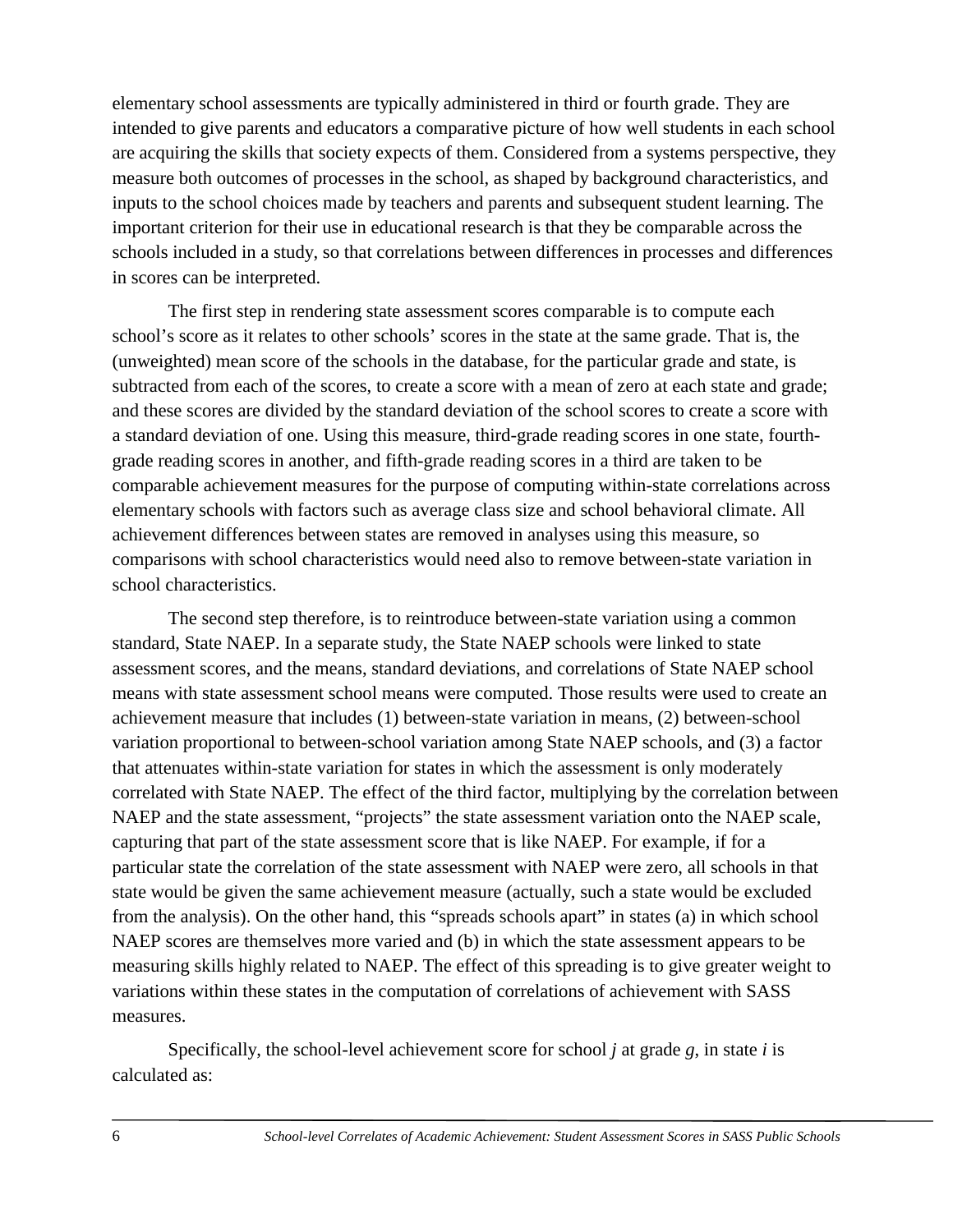$$
X_{gij} = \frac{(school assessment score)_{gij} - (mean school score)_{gi}}{(standard dev of school scores)_{gi}}
$$

$$
Y_{gij} = ((X)_{gij} \cdot (NAEP standard deviation)_i \cdot (NAEP, state assessment correlation)_i)
$$
  
+ (NAEP mean)<sub>i</sub>.

Finally, to emphasize that these are *not* NAEP scores, they are rescaled to a mean and standard deviation of approximately 50 and 10:

$$
ACHIEVE_{gij} = 50 + \frac{10 \times (Y_{gij} - Mean(Y))}{Standard Deviation(Y)}.
$$

Important assumptions are needed to apply the NAEP adjustment to the scores at grades other than the fourth and to mathematics scores. The between-state NAEP adjustment was based on the1994 State NAEP fourth-grade assessment for reading and on the 1992 and 1996 State NAEP fourth- and eighth-grade assessments for mathematics. Application of these adjustments to state assessment scores in middle school (for reading) and in high school is based on the assumption that variation in achievement *between states* is stable across grades. The 1992 and 1996 State NAEP mathematics assessment results support this assumption, in that the correlations between the fourth- and eighth-grade state means are .95 and .92, respectively (Mullis, Dossey, Owen, Phillips 1993; Reese, Miller, Mazzeo, & Dossey 1997). However, no information is available regarding State NAEP means at the high school level.

The use of 1992 and 1996 State NAEP state means and standard deviations to construct the 1994 mathematics adjustment assumes that state means varied smoothly, if at all, from 1992 to 1994 to 1996. In fact, the correlations of this study's 20-state NAEP mathematics means between 1992 and 1996 were .91 for fourth grade, and .93 for eighth grade, suggesting that interpolating 1994 figures from 1992 and 1996 figures is reasonable.

Finally, the correlations used in the adjustments were based on fourth-grade reading assessments. Use of these correlations in the adjustment of within-state variation in math scores assumes that between-state variations in reading and math are highly correlated. Because state assessments usually combine reading and math tests from the same publisher and in the same testing session, it is plausible to assume that factors which would affect the reading correlations in different states (e.g., the reliability of the state assessment instrument and distribution of state assessment scores) would also affect the math correlations. The 1992 State NAEP assessments in reading and mathematics in fourth grade indirectly support this assumption, in that the correlation between reading and mathematics state means is .94 (Mullis, Campbell, and Farstrup 1993). Nevertheless, the question remains whether the results of substantive analyses will be diminished by the extrapolation of between-state variation in average achievement from fourth grade to middle and high school variation. Comparative analyses of NAEP-adjusted vs. pooled within-state findings across school levels, carried out in this study, address this question.

Although State NAEP data were used to capture between-state variation in achievement, it would be highly misleading to interpret the SASS student achievement measures as a surrogate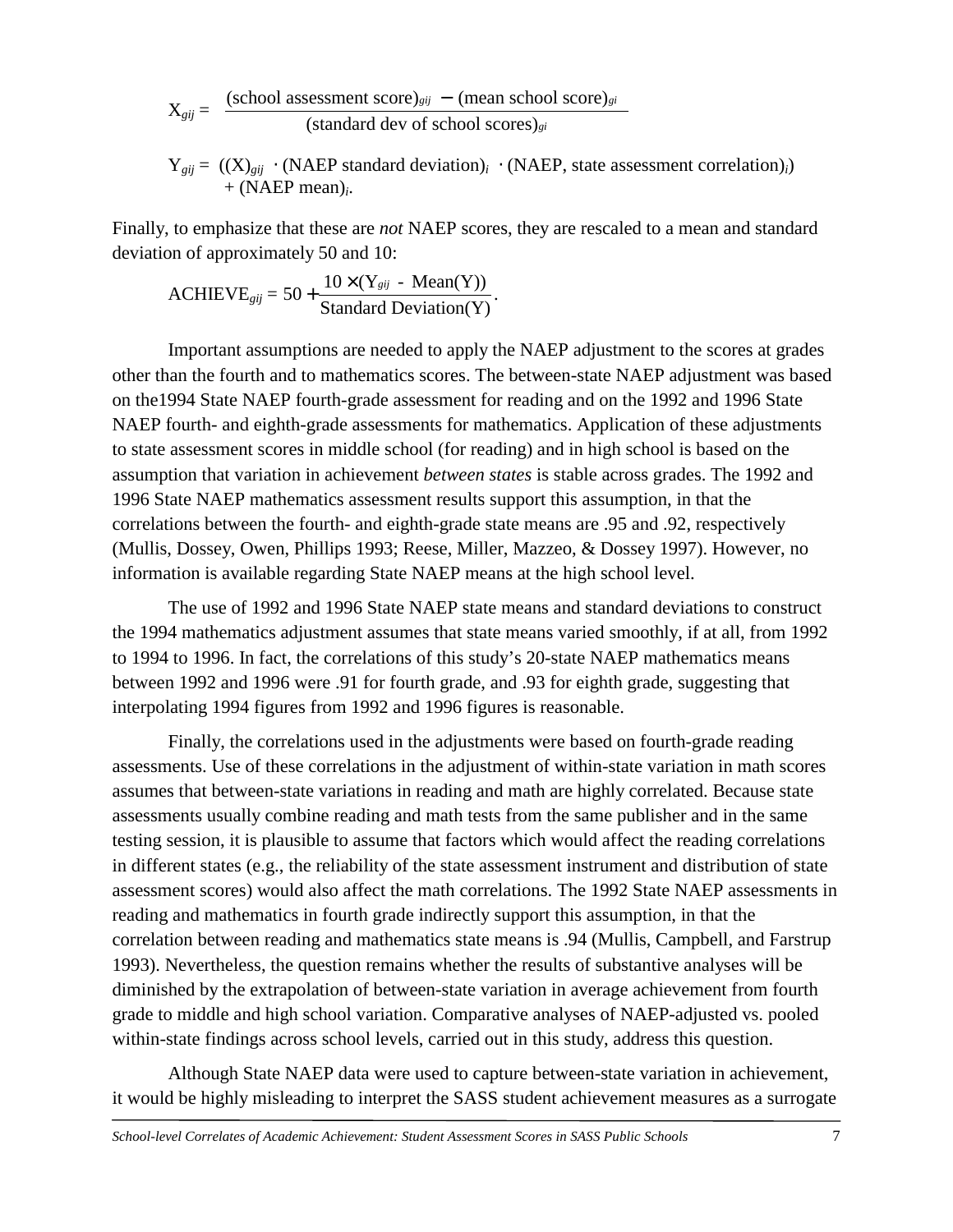of the school's average NAEP proficiency. First, State NAEP differs from individual state assessments in student sampling (each student takes only a fraction of the NAEP test), administration (a federal government contractor trains test administrators and monitors many testing sessions), motivation (NAEP is a low-stakes assessment with no individual student or school reporting), and item formats (NAEP has a substantial portion of extended open-ended items). The achievement measure developed for this study yields an unbiased estimate of school NAEP means, but with different standard errors in each state. The measure is not dependent on evidence that NAEP is *equated* to the various state assessments, and evidence that they might be "equatable" (i.e., parallel) was not sought. In fact, it is highly unlikely that the states' individual assessments are parallel to NAEP, due to differences in administration, item format, and content frameworks. In other research, we have shown that it is feasible to project state assessment results onto the NAEP scale without assuming that the tests are parallel (McLaughlin 1998). Second, the correlations between NAEP and state assessments differ substantially between states. Although the median correlation in these states in 1994 was .70, the smallest three correlations were between .30 and .50 (Wu, Royal, and McLaughlin 1997). Within-state variation of these synthetic NAEP school means will be smaller than variation of actual NAEP school means, especially in states whose assessments are not highly correlated with NAEP. Correlations are shown in appendix C for 18 states.

## **School-Level Correlates of Achievement**

Student academic performance is shaped by multiple factors, relating to the school, the teaching process, the students' social and family background, and the community; and a school's reputation for academic performance can affect parents' decisions, students' behavior, and teachers' attitudes and decisions. We model student achievement in American public schools as related to four types of factors: (a) students' background, (b) organizational features of the school, (c) professional characteristics of the teachers, and (d) school behavior climate. While all these factors affect student academic success, they also interact with each other, and organizational characteristics and teacher choices can be affected by achievement at the school. We therefore, conceptualize the interrelationships among the five categories in this model as a web of interactions. Figure 1 graphically describes the general model.

The model shown in figure 1 refers to the school as a unit. Of course, achievement is an individual student characteristic, and the majority of variation in achievement is among students in the same classroom and between classrooms in the same school. Nevertheless, there is substantial reliable variation in achievement between schools, and from a policy perspective, there may be actions that can improve the overall achievement level in a school.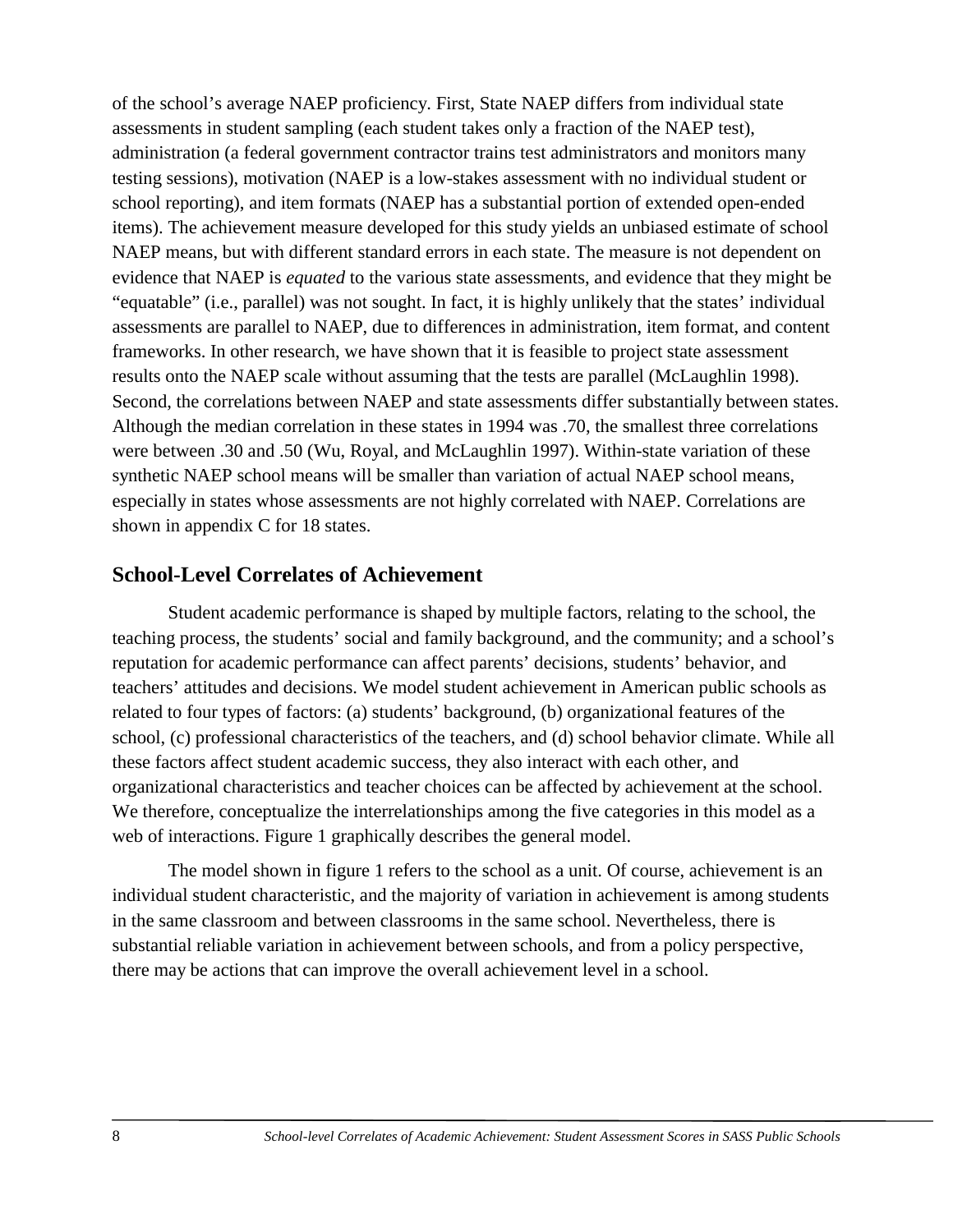

# **Figure 1.—School-level Correlates of Student Achievement: General Model**

While analyses at the school level may not shed light on individual variation in learning, they can provide evidence on the correlation between school reform policies and achievement. Hierarchically structured data, with both individual student data and schools and staffing data, such as collected in NAEP and NELS:88, facilitate understanding of the correlates of individual student achievement. These data are much more costly to collect on a school sample the size of SASS than is the construction of a synthetic achievement measure from existing NAEP and state assessment data. In any case, the existence of within-school variability does not threaten the validity of analyses at the school level.

Using the SASS student achievement subfile, the model in figure 1 can be further specified in a variety of ways, one of which is shown in figure 2. The background category in the model is represented by three factors: percentages of students in poverty, with language barriers, and in racial/ethnic minorities. The organizational category is represented by four factors: school size, average class size, teachers' influence, and normative cohesion. The aim of the analyses to be carried out is to test hypotheses about the relations among these factors, either in terms of partial correlations or in terms of fits of linear models, such as that represented graphically in figure 2. By testing these models, inferences can be made about correlates of achievement across a wide range of public schools, although the "arrows" cannot, in most cases, be taken to indicate a direction of causality because of the alternative explanations of many of the correlations.

The arrows in figure 2 represent a "structural" model for the data; that is, a model for the

*School-level Correlates of Academic Achievement: Student Assessment Scores in SASS Public Schools* 9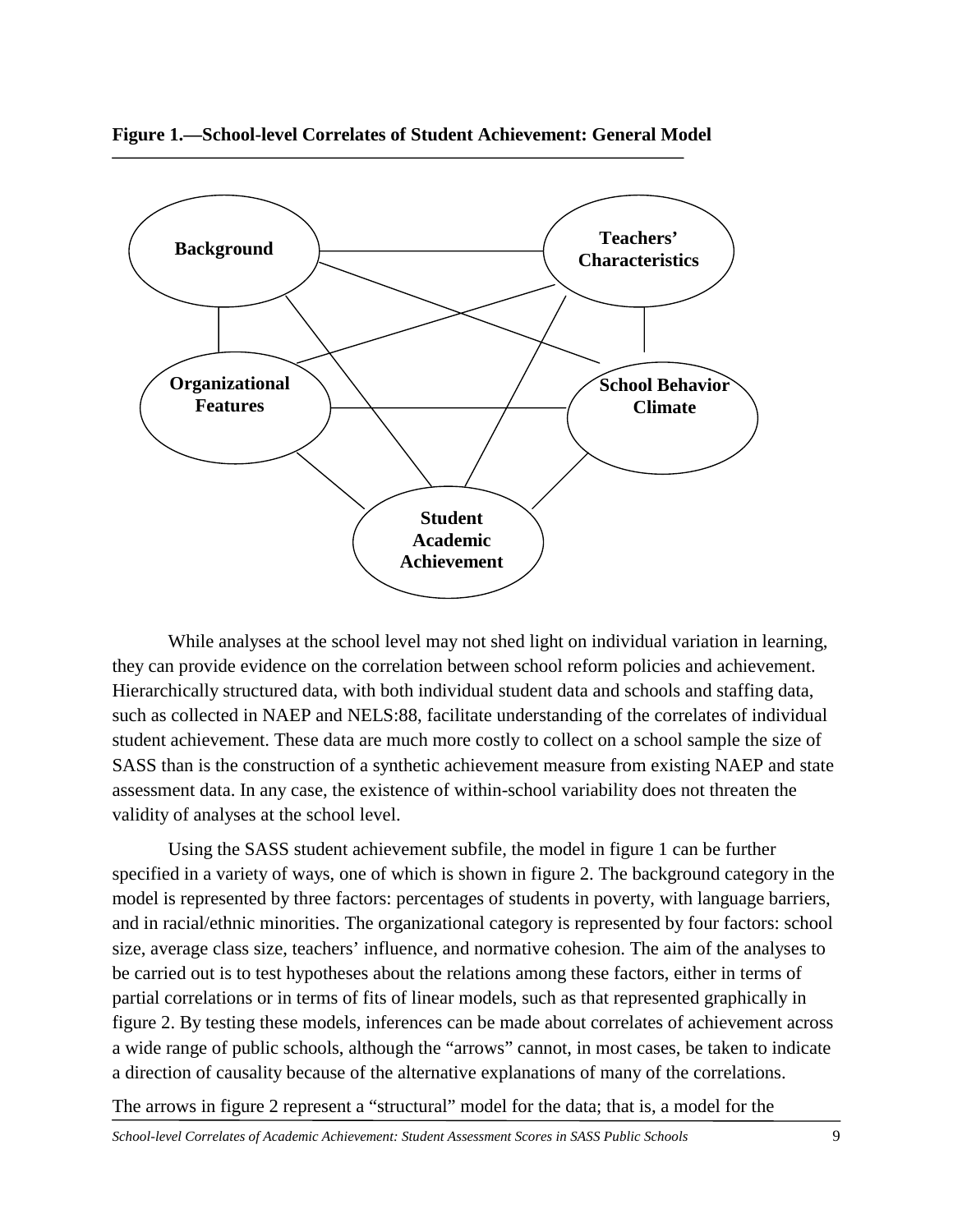relations among factors one would expect if there were no measurement error. Each of the factors in the model, except school size, is represented by multiple measures in SASS, as indicated in figure 3. In structural equation terminology, figure 3 presents the *measurement* model corresponding to the structural model in figure 2*.* The arrows in figure 3 indicate assumptions about the sources of variance in the *observed* measures. In addition, not shown, variation in each observed measure (shown in a rectangle in figure 3) is assumed to include an error component. Except for two correlations: between (1) the free lunch eligible and minority percentages and (2) teachers' perception of a racial/ethnic problem and the second climate composite; these errors are assumed to be independent. Each of the factors in figure 2, except school size, is represented by at least two indicators, providing the capacity for estimating the contribution of measurement error to variance in the indicators. Also indicated in figure 3 is a factor representing a common response pattern among five of the measures. These measures may be more positively intercorrelated than other measures, because they all represent teachers' subjective opinions about their school.

The two indicators of school behavior climate are based on 20 items concerning teachers' perceptions of problems in the school. The two parallel measures were constructed by averaging balanced halves of these items. For example, drug abuse is in one set, alcohol abuse in the other; student absenteeism in one and dropping out in the other, vandalism in one and robbery in the other. Included in both sets were two topics on which there were multiple items: tardiness and attacks on teachers. Table 2 describes the particular indicators used to estimate these various types of factors, and the SASS data fields on which they are based. The field numbers shown in table 2 refer to the standard coding of SASS measures. Teacher variables in the model are represented by the average of the up-to-five sampled teachers who participated in the survey in each participating school.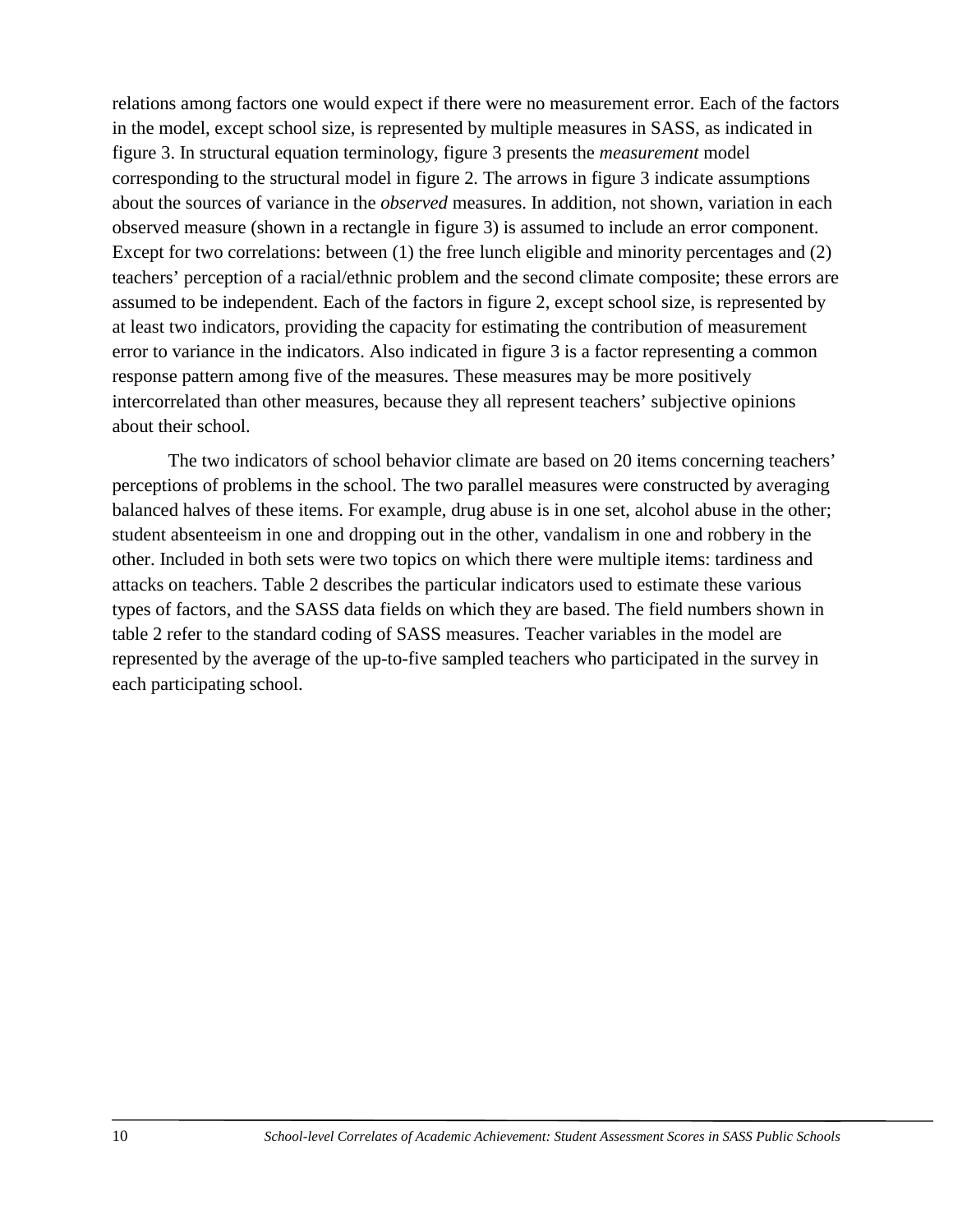

**Figure 2.—One Possible Path Model Relating Achievement and School and Background Factors.**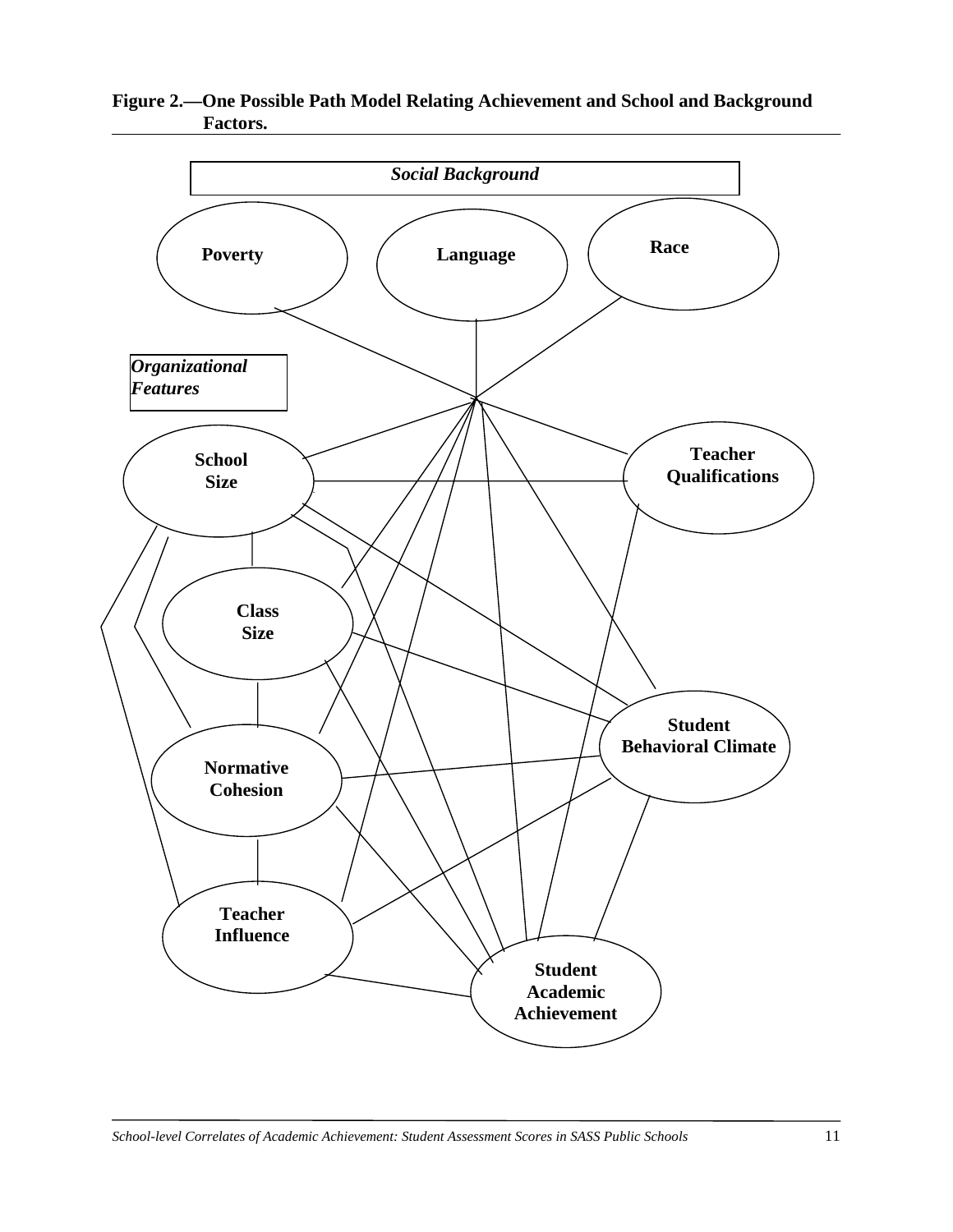

**Figure 3.—Measurement Model for School-Level Correlates of Achievement**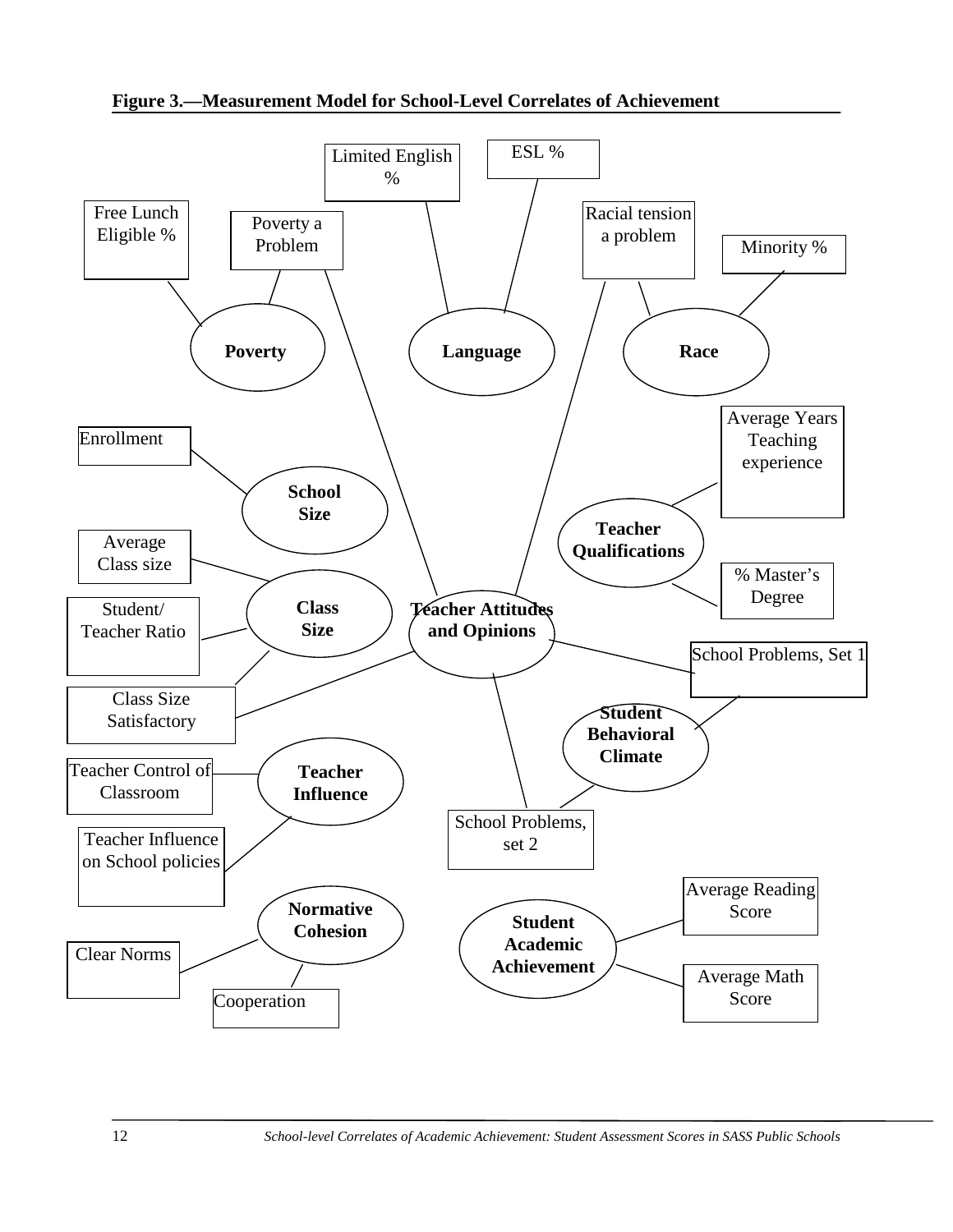The SASS measures vary between elementary and secondary schools, as shown in table  $3.8$  For example, fewer secondary students were reported to be eligible for the free school lunch program and fewer were limited in English proficiency, similar to results found by NAEP. Secondary schools also tended to be larger, to have more student behavior problems, and to have more teachers with master's degrees who felt they had more control over their classrooms, but less cooperation among teachers. As a result, since the achievement measure is computed in such a way as to have essentially the same mean and standard deviation at each grade level, it is essential that the correlates of achievement be determined separately for each grade level. Combining the data across grade levels would yield artifactual relations among the SASS measures, as well as masking relations with the achievement measure.

Furthermore, determining the correlates separately for elementary, middle, and high schools provides an opportunity to explore the patterns of change in the correlations over the school years. Much like Herriot and Firestone's (1984) arguments that the images of schools vary by level<sup>9</sup> and that each school level operates differently,  $10$  we anticipate that the relative importance of the various factors to student academic achievement will vary by school level.

A great deal of research has been done on these possible school-level correlates of achievement, but none have had the combined benefit of such a large and varied sample of schools and set of school measures. To set the context for discussion of analyses of the SASS student achievement subfile, we briefly review the literature on student background measures, school organization measures, teacher qualifications, and school climate, as they relate to student achievement.

<sup>&</sup>lt;sup>8</sup> Because changes were made in the file after the standardization of the achievement scores, the mean and standard deviation are not exactly 50 and 10.

<sup>&</sup>lt;sup>9</sup> Elementary schools are imagined to be more rational and bureaucratic, while high schools are seen as more anarchic and envisioned to be a loosely coupled system.

 $10$  In elementary schools, curriculum is more limited; while in high schools, curriculum is broad. Also, the operations of elementary schools are more centralized and consensus-drive, while in high schools there are high levels of complexity and differentiation.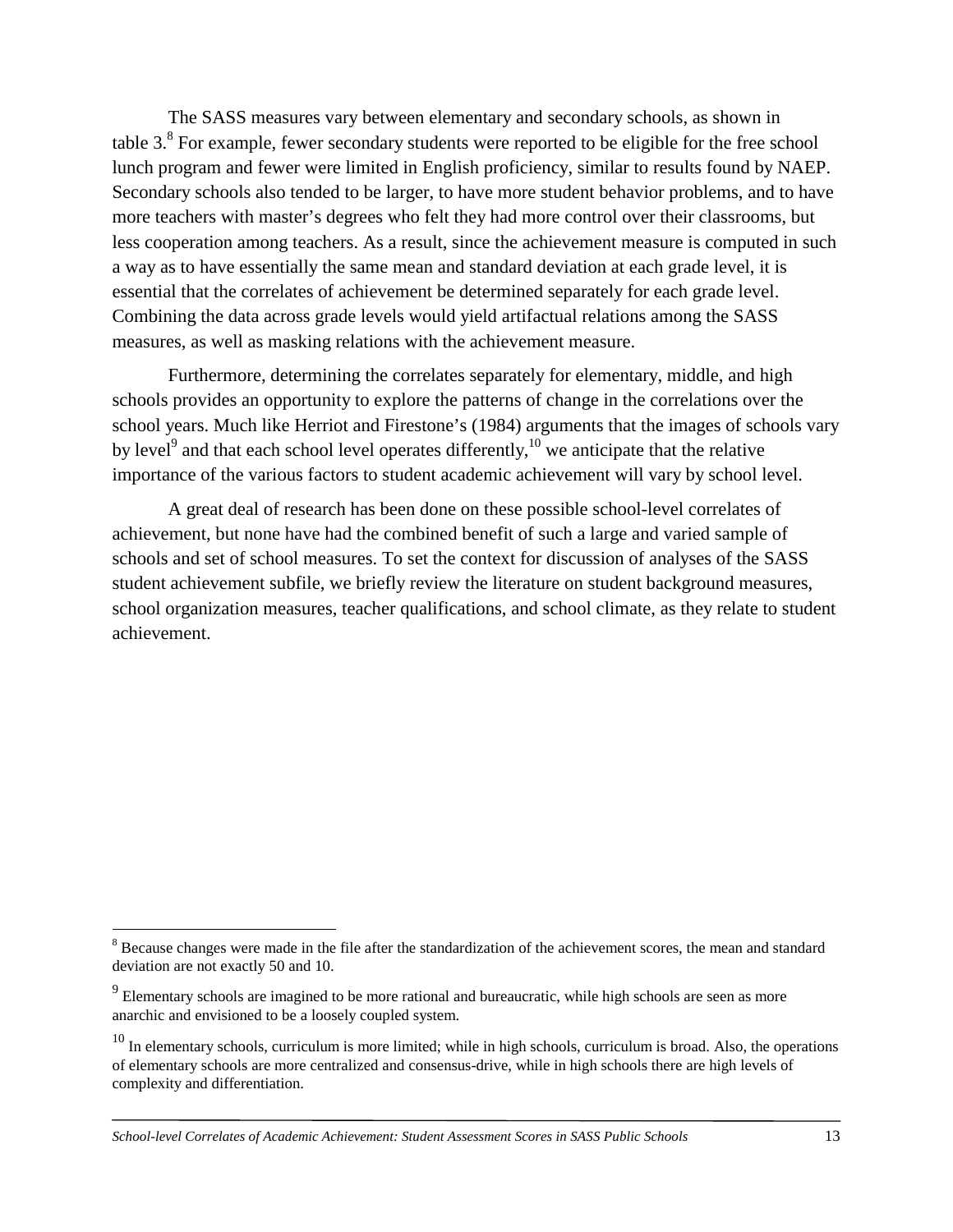|                                      |                                         | What it                                                    | <b>How We Measured It?</b>                                                                                                                                                                                                                                                                                                                                                                                                                                                                                                                                               | <b>SASS</b>                                                                                                                      |
|--------------------------------------|-----------------------------------------|------------------------------------------------------------|--------------------------------------------------------------------------------------------------------------------------------------------------------------------------------------------------------------------------------------------------------------------------------------------------------------------------------------------------------------------------------------------------------------------------------------------------------------------------------------------------------------------------------------------------------------------------|----------------------------------------------------------------------------------------------------------------------------------|
| Category                             | Factor                                  | <b>Means</b>                                               | <b>Our Indicators</b>                                                                                                                                                                                                                                                                                                                                                                                                                                                                                                                                                    | <b>Item</b>                                                                                                                      |
| Student<br>Background                | Poverty                                 | Low SES                                                    | Percent of lunch program eligibility, and teachers' identification<br>of a poverty problem                                                                                                                                                                                                                                                                                                                                                                                                                                                                               | S1655 S1660<br>$(+$ by S0255)<br>T <sub>1165</sub>                                                                               |
|                                      | Race                                    | and problems                                               | Racial tension Percent of white students, and teachers' identification of a<br>problem of racial tension                                                                                                                                                                                                                                                                                                                                                                                                                                                                 | $S0425 (+ by$<br>S0255) T1170                                                                                                    |
|                                      | English<br>Language<br>proficiency      | Low<br>English                                             | Percents identified as having language problems (participation in<br>proficiency of English enhancing programs, LEP) and teachers' identification of $\text{S}0415$ (÷by<br>limited English as a problem for students                                                                                                                                                                                                                                                                                                                                                    | S1410 S1295<br>S(0255)<br>T1190                                                                                                  |
| Teaching<br>Quality                  | Teacher<br>qualification degrees and    | Teachers'<br>teaching<br>experience                        | Professional education (i.e., having a master's degree) and years<br>of teaching experience                                                                                                                                                                                                                                                                                                                                                                                                                                                                              | T0235<br>T0095 T0100<br>T0105 T0110                                                                                              |
| School<br>Climate                    | School<br>atmosphere<br>and<br>problems | Student<br>behavior                                        | Teachers' identification of problems with (set #1) tardiness,<br>dropping out, lack academic challenge, vandalism, drug abuse,<br>physical conflicts, verbal abuse of teachers, physical attacks on<br>teachers, and teacher absenteeism, and (set #2) student<br>absenteeism, cutting class, apathy, robbery or theft, disrespect of<br>teachers, alcohol abuse; and weapons in school                                                                                                                                                                                  | T1005 T1075<br>T1080 T1085<br>T1090 T1095<br>T1100 T1105<br>T <sub>1115</sub> (5)T <sub>1150</sub><br>T1325 T1330<br>T1340 T1345 |
| Organization School size<br>Features |                                         | Organization<br>size                                       | Number of students enrolled                                                                                                                                                                                                                                                                                                                                                                                                                                                                                                                                              | S0255                                                                                                                            |
|                                      | Class size                              | Resource per<br>student;<br>crowding                       | Average class size, ratio of teachers to students, and teachers'<br>sense of satisfaction with class sizes                                                                                                                                                                                                                                                                                                                                                                                                                                                               | S0255 T0830-<br>T0970 S0255<br>S0910 S0850<br>T <sub>1285</sub>                                                                  |
|                                      | Teacher<br>Influence                    | Teachers'<br>control over<br>and classroom<br>arrangements | Teachers' sense of influence over such school matters as setting<br>discipline policy, determining content of in-service programs,<br>school policies hiring, school budget, teacher evaluation, and establishing<br>curriculum; And, teachers' sense of influence over such classroom T1045 T1050<br>matters as selecting textbooks and other instructional materials,<br>selecting content, topic, and skills to be taught, selecting teaching T1065 T1070<br>technique, evaluating and grading, disciplining students, and<br>determining amount of homework assigned | T1015 T1020<br>T1025 T1030<br>T1035 T1040<br>T1055 T1060                                                                         |
|                                      | Normative<br>cohesion                   | Clarity of<br>norms                                        | Colleagues share beliefs and values; principal enforces rules and<br>back-up staff; receive support from parents; principal lets staff<br>know expectations; goals and priorities are clear; principal knows T1260 T1265<br>what wants and communicates to staff; behavior rules are<br>consistently enforced                                                                                                                                                                                                                                                            | T <sub>1200</sub> T <sub>1225</sub><br>T1245 T1255<br>T1295                                                                      |
|                                      |                                         | Cooperation<br>among school<br>staff                       | Coop among staff; whether teachers coordinate course with other<br>teachers; sense that administration-staff relations are supportive<br>and encouraging; teachers integrate library/media sources into<br>curriculum                                                                                                                                                                                                                                                                                                                                                    | T1205 T1270<br>T1290 T1310                                                                                                       |

# **Table 2.—Specification of the components of the SASS achievement correlates model**

NOTE: SASS items beginning with "T" came from the teacher questionnaire, while those beginning with "S" came from the school questionnaire.

SOURCES: U.S. Department of Education, National Center for Education Statistics, Schools and Staffing Survey: 1993–94 (School and Teacher Questionnaires) and state reading and mathematics assessment scores for publics schools in 20 states.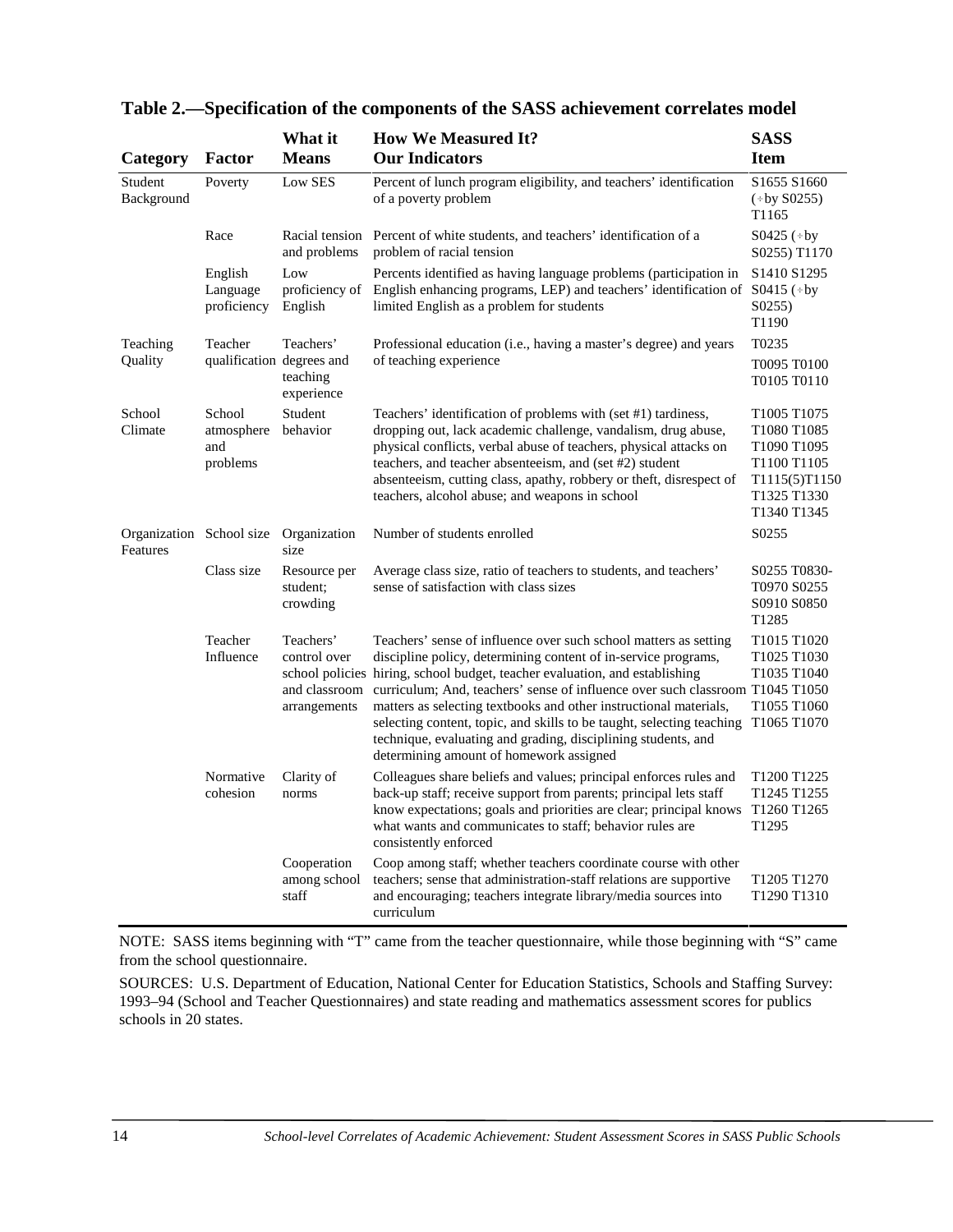| <b>Indicator</b><br><b>Name</b> | <b>Definition</b>                                                             | <b>Elementary</b><br>$(n = 1123)$ | <b>Middle</b><br>$(n = 496)$ | <b>Secondary</b><br>$(n = 595)$ |
|---------------------------------|-------------------------------------------------------------------------------|-----------------------------------|------------------------------|---------------------------------|
| Math.Achieve                    | School average mathematics score                                              | 49.8 (8.2)                        | 49.7 (8.0)                   | 49.3(8.4)                       |
| Read.Achieve                    | School average reading score                                                  | 49.1 (7.8)                        | 48.7(7.7)                    | 48.2(8.7)                       |
| Pct_Lunch                       | Percent students eligible: lunch<br>program                                   | 44 (31)                           | 40 (27)                      | 28 (25)                         |
| Item T1165                      | Teachers say poverty is a problem                                             | 2.36(0.78)                        | 2.31(0.63)                   | 2.33(0.62)                      |
|                                 | $(1 =$ serious, $4 =$ no)                                                     |                                   |                              |                                 |
| Pct_Minority                    | Percent of minority students                                                  | 31(33)                            | 34 (32)                      | 30(31)                          |
| <b>Item T1170</b>               | Teachers say there is racial tension                                          | 3.32(0.61)                        | 2.86(0.66)                   | 2.96(0.64)                      |
|                                 | $(1 =$ serious, $4 =$ no)                                                     |                                   |                              |                                 |
| Pct_LimEng                      | Percent of students with limited<br>English proficiency                       | 5(13)                             | 4(11)                        | 3(9)                            |
| Pct_ESL                         | Percent of students in ESL program                                            | 4(10)                             | 3(9)                         | $\overline{2}$<br>(5)           |
| Masters degree                  | Percent of teachers with a master's<br>degree                                 | 40 (32)                           | 40 (28)                      | 46 (26)                         |
| Yrs_Texp                        | Average years of teaching experience                                          | 14.6(5.6)                         | 13.9(4.5)                    | 15.0(4.3)                       |
| <b>School Climate</b><br>Set #1 | Teachers note student behavior<br>problems (higher $=$ fewer problems)        | 36.1(3.6)                         | 31.1(4.0)                    | 29.9(3.6)                       |
| <b>School Climate</b><br>Set#2  | Teachers note student behavior<br>problems (higher $=$ fewer problems)        | 35.6(3.5)                         | 29.7(4.1)                    | 28.2(3.8)                       |
| School Size                     | Log (enrollment)                                                              | 6.1(.59)                          | 6.5(.75)                     | 6.6(.89)                        |
| Avg_Clsz                        | Average class size                                                            | 23.5(8.5)                         | 25.4(7.0)                    | 23.1(6.1)                       |
| Ratio_ST                        | Student/teacher ratio                                                         | 18.2(4.4)                         | 18.0(4.9)                    | 16.9(4.8)                       |
| <b>Item T1285</b>               | Teachers satisfied with classroom size<br>$(1, 4 =$ strongly agree, disagree) | 2.25(0.75)                        | 2.39(0.62)                   | 2.07(0.55)                      |
| T_I_Class                       | Teacher sense of influence over<br>classroom affairs (higher = more)          | 23.4(3.1)                         | 24.1(2.4)                    | 24.5(2.4)                       |
| T_I_S_Pol                       | Teacher sense of influence over school<br>policies (higher = more)            | 11.0(3.8)                         | 10.0(3.4)                    | 10.2(3.1)                       |
| Clear norms                     | Teacher perception of clarity of norms<br>$(higher = more)$                   | 3.15(0.38)                        | 2.95(0.35)                   | 2.91(0.32)                      |
| Cooperation                     | Teacher perception of cooperation<br>among staff (higher $=$ more)            | 3.12(0.36)                        | 3.01(0.31)                   | 2.97(0.28)                      |

**Table 3. Means and standard deviations of indicators used in the analyses, by grade level.**

SOURCES: U.S. Department of Education, National Center for Education Statistics, Schools and Staffing Survey: 1993–94 (School and Teacher Questionnaires) and state reading and mathematics assessment scores for publics schools in 20 states.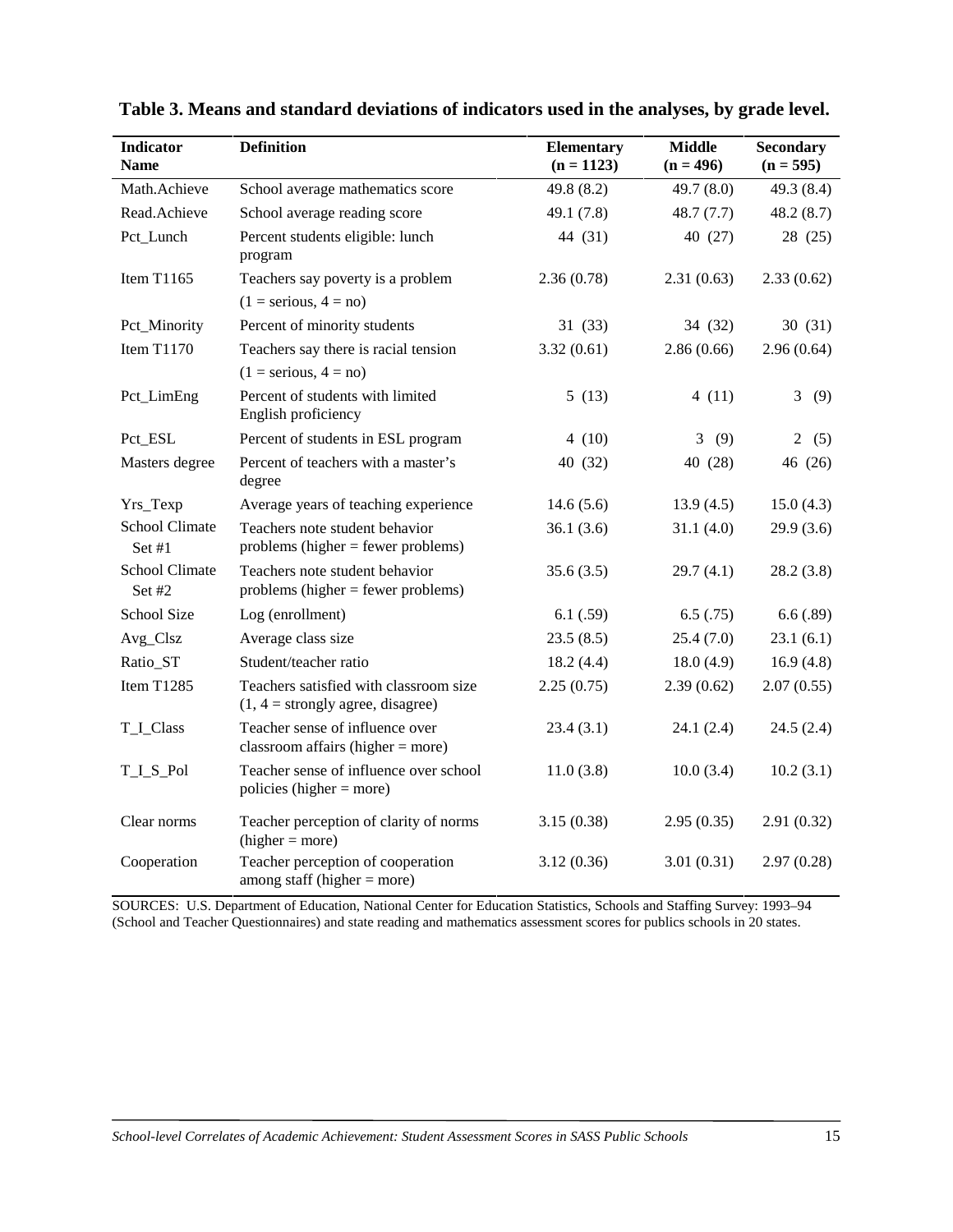#### *Student Background*

Family background and socioeconomic status have consistently been shown to be related to student achievement (Coleman et al. 1966, Hanushek 1986). Previous studies called attention to students' health and nutrition, the physical environment of their homes, their family structure (e.g., single-parent homes), the parenting styles, beliefs, and expectations of the students' parents, and finally, their inherited intelligence.<sup>11</sup> These studies lead us to expect that adverse background conditions (such as poverty and lack of parental involvement) lower student academic performance. While the major purpose of research on schools is to identify characteristics of *schools* that contribute to student achievement, it is essential to take background characteristics into account, because they affect the intercorrelations of school measures. For example, suppose that poor children were found to be attending schools with chipping paint. We would expect to find a correlation between chipping paint and test scores, but one should not infer from that correlation that painting schools will improve test scores. It is the pattern of correlates among schools with students with similar backgrounds that is of interest.

It is particularly important to include background factors in this study of school-level factors, because the database does not contain longitudinal achievement data on individual students or student cohorts. School characteristics and policies are more likely to be correlated with school-level variation in gains in achievement than with achievement measured at one point in a student's career. Including student background measures in the model serves to control for much of the between-school variation in achievement potential that students bring to school. Nevertheless, the lack of "pre" measures of achievement underlines the need to interpret the results of analyses of SASS data relevant to the model in figures 1 and 2 as causally indeterminate.

To maintain a distinction among diverse background issues, we focus on three types of background factors: (1) poverty, (2) English language proficiency, and (3) racial/ethnic minority status. *Poverty* is a major component of the effect of a student's background on his or her academic achievement. Students are at a dramatically higher risk of academic failure when they come from a poor background, or from low SES families. Similarly, *language* is currently the focus of a heated debate in education circles, because there is evidence that lack of English proficiency puts students at a disadvantage when they are trying to learn not only how to read and write, but also how to solve mathematics and science problems. Last, *racial/ethnic affiliation* is repeatedly argued to be an important factor relating to academic performance. Non-white or Hispanic students (i.e., minority students) are assumed to be disadvantaged in schools, while white students reap greater benefits in education. One need not address issues about the sources of the impact of these background variations on achievement in school to realize the need to control for these factors in modeling school processes.

<sup>&</sup>lt;sup>11</sup> For literature reviews, see Scott-Jones 1984, Henderson and Berla 1994.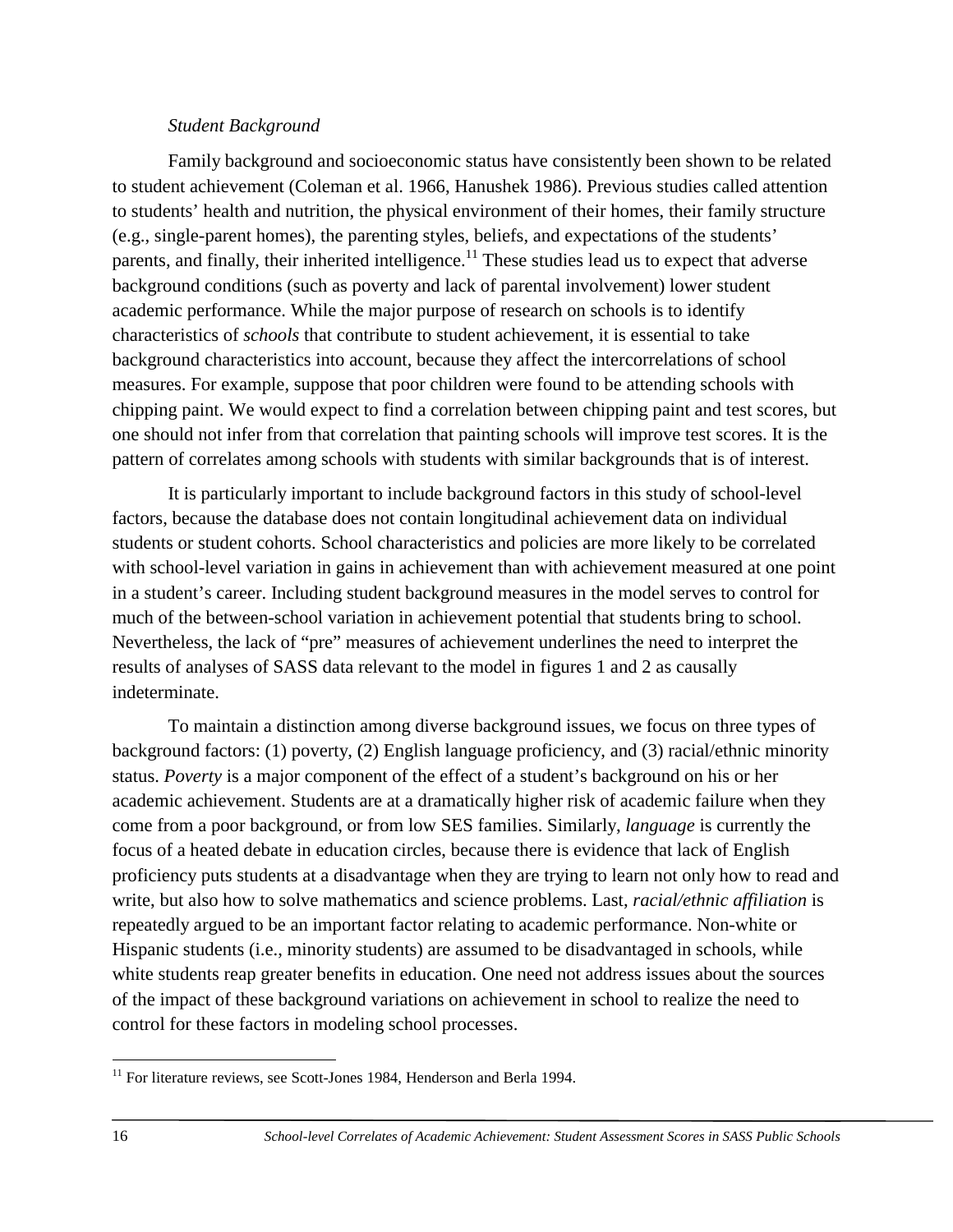We measure each background factor by multiple responses in SASS surveys.<sup>12</sup> The unobserved factor "poverty" is composed of two indicators, originating from the SASS questionnaire: (1) the percentage of students who qualify for the national school lunch program and (2) teachers' identification of poverty as a problem.<sup>13</sup> The factor of English language proficiency is composed of two similar indicators: (1) the percentage of students identified as limited English proficient (LEP) and (2) the percentage of students participating in the school's English as a Second Language (ESL) program. Last, the factor of "race" is composed of by two SASS-based indicators: (1) the percentage of white students in the school and (2) teachers' identification of racial tension as a problem.

While all three factors represent various dimensions of the students' social background, they are still quite distinct from each other. So while the correlation scores among the various indicators across latent variable lines are generally high and significant,  $14$  the eigenvalue for each factor is significant. The eigenvalues are 2.76 for "language," 1.49 for "poverty," and 1.45 for "race."

This multiple measurement potential is a unique strength of the SASS database. Two of the three background factors are each measured by both an objective indicator, the percentage of students with the corresponding characteristic, and a subjective indicator, the perception of a sample of teachers in the school that that factor is a source of problems in the school. For example, the underlying factor of poverty is only imperfectly measured by the percentage of children who are eligible for the federal free lunch program due to differences in cost of living and in eligibility counting procedures between school districts, as well as in the impact of poverty on readiness to learn in different settings. Incorporating the perceptions of a sample of teachers in the school that poverty is a problem in the school can eliminate some of the error of measurement of poverty. Of course, there are different kinds of error in teacher perceptions, ranging from different interpretations of survey items to sampling error, but the combination of the two indicators can be expected to have greater validity for the impact of poverty on learning in the school than either separately. Because SASS has many related objective and subjective measurements, one can control for measurement error associated with variation in teachers' use of the response scale (e.g., some teachers mean something more serious by "problem" than others do) by estimating the extent to which each teacher tends to be a positive or negative responder to attitude and opinion items.

 $12$  As mentioned in the methodological section, each such conceptual factor, or latent variable, is composed based on both empirical and substantive grounds: we combine multiple questionnaire responses based on confirmatory factor analysis, yet we also maintain a judgment as to the substantive coherence of each factor.

<sup>&</sup>lt;sup>13</sup> The correlation between these two measures of poverty is .49 ( $p<.01$ ; n = 2561). See Appendix A for further details.

<sup>&</sup>lt;sup>14</sup> For example, in the general sample of public schools ( $n = 2561$ ) the SASS response to teachers identification of a poverty problem (which is an indicator of the latent variable "poverty") correlates at .38 with the proportion of minority students (an indicator of "race") and at .24 with the ratio of students having limited English (LEP; an indicator of "language").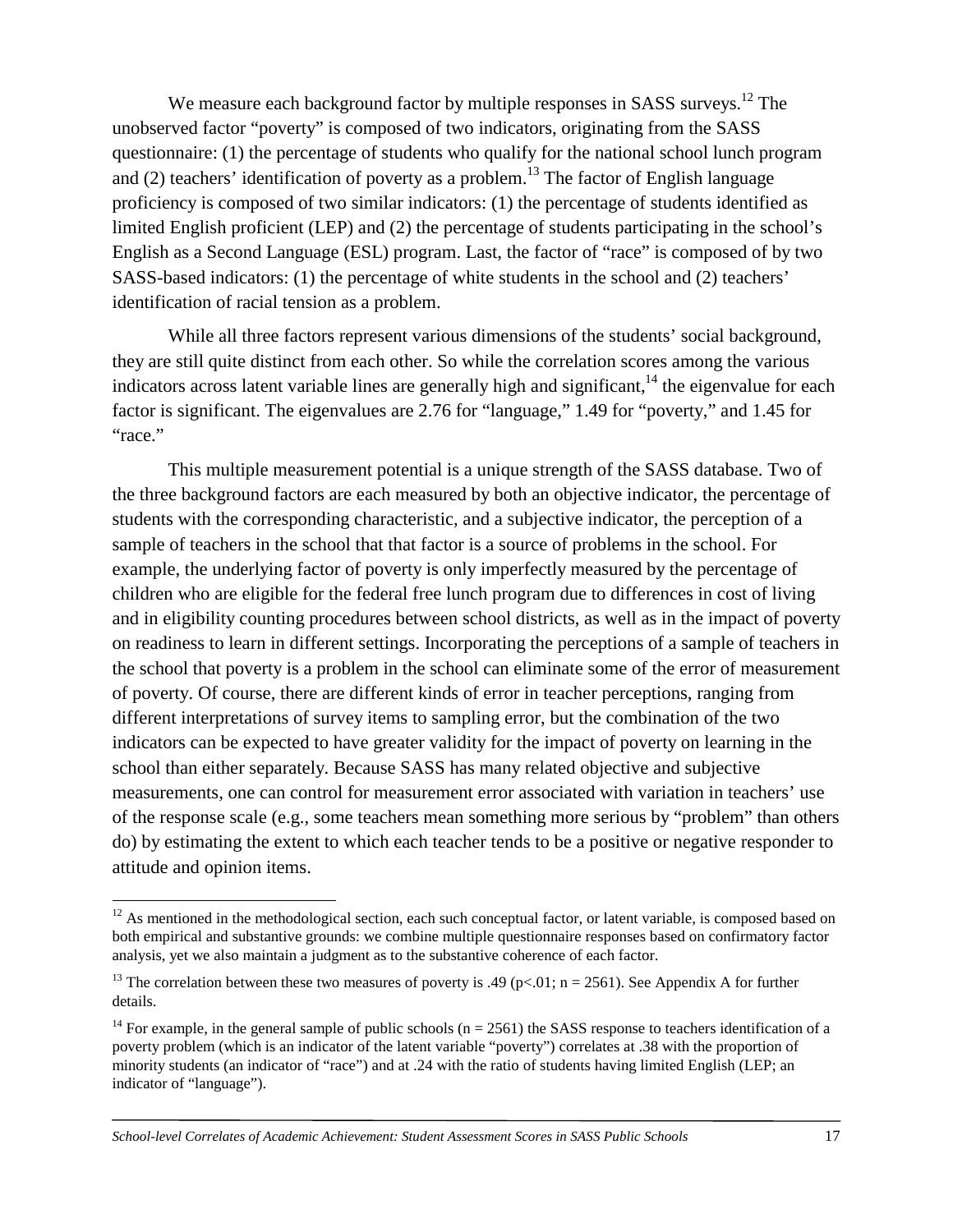Alternative indicators of a particular factor, such as subjective and objective assessments of poverty must be correlated, but they need not be highly intercorrelated; however, a low intercorrelation is likely to limit the power of the data to measure correlations with achievement. The intercorrelations of the indicators included in each composite factor are shown in appendix A. For example, for poverty, the intercorrelations between the objective and subjective indicators are .55, .51, and .47 for elementary, middle, and secondary schools, respectively.<sup>15</sup> These intercorrelations are themselves limited by the "reliability" of the indicators that are based on averages of teachers' responses. If different teachers see the same school very differently, the average of their responses cannot tell a great deal about the school, per se. The percentage of variance in school means that is attributable to between-school variation, which is a measure of this reliability, is also shown in appendix A. For the average rating of whether poverty is a moderate or serious problem, the reliabilities are .73, .79, and .84 for teachers in elementary, middle, and high schools, respectively.

## *School Organizational Features*

Both objective features of a school's organization, such as its class sizes, and subjective features, such as the level of cooperation among its staff, may be correlated with achievement. However, unlike the social background factors, these features are endogenous and to varying extents under control of the principals and teachers in the school. These characteristics may affect the overall goal attainment of the school, as indicated by the academic success of its students; and to some extent academic achievement can affect these characteristics. For example, a magnet school with a reputation for attracting students with potential for careers in science is likely to have higher test scores than other schools, purely as a function of the students who enroll, and its magnet status may affect class sizes, either enlarging them to respond to demand or lowering them as a result of special funding as a magnet school. Although the specific models presented in this report focus on accounting for variation in achievement in terms of variation on organizational characteristics, the direction of causality is not determined in these data. The contribution of the data is to constrain the set of plausible hypotheses and force a search for alternative explanations when the data do not fit preconceived theories.

<sup>&</sup>lt;sup>15</sup> The corresponding intercorrelations for the minority and language factors are approximately .45 and .75. The language factor, unlike the minority and poverty factors, is defined by two indicators that are both objective counts.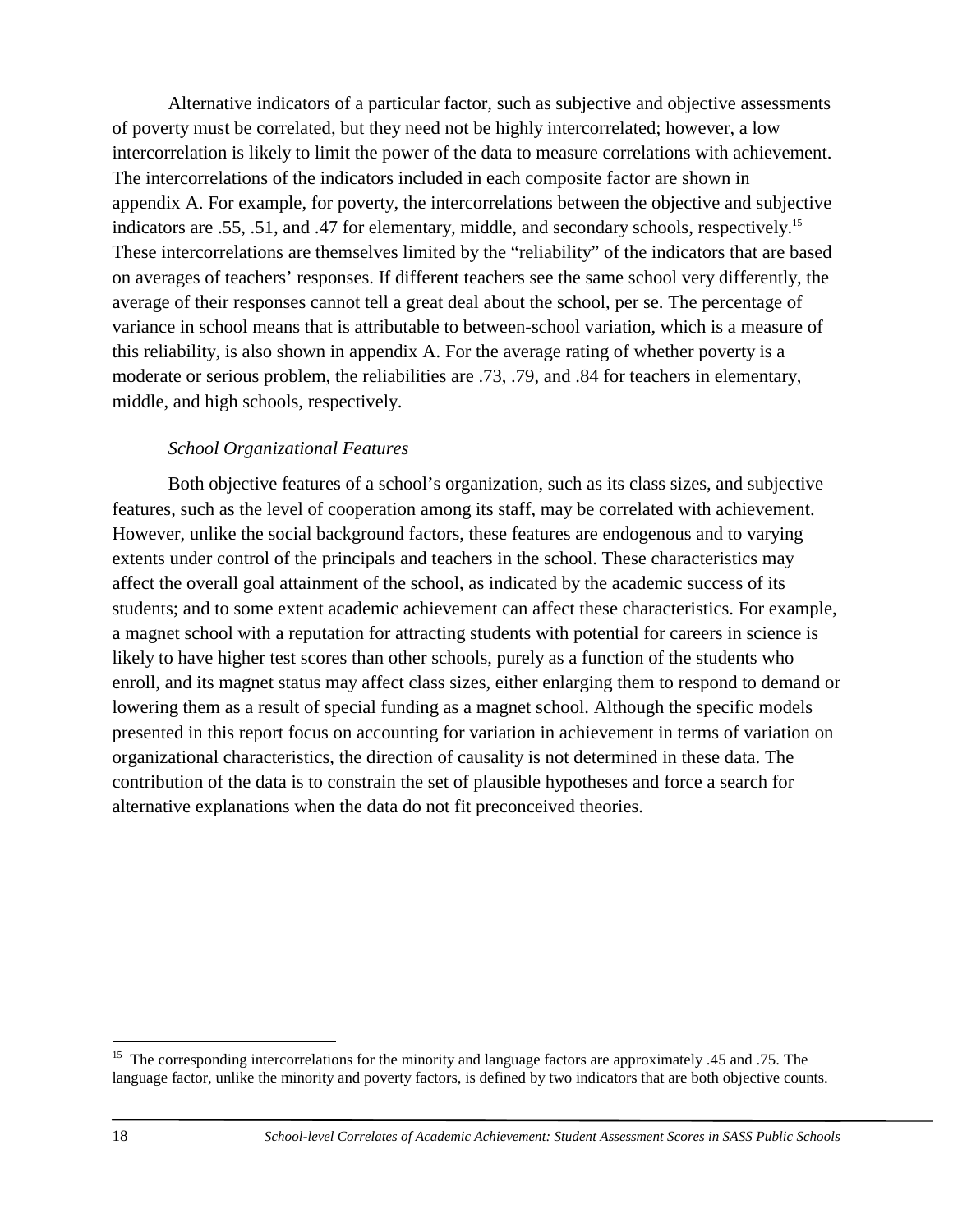SASS has a wide range of information about schools, obtained from the principal in the administrator and school questionnaires and from the teachers in the teacher questionnaire. Four organizational features have been selected for inclusion in the model for this report: (1) school size, (2) average class size, (3) the teachers' sense of influence over school affairs, and (4) the normative cohesion of the school's staff. These four features, while sharing an organizational perspective that emphasizes a structural dimension and reflects on its impact on the operations of an organization, are quite distinct from each other. Each such feature represents a distinct dimension of organizational life: school size reflects the organization's potential scope; class size reflects resources; teachers' sense of influence represents the authority structure within the school; and the normative cohesion of the staff refers to the organizational culture. We should point out that this report focuses on a limited array of the measures available in SASS. A more elaborate model might include a variety of other SASS organizational measures, such as organizational complexity, as reflected in the number of different kinds of positions in the school; organizational goals, as expressed by the principal; perceptions of outside influence by state agencies and local school boards on decisions; and staff diversity. The decision to select four organizational factors was made to demonstrate the potential of this database.

*School size* has been shown to have a significant effect on the school's performance, yet the direction of the effect is inconsistent. As Lee and Smith (1993) note, two conflicting perspectives can be found in the literature on the effects of school size—one perspective highlights the positive consequences of increased size, drawing on the economics of scale to focus on the greater diversity of program offerings and on resource issues, while the other perspective focuses on negative consequences, centering on the more formal and impersonal social interactions as impeding success. Recently, research evidence is accumulating to support the argument that student achievement is lower in bigger schools. Greater school size is shown to be associated with reduced academic engagement among eighth-grade students (Lee and Smith 1993), and at the high school level with lower student participation in school activities (Lee and Smith 1995), less satisfaction with school experiences and lower school attendance (Lindsay 1982), and higher dropout rates (Pittman and Haughwout 1987). Based on these research findings, many reforms call for dividing big schools into smaller subunits (e.g., Oxley 1994, Boyer 1995), in order to provide students with a more stable and supportive educational experience. To assess these arguments we measure school size as simply the SASS indicator of the number of students enrolled in the school.

In regards to class size, common sense suggests that it has an effect on students' academic performance: It is now generally assumed that smaller classes, where greater attention is given to each student, foster academic Meta-analyses of existing studies (Glass et al. 1982), along with large-scale research projects based on experimental designs (Finn and Achilles 1990) have confirmed the link between reduced class size and greater student learning,<sup>16</sup> while Blatchford

<sup>&</sup>lt;sup>16</sup> For a review, see Mosteller, Light, and Sachs 1996. For a critical assessment, see Slavin 1989.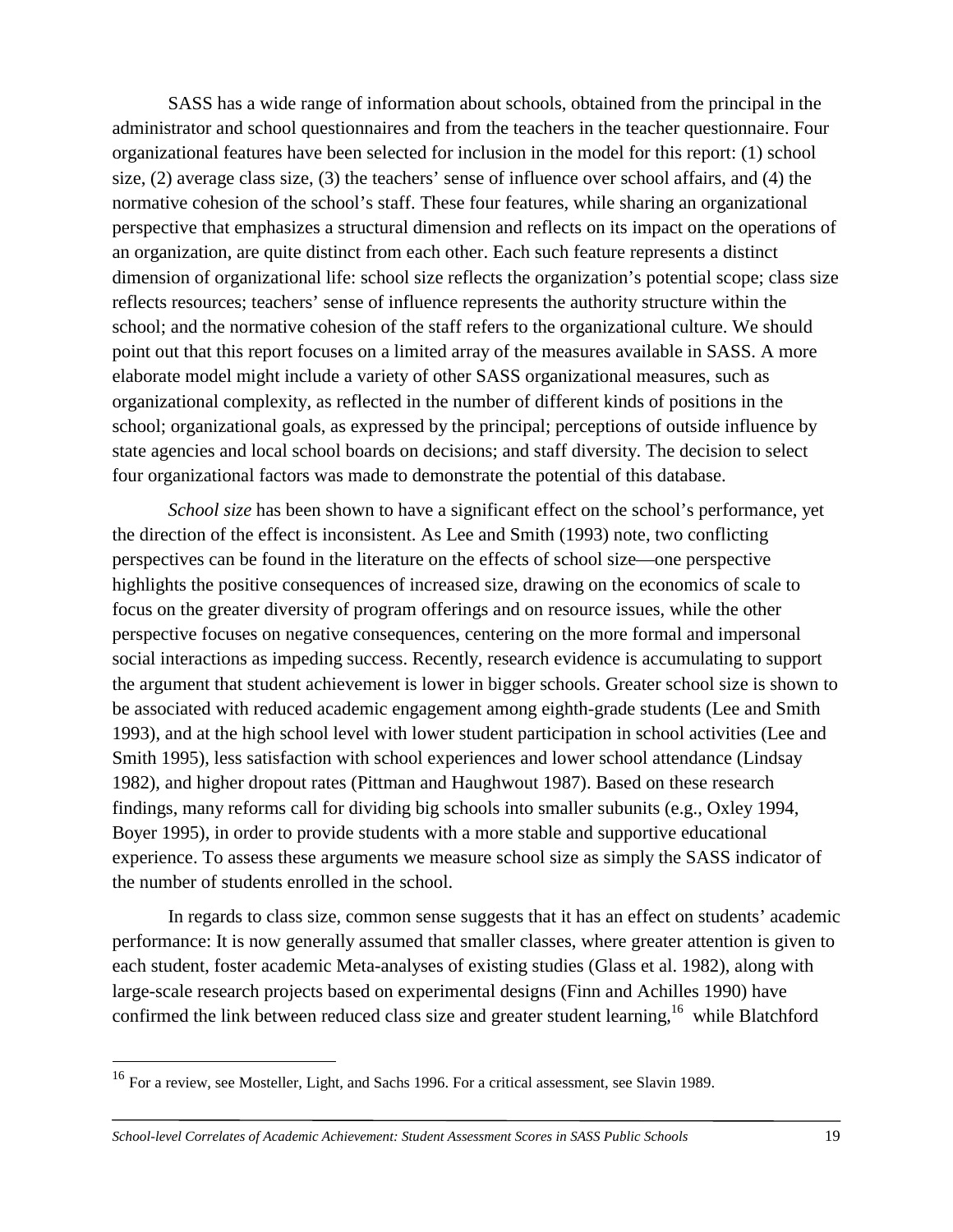and Mortimore (1994) offer a number of possible explanations for these relationships between class size and student achievement.

Nevertheless, none of the prior studies has a database of the size and richness of SASS, which can be used to estimate class size effects while controlling for other exogenous and endogenous factors. SASS has three indicators of a school's average class size: (1) average class size as reported by the sampled teachers;<sup>17</sup> (2) the school's teacher/student ratio, calculated as the total number of students in school divided by the sum of the full-time teachers in the school and one-half the number of part-time teachers in the school; and (3) the average of the sampled teachers' ratings of satisfaction with the size of their classes. Although none of these by itself is a highly reliable measure of a school's class sizes, their combination reduces measurement error of this factor.<sup>18</sup>

The third organizational characteristic refers to *teachers' sense of influence*. While teachers' sense of influence over their work environment is sometimes referred to as representing their efficacy, expectancy, and sense of control, we regard it as an indication—albeit from the teachers' perspective—of the allocation of authority within the school. Here we tap onto current debates over the role of school leadership, or of cooperative management, in schools. The direction of effect of this factor is, however, unclear. Moreover, as Ingersoll (1996) points out, the particular domain of teacher influence may determine the magnitude of its effect on student academic performance. This factor is calculated from teachers' responses to SASS questions about their sense of influence over school policies<sup>19</sup> and influence over matters concerning their own class.20

The fourth organizational factor whose correlation with achievement we investigated is the *normative cohesion* of the staff. This factor refers to the cultural solidarity among staff members in the school, or the collective norms that govern staff behavior in this organization. Cohesive interpersonal communication serves as an important foundation for consensus formation, social support, effective access to institutional resources, satisfaction, and eventually, enhanced performance. Therefore, while in research on workplace cohesion interpersonal

 $17$  For a teacher teaching a single self-contained classroom, class size is the total number of students enrolled in the teacher's class at the school. By contrast, for a teacher teaching multiple departmentalized classrooms, class size is calculated as the average number of students in the teachers' classes.

<sup>&</sup>lt;sup>18</sup> Among elementary schools, the reliability estimate of teachers reported class sizes as an indicator of the school is low, .31, and the intercorrelations of that with the other class size indicators are also low, .28 and .29. This may limit the potential elementary school correlations of class size with achievement.

<sup>&</sup>lt;sup>19</sup> Included items refer to influence over school policies in discipline, the content of inservice training programs, hiring new full-time teachers, deciding priorities in spending school budget, evaluating teachers, and establishing curriculum. The reliability of the school mean is about .62.

<sup>&</sup>lt;sup>20</sup> Included items refer to control in one's own classroom over selection of textbooks and other instructional materials, selection of contents, topics and skills to be taught, selection of teaching techniques, evaluating and grading students, disciplining students, and determining the amount of homework to be assigned. The reliability of the school mean ranges from .36 at the elementary level to .50 at the secondary level.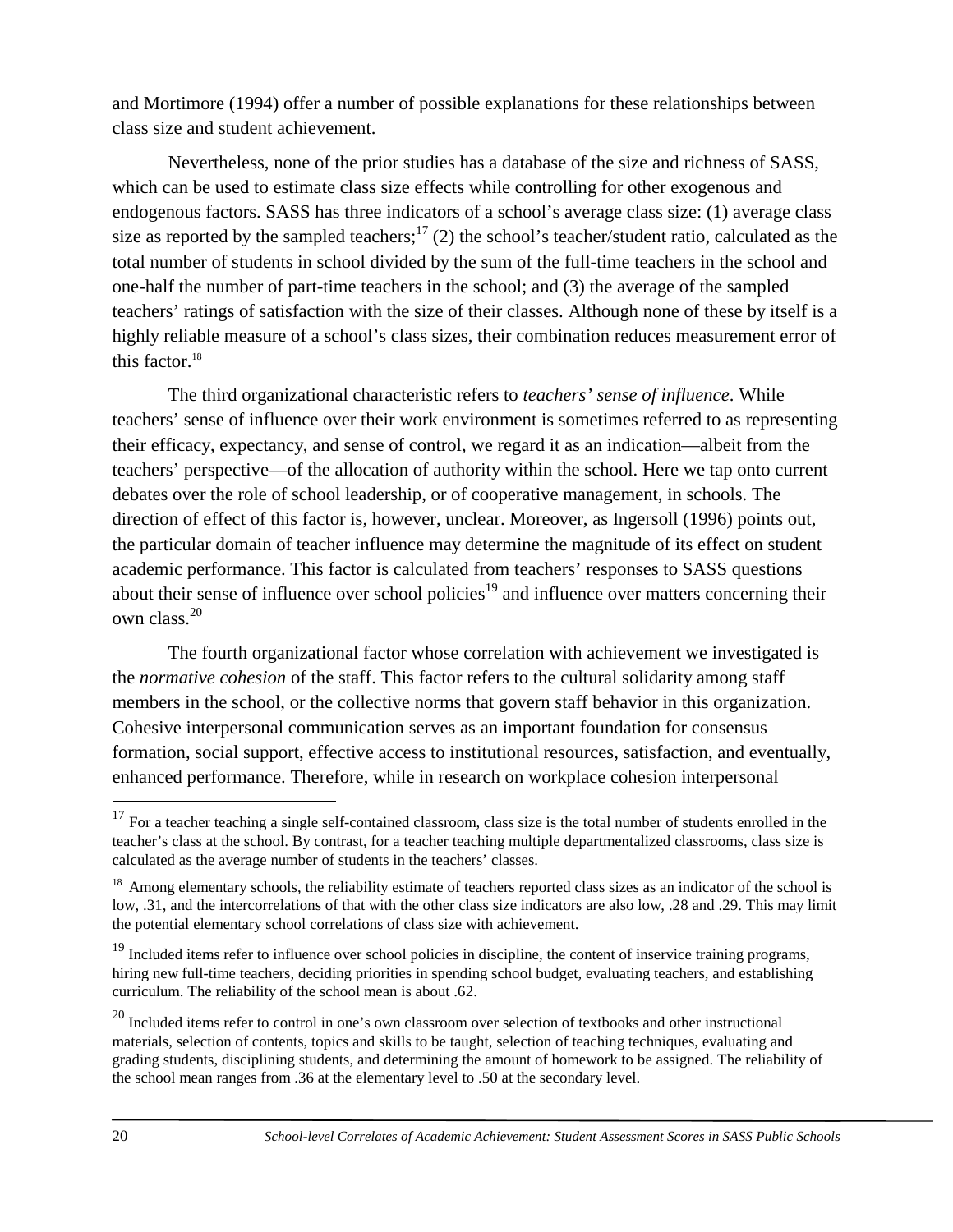networks are sometimes considered disruptive (e.g., Granovetter 1982), it is plausible to expect that within the education system cohesion is related to effectiveness of teaching and therefore to student performance. Friedkin and Slater (1994) show that the cohesiveness of the collegial network among teachers and the centrality of the principal's advice are highly associated, and that the related position of principals as school leaders leads to improved school performance. The causal direction of a positive relation between normative cohesion and achievement is ambiguous, however. Serving a high-achieving student body can, itself, be a motivator and facilitator for teachers' working together.

To estimate normative cohesion, we constructed two SASS composite measures: (1) a score for the clarity of norms,  $^{21}$  and (2) a score for staff cooperation.<sup>22</sup> While, in general, the normative structure is assumed to affect such features as organizational coupling, formalization of goals, and legitimization of practices, we estimate its relationship with teacher perceptions (teachers' sense of influence), school climate (behavioral problems), and school performance, or, in this case, student achievement.

Last is the issue of interrelations among the multitude of factors affecting student achievement. The impact of the students' social background on academic achievement, while largely outside of school influence, is not likely to be entirely independent of school arrangements. Rather, schools themselves may be influenced in multiple ways by the background of their students. Schools located in disadvantaged social environments tend, for example, to be bigger; such schools also have less control over their recruitment, and, thus, end up with a teaching staff that is less normatively coherent. Hence, any valid model of relations between school-based organizational factors and achievement must take the effects of background factors such as poverty, race, and language barriers on both a school's organization and its average achievement into account. The direction of causality is somewhat less of an issue in this case, because it is much less plausible, at least in the short term, that a public school's organizational characteristics would affect the demographics of its students than the reverse. Although the organizational characteristics of a school might easily affect the choices of teachers to teach at the school, it is less frequent that these characteristics affect the choices of parental residence for the students.

 $21$  Calculated as the average of teachers' responses to SASS questions about sharing beliefs and values with colleagues in school; receiving support from parents; goals and priorities in school being clear; rules being consistently enforced by all teachers; the principal backing up staff members; the principal letting staff know what is expected of them; and the principal having a clear vision for the school and communicating this vision to the staff. The mean correlation among these seven measures is .42, and the reliability of the school mean is about .57.

 $22$  Calculated as the average teachers' responses to SASS questions about getting cooperative effort among staff members; making a conscious effort to coordinate course content with other teachers; planning with media specialist or librarian; integration of their specialty into teaching; and viewing the behavior of school administration as being supportive and encouraging. The mean correlation among these four measures is .20, and the reliability of the school mean is about .48.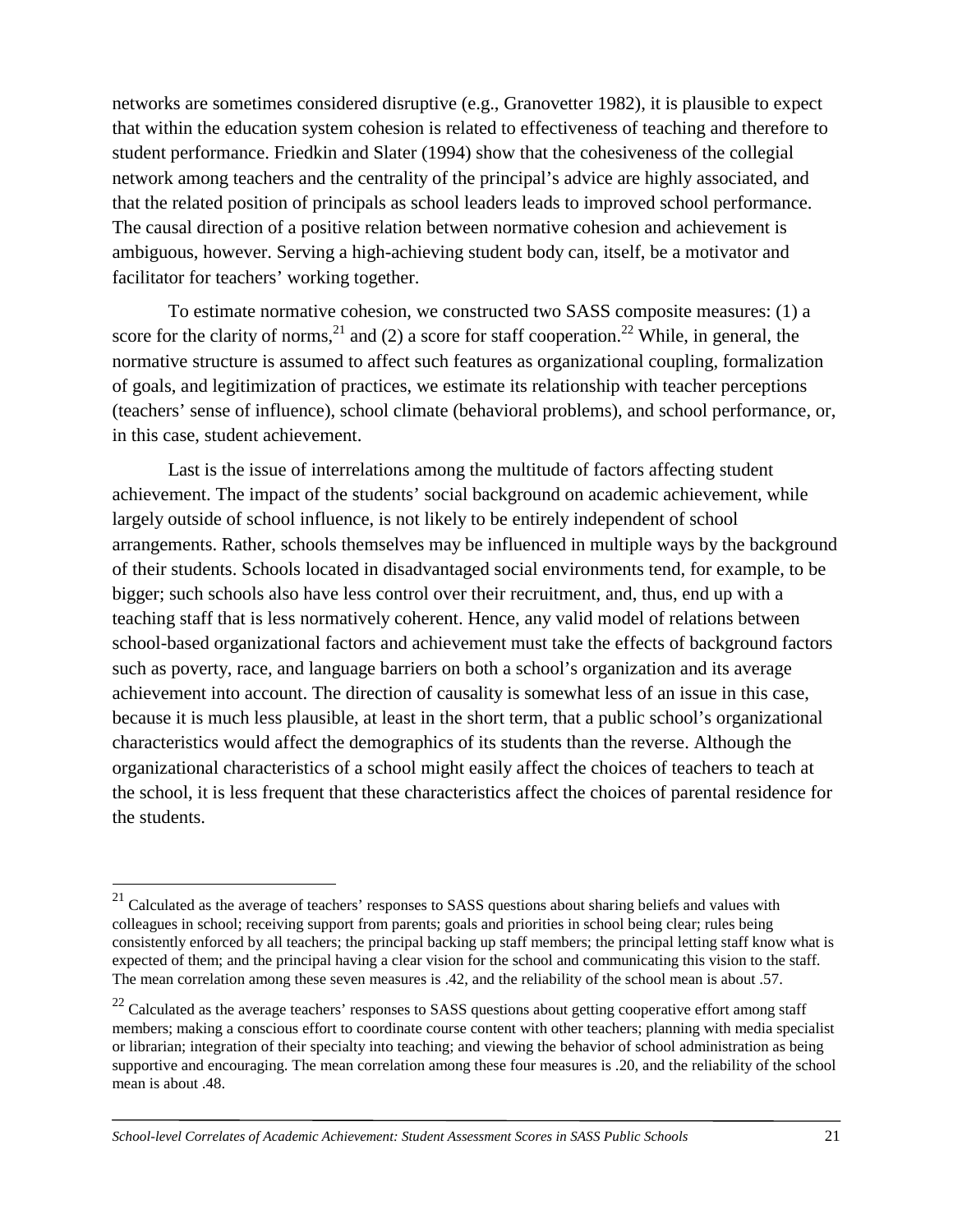## *Teachers' Qualifications*

The third group of factors represents an attempt to take into account quality of teaching by measuring teachers' objective *qualifications*. Teachers' qualifications are calculated from a measure of years of teaching experience and the percentage of teachers who acquired a master's degree. This factor, while focusing on credentials and seniority, conveys a sense of the teachers' professional ability. More qualified teachers are more experienced, can better handle their students, colleagues, and their school system, and are more familiar with teaching practices and with the substantive material. Overall, therefore, it is easier for experienced, qualified teachers to create a more effective learning experience for students. Unfortunately, although teachers' qualifications are included in the analysis, the factor is relatively weak, compared to the other factors.23 A wide variety of other SASS measures of teacher qualifications could be explored in a study focusing particularly on teaching quality and achievement. These qualifications include out-of-field teaching, selectivity of the colleges the teachers attended, amount of inservice training, and hours spent on school-related activities, training to teach limited English proficient students, as well as other measures.

Teachers' qualifications may play a complex role in a general model of school processes and the relations between these qualifications and achievement may differ between schools and between states. For example, as shown by Rowan, Chiang, and Miller (1997) the effects of teachers' ability and motivation on their students' academic performance varies across different work situations. The correlation between teachers' qualifications and achievement may also reflect the choices of where teachers teach: schools with students from more advantaged backgrounds, or which maintain orderly and disciplined school environments, may find it easier to recruit and retain highly qualified teachers. On the other hand, a negative correlation might indicate that high achieving school districts allocate their resources to other strategies (e.g., smaller classes), rather than paying for higher qualified teachers, or that states with chronically low achievement have systems in place that ensure that large numbers of their teachers have advanced education and are experienced. As with school organizational factors, the direction of causality of the relations between teacher qualifications and achievement cannot be inferred directly from correlations, but these correlations provide valuable evidence of relations that must be explained in some manner.

### *School Climate*

The various background, teacher, and organizational factors shape the climate of the school. School climate refers to the atmosphere of student behavior in the school and serves as a metaphor for the nature of school experience for students, teachers, and parents.<sup>24</sup> Whereas some

 $23$  There is substantial within-school variation in years of teaching experience (reliabilities of .29, .30, and .37 at the three grade levels), and correlations with percent of responding teachers with a masters degree range from .14 to .27.

 $24$  See Anderson (1982) for a review of literature on school climate.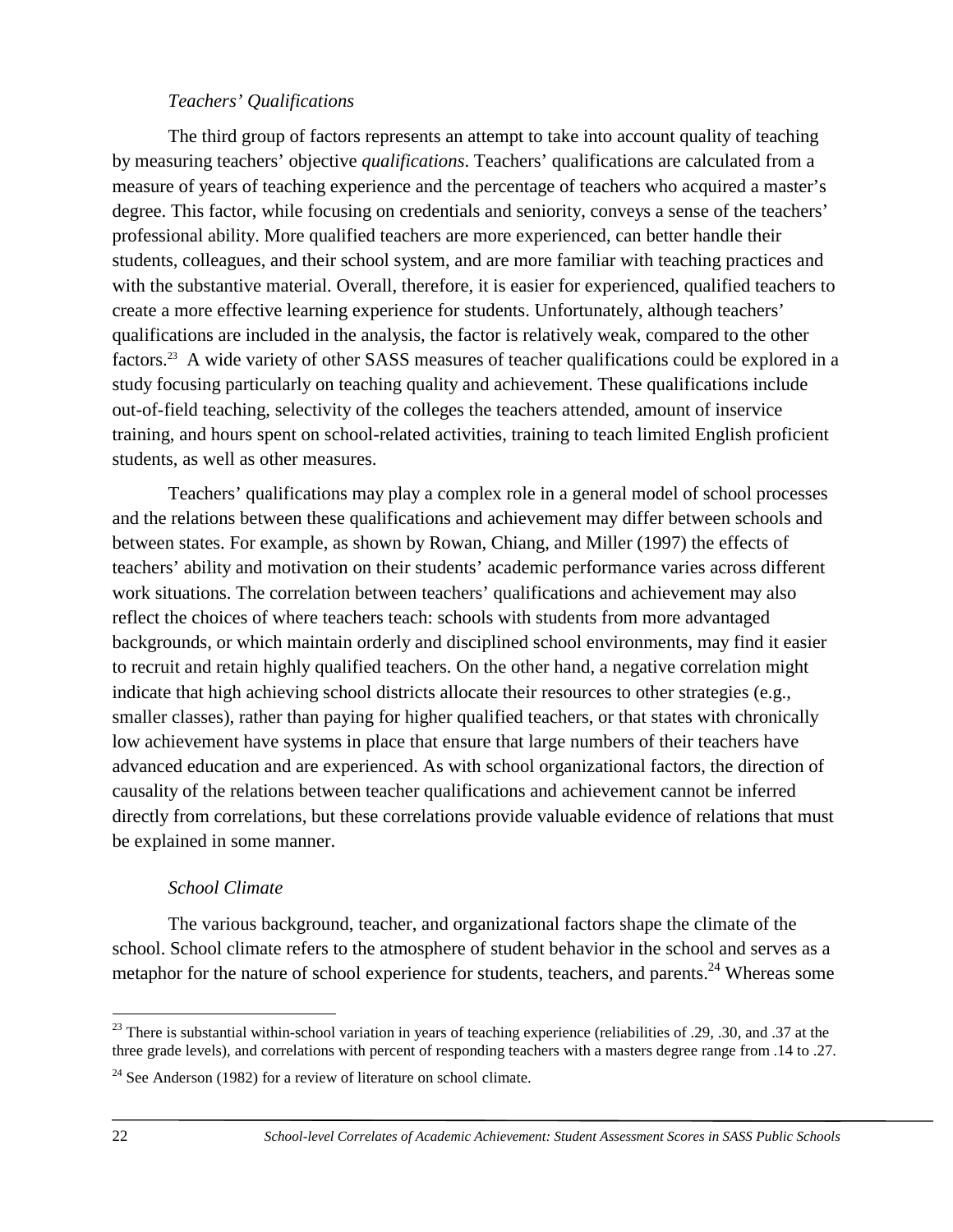studies conceptualize such an atmosphere as it relates to learning, discipline, or expectations,<sup>25</sup> and whereas previous studies of school climate called attention to a variety of attributes, such as teacher commitment and morale or the emphasis on academic goals and criteria,  $2<sup>6</sup>$  we focus on behavior patterns. Specifically, we examine the prevalence of various student behavioral problems. Such behavioral problems, refer to students' respect for teachers and staff, peers, and property, disorderly and disruptive behavior, and substance abuse. By focusing on student behavior problems, we call attention to the tone set by students themselves, and not by teachers, principals, parents, nor the policy guidelines. Thus, our conceptualization of school climate is not merely a synonym for "better school;" it is not a personality trait of the school; and it is not a relationship-based assessment (Hoy and Hannum 1997<sup>27</sup>). Rather, our measure identifies behavioral patterns, while still regarding school climate as an organizational feature at the school level (see, Sirotkin 1980). We also identify specific behavioral tendencies in schools (e.g., violence, substance abuse), which reflect both the physical and psychological health of the school as an environment for learning.

The general environment set in school touches upon the cultural resources, or support, available for students, and upon the impediments or disruptions to academic concentration. The school climate influences, therefore, how schools function as an educational environment for their students and as a workplace for their teachers. Arguably, providing a safe, orderly, peaceful, and "bully proofed" school environment contributes to student academic success, while having multiple behavioral problems disrupts proper education. For the measurement of this factor, we rely on teachers' identification of such problems as tardiness, absence, cuts, dropouts, apathy, verbal and physical conflicts, theft, vandalism, weapons, alcohol, and drug abuse. The perceived prevalence of these behavioral problems sets a discouraging atmosphere in schools, while in schools where such problems are minor or nonexistent, the culture sets a positive value and expectation to support learning and academic achievement. These characteristics are difficult to measure in a uniform manner across a large sample of schools, but SASS has attempted such a measurement by asking teachers to indicate which of two dozen different types of potential problems are serious, moderate, minor, or nonexistent in their school. To assess the extent of measurement error in these perceptions, two composite measures can be constructed by arbitrarily dividing the problem ratings into halves.<sup>28</sup>

School climate factors are likely to be related to school organizational features, such as

<sup>&</sup>lt;sup>25</sup> For example, Pallas (1988) and following him, Raudenbush, Rowan, and Kang (1991) expand the concept of school climate to include principal leadership, staff cooperation, teacher control over school and class policy, teacher efficacy, and teacher satisfaction.

<sup>26</sup> For a short summary of previous studies, see Taylor and Tashakkori 1995: 218–219.

 $^{27}$  For another example of a relational approach to school climate, while investigating its effect on the alternative output measure effective teaching, see Tarter, Sabo, and Hoy 1995.

<sup>&</sup>lt;sup>28</sup> The reliabilities of the two climate composites range from .70 to .86 for the three school levels, and their intercorrelation ranges from .50 to .72.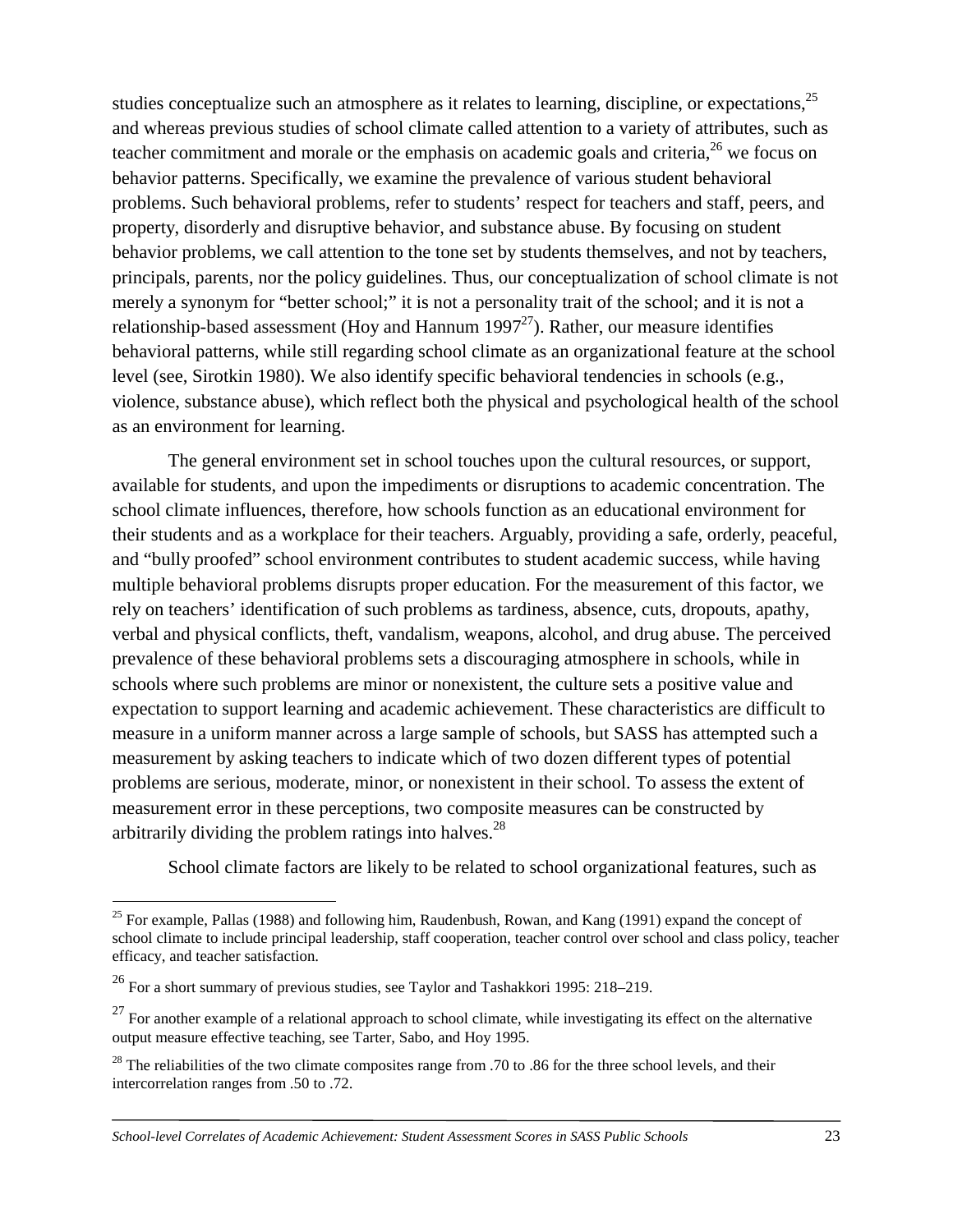size (e.g., Raudenbush, Rowan, and Kang 1991), and the general model reflects these relationships. Although a positive relationship between school climate and achievement can be expected, the direction of causality is particularly ambiguous. There is likely to be a positive feedback between students' focus on achievement and teachers' perceptions of their behavior and demeanor. Nevertheless, evidence about the significance of this correlation in schools serving different grade levels is valuable.

Finally, in designing structural equations to represent the model, we added one additional factor that describes a method effect. This factor, labeled *teacher attitudes and opinions* in figure 3, may account for some of the variance in those indicators that call for teachers' subjective opinions (namely, their perceptions that poverty or racial tension is a problem, satisfaction with class size, perceptions of influence and cooperation, and the components of the school climate). These items may be more highly correlated with each other than with other indicators, because of a halo effect in teachers' tendencies to make ratings of their schools. Thus, for example, teachers who identified one behavioral problem as serious tended also to estimate other behavioral problems as serious. Similarly, teachers who seemed to be satisfied with one of their work conditions (e.g., level of normative clarity) tended also to be satisfied with other terms. While our method partially addresses this matter of personal variations by relying on *average* teacher responses per school, we still found a consistent tendency for teacher responses to be highly correlated among themselves and to be less correlated with the SASS principals' responses on similar questions.

In summary, our model is consistent with views that average student achievement in a school is affected by multiple factors that represent various facets of the education system and of the social environment within which education occurs. Our model is consistent with views that student achievement may affect other characteristics of a school, such as school climate or the choices of teachers to teach at the school. Using structural equation modeling, each factor other than school size is a latent variable that is estimated by multiple indicators. Finally and most importantly, the modeling permits the investigation of interrelations among these facets of public school education.

# **Analytical Method**

The SASS student achievement subfile contains school-level statistics on hundreds of measures for over 2,000 public schools in 20 states. The potential for analyses of this database is enormous. In this report, we have constructed a set of 18 composites of SASS items. For a baseline demonstration of analytical feasibility, the database has essentially been reduced to the intercorrelation matrix of these 18 composites, along with two assessment scores for schools at each of three grade levels, plus, for the purpose of standard error estimation, an indicator of the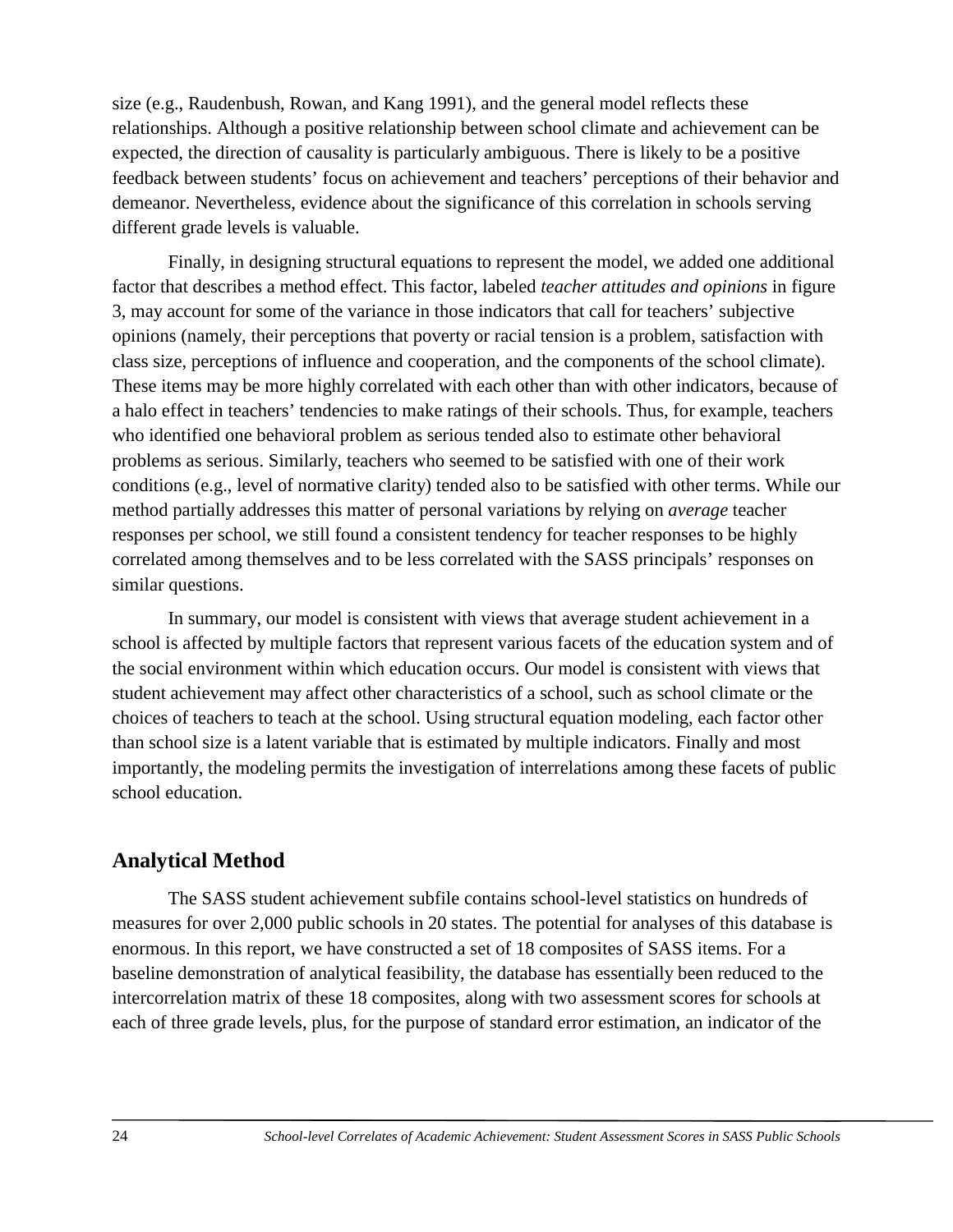state in which each school resides.<sup>29</sup> The raw correlations between the 18 composites and the two achievement measures do not provide meaningfully interpretable information, however, because many of the apparent correlations are mere reflections of correlations among other measures, and other "real" correlations are masked by confounding measures and can only be uncovered by controlling for those confounders. Thus, the first meaningful stage of analysis is to examine partial correlations between achievement measures and SASS composite measures of school organization and climate and teacher qualifications, controlling for social background factors.

Partial correlation analysis, as a method of testing for significant relations between school composites and achievement measures, has the advantage that it does not presuppose a causal ordering among the school composites and achievement measures. However, the picture that partial correlations provide of the correlates of achievement is limited in that the multivariate structure is not apparent. For example, the partial correlations of both normative cohesion and school climate with achievement may be positive, but one cannot discern from them whether this is due to a common factor in climate and cohesion or to independent factors. A form of multivariate regression is needed to identify the more complex structure.

The simplest form of multivariate regression is ordinary least squares (OLS) linear regression. This methodology can reveal the multivariate structure if its assumptions are satisfied, but an important assumption in OLS modeling, which limits its value for educational research, is that the "predictor" measures are measured without error. With many databases, this assumption is untestable, because only a single measure of each construct is available. However, the SASS database, with its multiple sources of information about school-related constructs, offers the opportunity to take measurement error into account when modeling the structural relations among factors. Structural Equation Modeling (SEM) jointly models the structural relations among latent factors (as in figure 2), while simultaneously modeling measurement error (as in figure 3). Computer programs such as LISREL, EQS, and SAS PROC CALIS can be used to estimate the variance components in SEM (see Bollen 1989). The primary analytical results presented in this report are SEM analyses based on SAS PROC CALIS estimation.

Structural equation modeling is particularly helpful in specifying, estimating, and testing hypothesized relationships among meaningful concepts or factors, $30$  by allowing such concepts to be estimated from several indicators or measures. Employing SEM, we are able to base our estimation of each concept on multiple indicators, to evaluate the interrelations among the indicators (covariance on the measurement level), and to evaluate the relationships among the concepts in the model. As mentioned briefly earlier, the composition of each factor or latent variable is determined using both empirical and substantive criteria. We combine multiple questionnaire responses based on confirmatory factor analysis, yet we also maintain a judgment

 $29$  Although exploration of other functional forms may yield additional insights, estimation purely in terms of linear models is an efficient initial step, because software packages are readily available and most important relations among educational factors are monotonic and therefore "visible" to linear analyses.

 $30$  Technically referred to as latent variables, yet also known as unobserved or unmeasured variables.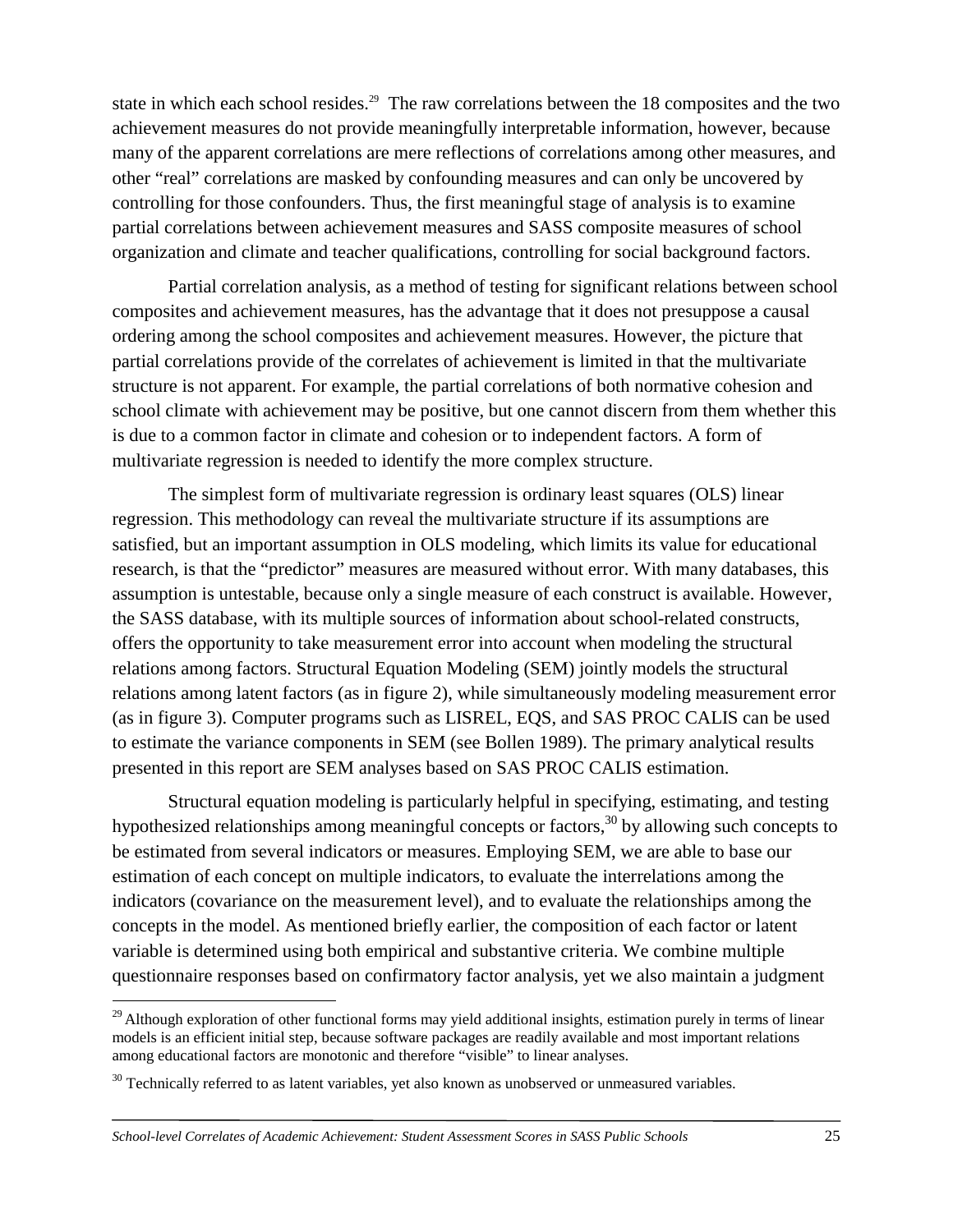as to the substantive coherence of each factor.

The model specification for our estimation of student achievement is:

$$
\eta_{\text{Achievement}} = \Gamma_{11} \xi_{\text{Background}} + \Gamma_{12} \, \eta_{\text{Organization}} + \Gamma_{13} \, \eta_{\text{Teaches}} + \Gamma_{14} \, \eta_{\text{Climate}} + \delta_1
$$

where:

 $\eta_{\text{factor}}$  is a latent factor that may be affected by other factors in the system;

 $\xi_{\text{factor}}$  is a latent factor that is not affected by the other factors in the system;

 $\Gamma_{11}$  is the vector of coefficients for the vector of three independent social background factors;

 $\Gamma_{12}$  is the vector of coefficients for the vector of four school organization factors;

 $\Gamma_{13}$  is the coefficient for the teachers' qualification factor;

 $\Gamma_{14}$  is the coefficient for the school climate factor; and

 $\delta_1$  represents other unmeasured factors that may affect a school's achievement level.<sup>31</sup>

More specifically, the model for correlates of average academic achievement relates variation on achievement to variation on eight latent variables. A complementary measurement model relates each of the latent predictors to multiple SASS measures, with the exception that school size is based on a single measure. The SEM specification is:

$$
\eta_{\text{Achievement}} = \Gamma_{11} \eta_{\text{School climate}} + \Gamma_{12} \eta_{\text{Tchr qualifications}} + \Gamma_{13} \eta_{\text{Teacher control}} + \Gamma_{14} \eta_{\text{School size}} \n+ \Gamma_{15} \eta_{\text{Class size}} + \Gamma_{16} \eta_{\text{Norm cohesion}} + \Gamma_{17} \xi_{\text{Language}} + \Gamma_{18} \xi_{\text{Powerty}} + \Gamma_{19} \xi_{\text{Race}} + \delta_{1} \n\eta_{\text{School size}} = \Gamma_{21} \xi_{\text{Language}} + \Gamma_{22} \xi_{\text{Powerty}} + \Gamma_{23} \xi_{\text{Race}} + \delta_{2} \n= \Gamma_{31} \eta_{\text{School size}} + \Gamma_{32} \xi_{\text{Language}} + \Gamma_{33} \xi_{\text{Powerty}} + \Gamma_{34} \xi_{\text{Race}} + \delta_{3}
$$

 $X_{\text{R.Lunch}} = \lambda_1 \xi_{\text{Powertv}} + \epsilon_{\text{x1}}$ 

 $X$  Poverty.Problem =  $\lambda_2 \xi_{\text{Powerity}} + \epsilon_{\text{x2}}$ 

Where,  $X_{\text{R.Lunch}}$  is the observed indicator of  $\xi_{\text{Power}}$  that identifies the ratio of students that are eligible for the school's lunch program,  $\lambda_1$  is the coefficient relating to  $\xi_{\text{Powerly}}$ , and  $\epsilon_{x1}$  is the related measurement error term; and  $X_{\text{Powerty.Problem}}$  is the observed indicator of  $\xi_{\text{Powerty}}$  that identifies the average teachers' response to whether poverty is a problem at the school. Note that SASS teacher responses that identify prevalent problems, such as this observed indicator of poverty, are also assumed to be affected by a general "teacher attitude and opinions" latent variable, as indicated in figure 3.

Similar to the identification of exogenous latent variables, the measurement-level specification for the achievement factor is:

 $Y_{\text{Read.} \text{Achieve}} = \lambda_{\text{Y1}} \eta_{\text{Achievement}} + \epsilon_{\text{Y1}}$  $Y_{\text{Math.} \text{Achieve}} = \lambda_{Y2} \eta_{\text{Achievement}} + \epsilon_{Y2}$ 

Where,  $Y_{Read.Achieve}$  is the observed indicator of the latent endogenous factor student achievement ( $\eta_{Achievement}$ ),  $\lambda_{Y1}$  is the coefficient relating to  $\eta_{\text{Achiewement}}$ , and  $\epsilon_{Y1}$  is the measurement error term. Similarly,  $Y_{\text{Math.Achieve}}$  is the second observed indicator of the latent endogenous factor student achievement ( $\eta_{\text{Achievement}}$ ),  $\lambda_{Y2}$  is its coefficient relating to  $\eta_{\text{Achievement}}$ , and  $\epsilon_{\text{Y2}}$  is its measurement error term.

 $31$   $\eta_{\text{oranization}}$  and  $\xi_{\text{background}}$  consist of multiple individual factors and therefore, numerous measurement-level specifications are included in this model, as shown in figure 3. Here are the measurement specifications, using the  $\xi$ factor "poverty" as an example: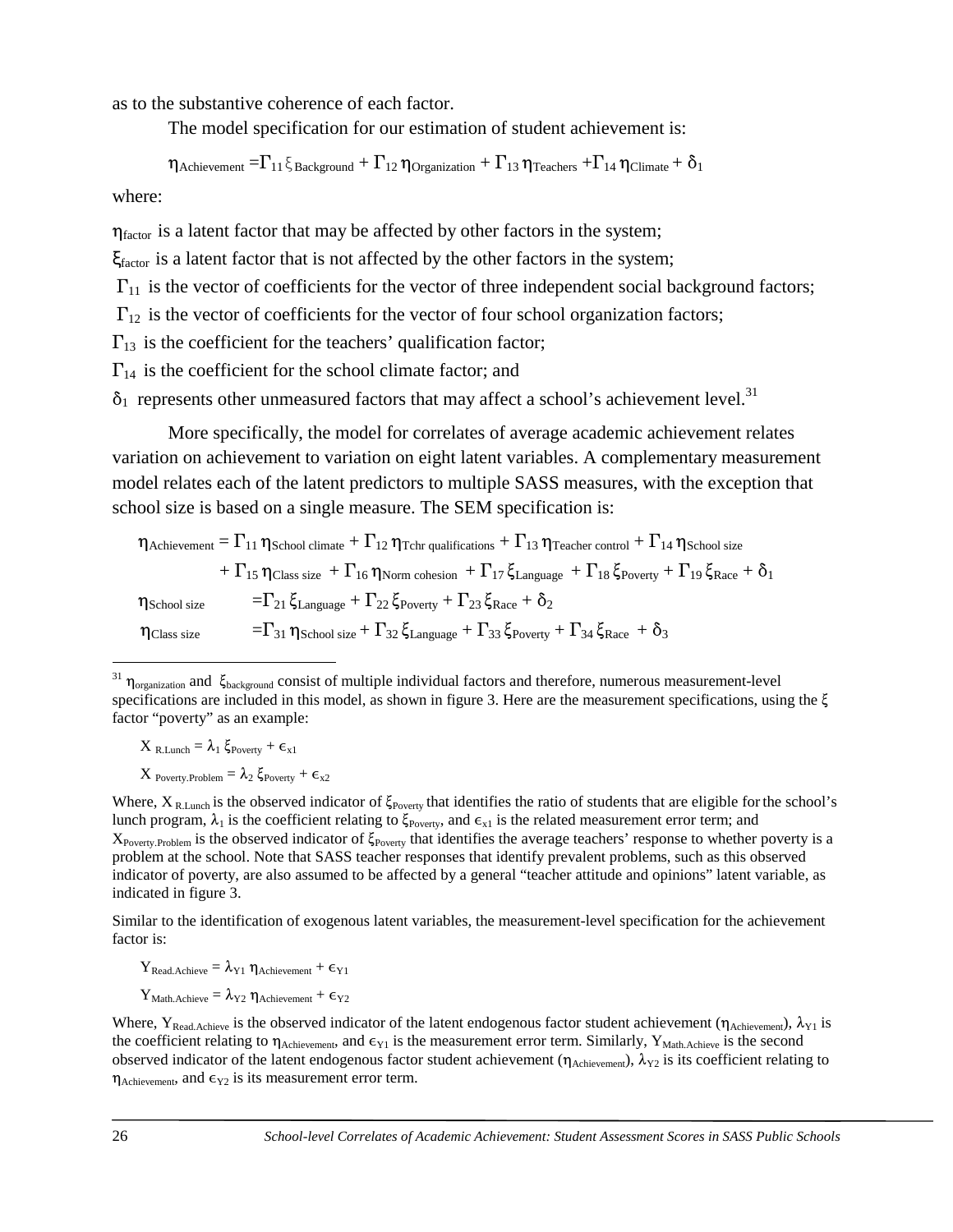|                               | $\eta_{\text{Tchr}}$ qualifications $=\Gamma_{41} \eta_{\text{School size}} + \Gamma_{42} \xi_{\text{Language}} + \Gamma_{43} \xi_{\text{Powerity}} + \Gamma_{44} \xi_{\text{Race}} + \delta_{4}$ |
|-------------------------------|---------------------------------------------------------------------------------------------------------------------------------------------------------------------------------------------------|
| $\eta_{\text{Norm}}$ cohesion | $=\Gamma_{51}\eta_{\text{School size}} + \Gamma_{52}\xi_{\text{Language}} + \Gamma_{53}\xi_{\text{Powerty}} + \Gamma_{54}\xi_{\text{Race}} + \delta_{5}$                                          |
| $\eta$ Tchr control           | $=\Gamma_{61}\eta_{\text{School size}}+\Gamma_{62}\eta_{\text{Norm cohesion}}+\Gamma_{63}\xi_{\text{Language}}+\Gamma_{64}\xi_{\text{Powerty}}+$ ,65 $\zeta_{\text{Race}}+\delta_{6}$             |
| $\eta$ School climate         | $=\Gamma_{71} \eta_{\text{Tchr control}} + \Gamma_{72} \eta_{\text{School size}} + \Gamma_{73} \eta_{\text{Class size}} + \Gamma_{74} \eta_{\text{Norm cohesion}}$                                |
|                               | $+ \Gamma_{75} \xi_{\text{Language}} + \Gamma_{76} \xi_{\text{Powerty}} + \Gamma_{77} \xi_{\text{Race}} + \delta_{7}$                                                                             |

Because the data are correlational, it should be pointed out that the analysis is also consistent with views that characteristics such as school climate, cohesive norms, cooperation, and satisfaction are affected by the kinds of skills and attitudes that children bring to the school, which are best reflected in achievement scores. For example, if the student peer norm is to focus on class work, there is likely to be less of a problem with absenteeism, tardiness, and class cuts. Likewise, a negative correlation between average class size and average achievement may indicate that smaller classes facilitate achievement, but it may also be due to a socioeconomic variation between school communities, which affects both class size and achievement. Nevertheless, the methodology for the analyses is a variant of linear modeling, with asymmetric "independent" and "dependent" variables. Therefore, although the correlational results may appear to be couched in terms of "effects" of some factors on others, these "effects" merely indicate the partitioning of variance in the "dependent" factors into covariances with "independent" factors. This use of the term "effect" should not be confused with its use in the description of causal relations. Without controlled experimental studies, the direction of causality cannot be inferred, only conjectured.

In addition to SEM analyses and in order to verify the robustness of the findings, we also carried out ordinary least squares (OLS) linear regression analyses.<sup>32</sup> For these analyses, we created composites for poverty, English language proficiency, race/ethnic minority, teacher qualifications, school climate, school size, class size, teacher control, and normative cohesion, using the same measures as in the SEM analyses. The linear regression equations are exactly the same equations as the structural equations given above, with factors replaced by the explicit composites indicated in figure 3. Each composite was created by adding together the corresponding measures after scaling each in standard deviation units. Separate regressions were performed for elementary, middle, and secondary schools. Finally, because this report was not focusing on differences in achievement correlates between states, the powerful analytical

*School-level Correlates of Academic Achievement: Student Assessment Scores in SASS Public Schools* 27

 $32$  The major difference between the two methodologies is in how they treat measurement error in predictive measures. The basic assumption of OLS linear regression is that predictors are measured "without error." That is, each estimated coefficient represents the extent to which a measure, *per se*, not an underlying construct that it measures, accounts for variation in the dependent variable. SEM analysis, on the other hand, accounts for measurement error and allows for the specification of correlations among both the constructs and the measurement errors. SEM's greater flexibility must be weighed not only against the additional computational complexity, but also against the additional complexity of interpretation. Relations among latent variables do not have the same simplicity as relations among observable variables. Therefore, our approach is to examine and compare the results of both methodologies to identify robust patterns in the correlates of school-level achievement.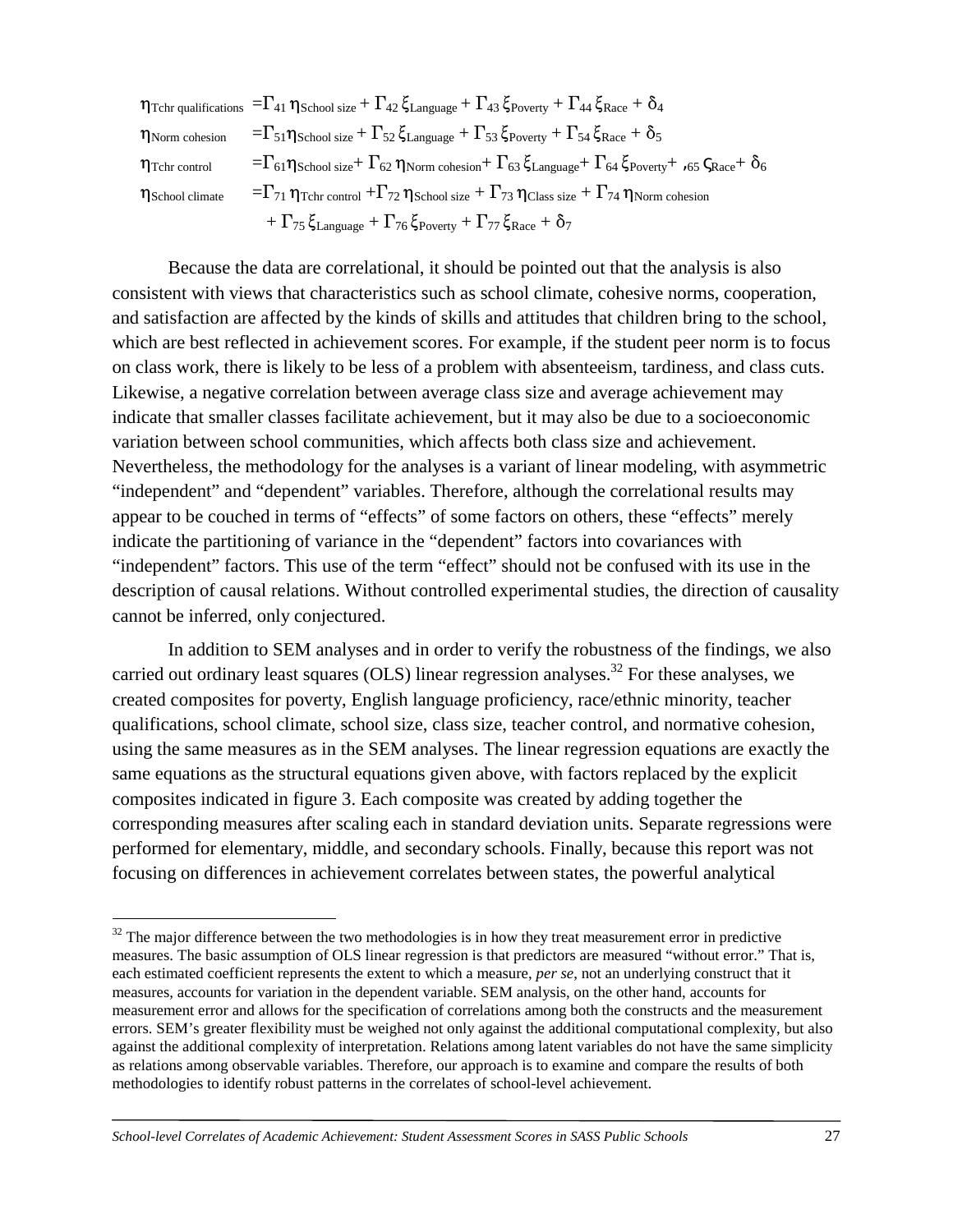technique of hierarchical linear modeling (HLM) was not used. Hierarchical modeling would be a powerful tool in the use of these data to study the effects of state educational policies on school factors and achievement.

#### *Weights and Standard Errors*

In order to provide the basis for publishing state-by-state figures, the SASS sample of public schools is selected as a stratified random sample, with similar numbers of schools in each state. One result of this sampling method is that to support national estimates, SASS schools in states with a population of many schools have substantially higher weights than SASS schools in states with fewer schools. Although this variation in weights removes bias in national estimates, it also reduces the precision of (weighted) estimates. For research goals of understanding relations among school factors, rather than of generating unbiased national estimates of counts and averages, the use of weights is not only unnecessary, but also limits the power of the SASS data to address the goals.

Therefore, to identify generalizable correlates of school average student achievement, analyses were carried out without use of SASS weights. This has the effect of weighting less populous states equally with more populous states; but this is more likely to affect the estimates of the sizes of effects, not the outcomes of tests of the statistical significance of overall relations. In fact, the unweighted distribution of the grade levels and locales of the schools on the SASS student achievement subfile more closely matched the total population of public schools than did the weighted distribution of those schools. Evidently, the categories of schools with the largest SASS weights also tended to be the categories most likely to have state assessment data.

The value of the SASS student achievement subfile depends on whether meaningful patterns of statistically significant results emerge from analyses of relations between SASS measures and achievement. Thus, assessment of statistical significance is central to the study. Unfortunately, usual tests of statistical significance available in common statistical packages are based on the assumptions of simple random sampling, and the SASS student achievement subfile is far from a simple random sample. For estimation of standard errors, SASS provides replicate weights. However, because we did not use weights, the SASS replicate weights could not be used to estimate standard errors. Since the SASS student achievement subfile is stratified by state and there are definite between-state components of variance in the measures used,<sup>33</sup> estimates of standard errors based on simple random sampling formulas tend to underestimate true standard errors by factors of as much as two. To compute better estimates of standard errors, we carried out analyses on repeated random half-samples of the schools on the subfile. Specifically, 100 randomly selected half-samples of states were selected; the analytical results were obtained for each half-sample; and the standard deviation of these results served as the estimate of the

<sup>&</sup>lt;sup>33</sup> In particular, the achievement measures were constructed specifically to include a component of between-state variance based on State NAEP results.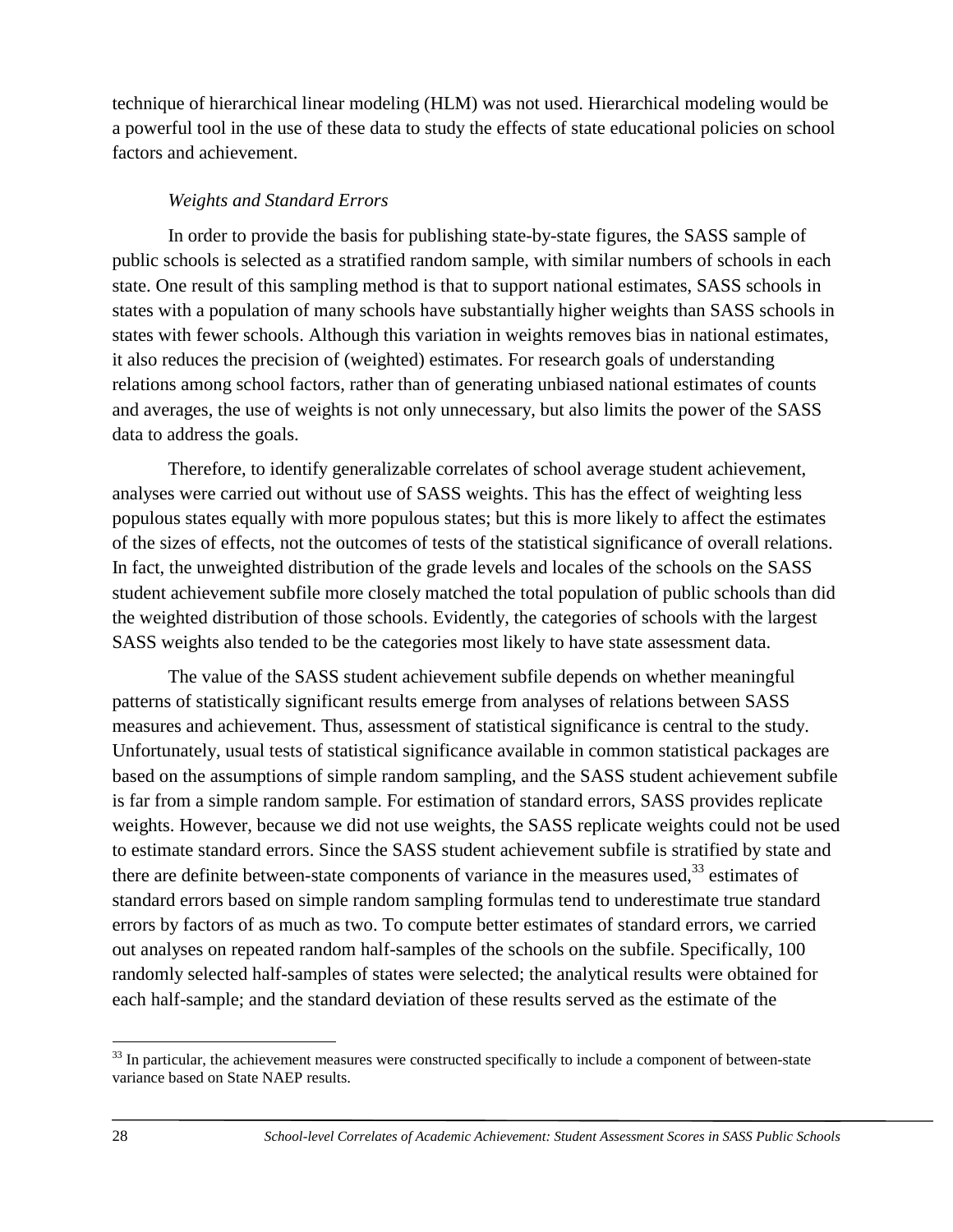standard errors.<sup>34</sup> It should be noted that this method of estimation of standard errors does not treat the 20 states as consisting of a universe of "strata," but rather as a set of "clusters" of schools, supporting generalization to a superpopulation of states that are like those included. If one were to use this database merely to generalize to schools in the selected 20 states, smaller estimates of standard errors would be obtained, because between-state variation would be treated as fixed, rather than random. Those standard errors could be estimated by replicating halfsamples of schools within each state, rather than half-samples of states.

 $\overline{a}$ 

<sup>&</sup>lt;sup>34</sup> The loss of precision from using half-samples instead of the full sample essentially exactly compensated for the fact that the repeated samples were each half of the "population" from which they were sampled. Both the sample size effect and the finite sampling correction involved a factor of two.

*School-level Correlates of Academic Achievement: Student Assessment Scores in SASS Public Schools* 29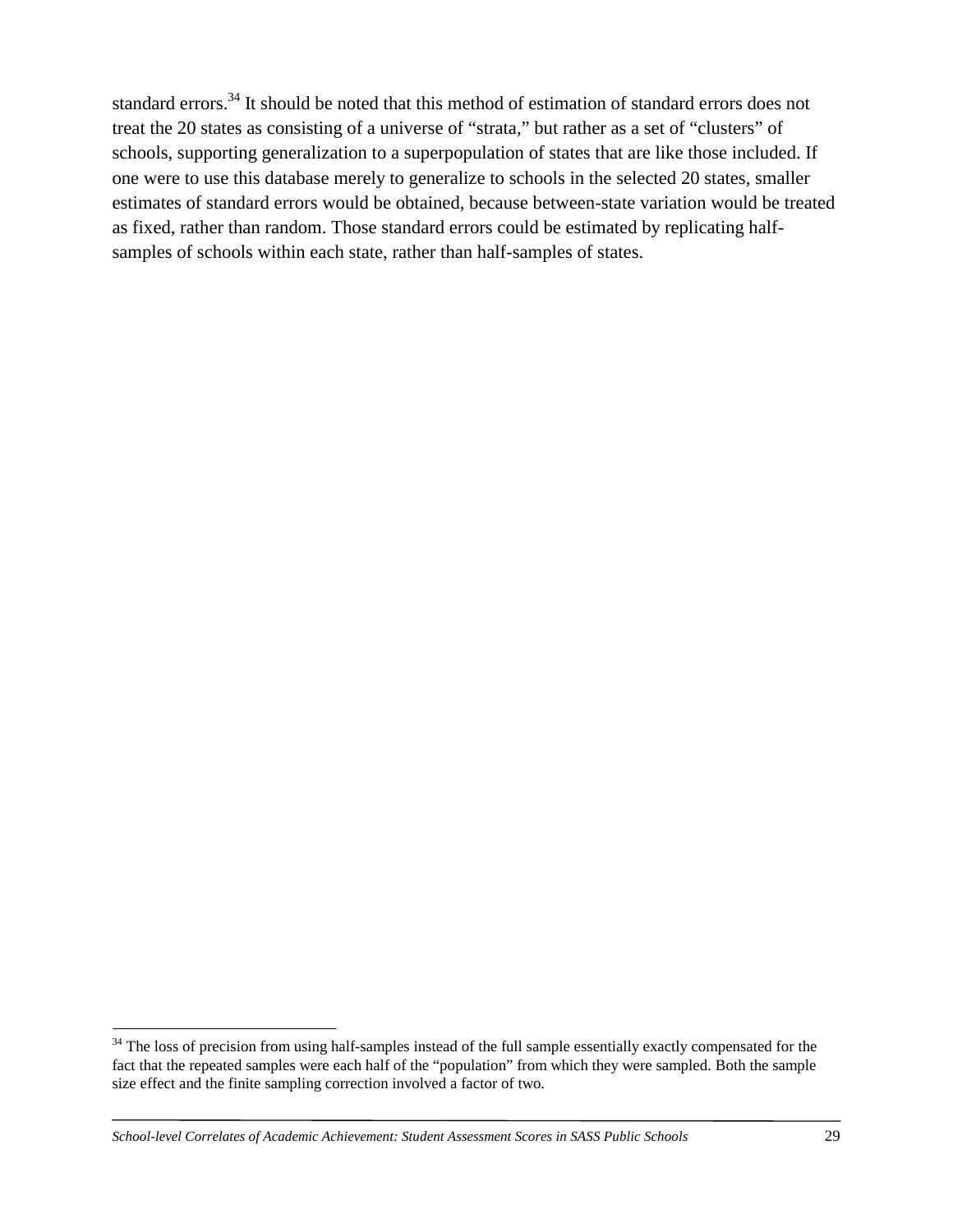## **Results**

Two major questions are addressed by these analyses of the SASS student achievement subfile:

> Are organizational factors and school behavioral climate correlates of school mean assessment scores?<sup>35</sup>

How is empirical evidence on the correlates of achievement affected by the removal of between-state variation from measures?

The value of the SASS student achievement subfile is tested by the answers it gives to the first question. Although the analyses reported here merely scratch the surface of the potential for analyses of these data, they should provide evidence of a meaningful pattern of relations between school-level factors and assessment scores. The second question addresses the issue of the importance of using the State NAEP results to represent the between-state variation in achievement which state assessments cannot capture.

Relations among factors characterizing schools are likely to be attenuated by measurement error in the measures of those factors, as well as by less than perfect test score reliability; however, because the SASS database contains multiple measures of each factor and state assessment scores are available for two different areas, math and reading/language arts, structural equation modeling (SEM) can be used to reduce the analytical "noise" caused by measurement error. The SEM estimation program in SAS (PROC CALIS) was used to find the best fitting model for these data, but because the data were clustered in states, standard error estimates produced by that program were only useful as general guidelines for exploratory analyses. Estimates of standard errors used in tests of statistical significance were obtained by a series of 100 random half-sample replications of the estimation program—half samples were drawn at the state level to incorporate between state variation in the estimation of standard errors.

To corroborate the results of SEM analyses, as well as to bridge the analyses at the individual state level, for which the database was not sufficiently large for stable SEM estimation, ordinary least squares (OLS) linear regression model estimation was carried out for the same models. In the OLS analyses, the SEM latent factors were replaced by balanced linear combinations of the same measurements used in the SEM analyses to define the factors.

Because a substantial percentage of variation in school characteristics is between elementary and middle and middle and high schools, meaningful analyses must compare only schools at the same level. Therefore, all analyses were carried out separately for elementary, middle, and secondary schools.<sup>36</sup> For the three separate levels, the same qualitative SEM

 $\overline{a}$  $35$  Originally, teacher qualifications were also to be included in this question. However, the data did not support the use of the proposed composite of average sampled teacher's education and experience.

 $36$  Files were also created for combined-grade (K–12) schools. However, the analyses for combined-grade schools are not reported, due to problems in obtaining a good model fit.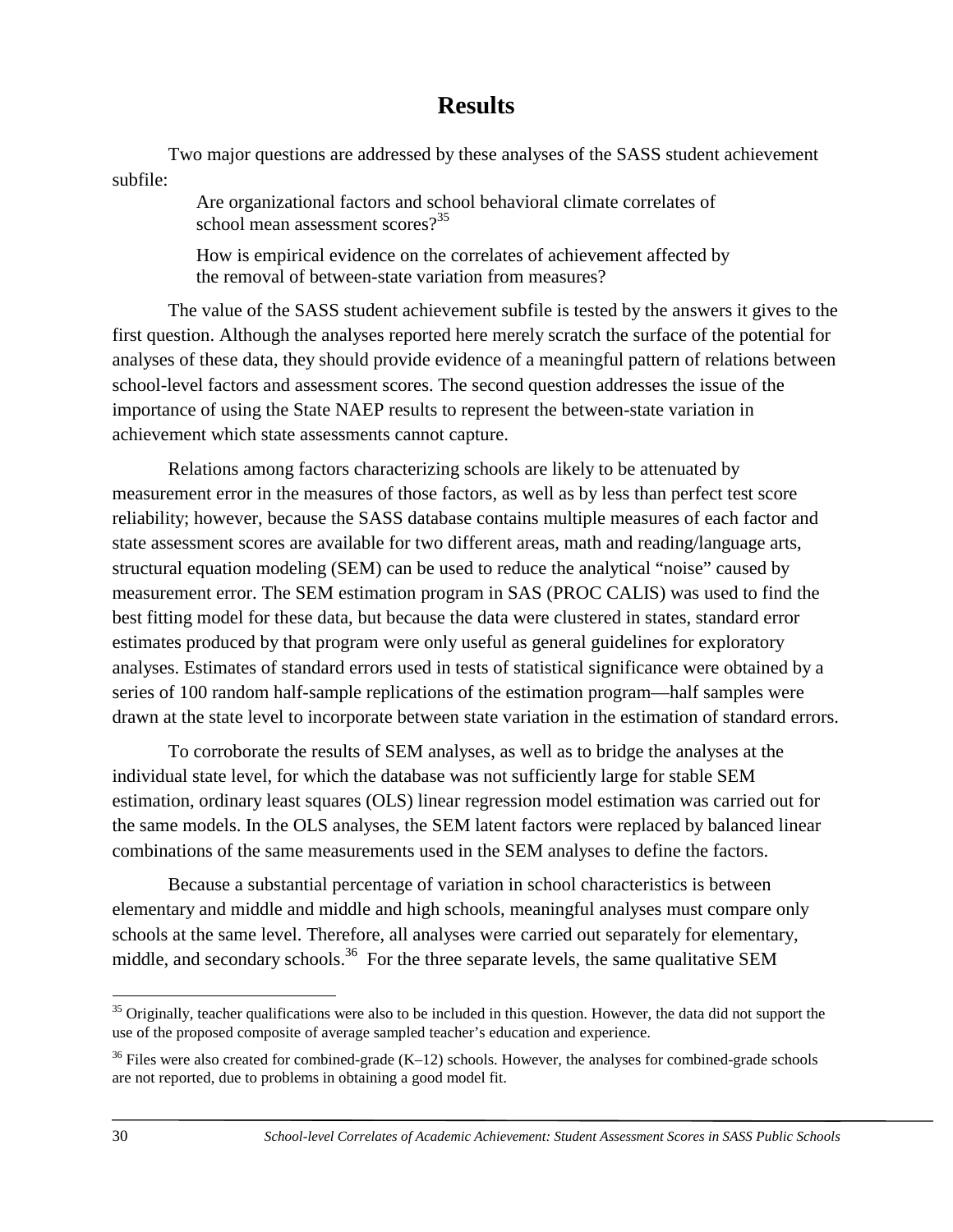specifications were used, although different parameter estimates were obtained.

Two categories of school-based factors are included in these analyses: school behavior climate, based on teachers' perceptions of problems in the school, and four organizational characteristics, school and class sizes, normative cohesion, and teachers' sense of control and influence. As a first step in exploring the relations between these factors and achievement scores, partial correlations of the school-based SASS factors with achievement and with each other are shown in table 4. These partial correlations represent the bivariate relations among the factors, partialing out the three background factors of poverty, language barriers, and race/ethnicity.

Although the partial correlations are neutral with respect to direction of causality, they do not capture multivariate relations among the school-based factors. For example, are the negative partial correlations of school and class size with achievement in middle schools independent effects, or is one of the correlations a byproduct of the high intercorrelation between school and class size? A more interpretable picture of the interrelations among the factors can be obtained from multiple regression and structural equation modeling.

Ordinary least squares (OLS) multiple regression is a second step in the analysis of school-based correlates of achievement. Separate equations can be modeled for a composite of reading and mathematics achievement and for composites of measures representing school climate, normative cohesion, teachers' influence, class size, and school size. (In this analysis, the observed measures were weighted equally in defining each composite, by transforming each to a standard score before averaging.) Unlike partial correlations, multiple regression differentiates between "predictor" and "dependent" variables, although the interpretation of equations remains merely that a combination of predictors is correlated with the dependent variable. Estimates of standardized regression coefficients for the equations indicated in figure 2 are shown in table  $5<sup>37</sup>$ 

An important limitation of OLS regression is that while variance in each (intermediate) endogenous factor is partially accounted for by other factors, each factor is assumed to be measured without error in predicting other factors. For survey measures, that assumption is not supportable, and a preferable method of analysis is structural equation modeling, which takes measurement error into account in estimating the proportions of variance in factors accounted for by other factors. Estimates of coefficients for the SEM corresponding to figure 2 are shown in table 6.38

*If* all of the school-based predictors in the OLS regression equations were uncorrelated with each other, then the standardized regression weights displayed in table 5 would, to a first

 $\overline{a}$ 

 $37$  The same factor definitions are used in tables 4 and 5. Estimates of coefficients for background factors are not shown in table 3, because the coefficients are not germane to the exploration of school-based correlates of achievement.

<sup>&</sup>lt;sup>38</sup> The corresponding structural equation coefficients for the background factors are not shown in table 6, because they are not germane to the exploration of school-based correlates of achievement. As expected, SEM analyses confirm that all measurement variables are indeed significantly related with the corresponding factors, as indicated in figure 3. See appendix A for results of SEM on the measurement level.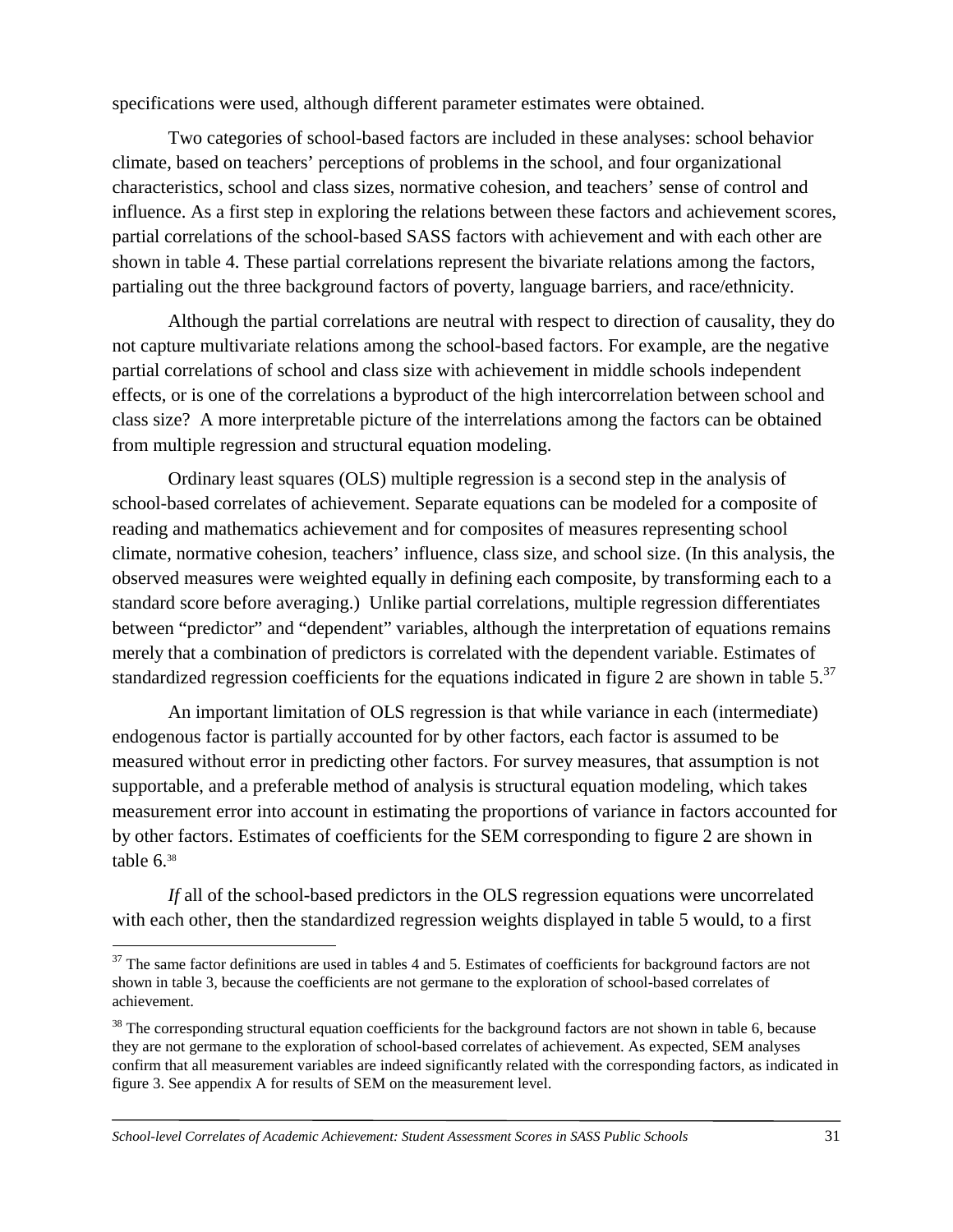approximation, be the same as the partial correlations displayed in table 4. Furthermore, *if* all of the indicators of each factor in the SEM analysis were perfectly intercorrelated, then the results in table 6 should be approximately the same as those in table 5. (The approximation would not be exact, because the SEM equations are estimated jointly, while the OLS equations are estimated separately.) Thus, substantial differences in corresponding coefficients between these tables demonstrate the impact of measurement error and multivariate interactions.

Although SEM is the preferred method of analysis for such analyses, because it takes into account the measurement error in predictors, estimation of SEM coefficients requires a large number of degrees of freedom, and the resulting estimates can be sensitive to intercorrelations between the indicators of the various factors. Thus, to assess the robustness of the SEM results, it is useful to compare the results from the three approaches. Where they are in conflict, further study of the fit of the data to the assumptions of the method is warranted.

For example, compare the SEM and OLS regression results for the relations between achievement, school size, and class size in middle schools. In table 5, we see that according to OLS regression analysis, neither is a significant relation; but in table 6, the structural relation between the class-size factor and achievement is significant. This apparent conflict is due to the fact that the school-size and class-size factors are so closely correlated that their individual coefficients cannot be stably estimated by OLS regression, given the size of the sample.

SEM results must be interpreted carefully however, because the apparent implied causal direction in the regressions is not valid. Simple interpretation of the results in table 6 requires that one assume that the arrows in the causal model shown in figure 2 imply causality.<sup>39</sup> Any significantly positive or negative coefficient might also reflect either a causal relation in the opposite direction or the existence of a third factor that has a causal relation to both factors.<sup>40, 41</sup>

Simultaneously interpretation of the results presented in tables 4, 5, and 6 provides information about the school-based correlates of achievement and about the extent to which measurement error and correlated predictors can distort analytical results. Through these analyses, we address the following question:

Are school climate, class size, school size, and teachers' perceptions of normative cohesion and sense of control statistically significantly related to reading and mathematics achievement, based on the SASS student achievement subfile?

For the purposes of inferring statistical significance, standard errors of the tabulated estimates were estimated by replicating the analyses on 100 random half samples of the database. To

 $\overline{a}$ 

 $39$  The selection of factors for exclusion from particular structural equations was based on trial estimation runs in which the goodness of fit index was improved by their deletion.

 $40$  Table 6 does not include the coefficients for the measurement equations portrayed in figure 3. These coefficients are presented in appendix A.

 $41$  Parameter estimates for a variant of the model in figure 2, in which the positions of school climate and achievement are reversed, are given in appendix B.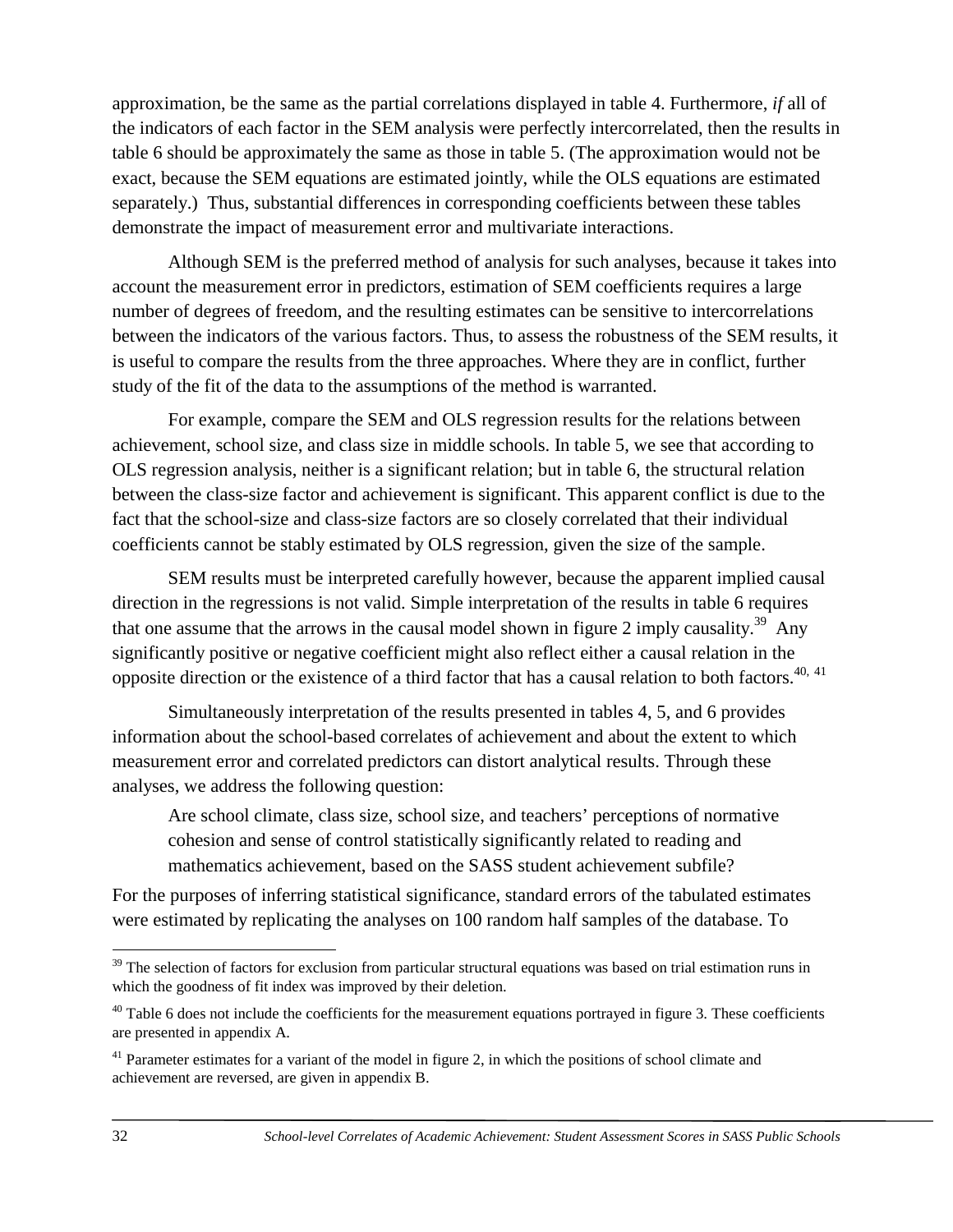incorporate the design structure, each half sample included either all or none of the SASS schools in a particular state. Because this is an exploratory study based on 20 states, some results are described as "approaching significance" when corresponding Student's t-values are near  $\pm 1.96$ . These are results which might well be significant at the .05-level if a few more states were added to the database.

Although a teacher qualification factor is included in the model shown in figure 2 as noted previously, the reliability and coherence of the SASS school-level composite of teacher experience and education, as a characteristic of a school (but based on a small sample of teachers) is weak. Unlike the factors based on teachers' perceptions (school climate, normative cohesion, and sense of control), which can have a communality based on common perceptions of the school as a workplace environment, teachers' experience and education are naturally highly variable within a school as new teachers are continually added to replace highly experienced teachers who retire. Investigation of these teacher qualification indicators as correlates of achievement appears to require achievement data at the individual classroom level.

In fact, the SEM analyses frequently failed to converge when the teacher qualification factor was included, and when they did, the results just as frequently indicated a negative relation as a positive one. Therefore, the teacher qualification factor has been omitted from the anlayses. In the next sections, we evaluate the evidence that school climate and organizational characteristics are correlates of achievement at the school level.

#### *School Climate*

The partial correlations in table 4 indicate that a positive school behavioral climate is a correlate of higher average achievement at the middle and secondary levels, although there is not a significant relationship at the elementary level. The increasing correlation over grade levels is expected, because the frequency of behavior problems that are included in the SASS questionnaire increases with students' ages. It may be that in elementary schools, serious problems are sufficiently rare that no pattern of relations with achievement can emerge.

Although the OLS regression results in table 5 confirm this finding, the SEM results in table 6 do not. The reason for this lies in the fact that the school climate factor is, itself, highly predictable from the other factors. The inclusion of the structural equation predicting the school climate factor causes the other factors to be estimated as slightly more similar to school climate than they would otherwise be. Thus, in the structural equation for achievement, they jointly take the place of school climate. In the OLS regression equation for achievement, on the other hand, the school climate composite is correlated with achievement over and beyond its relations with other composites.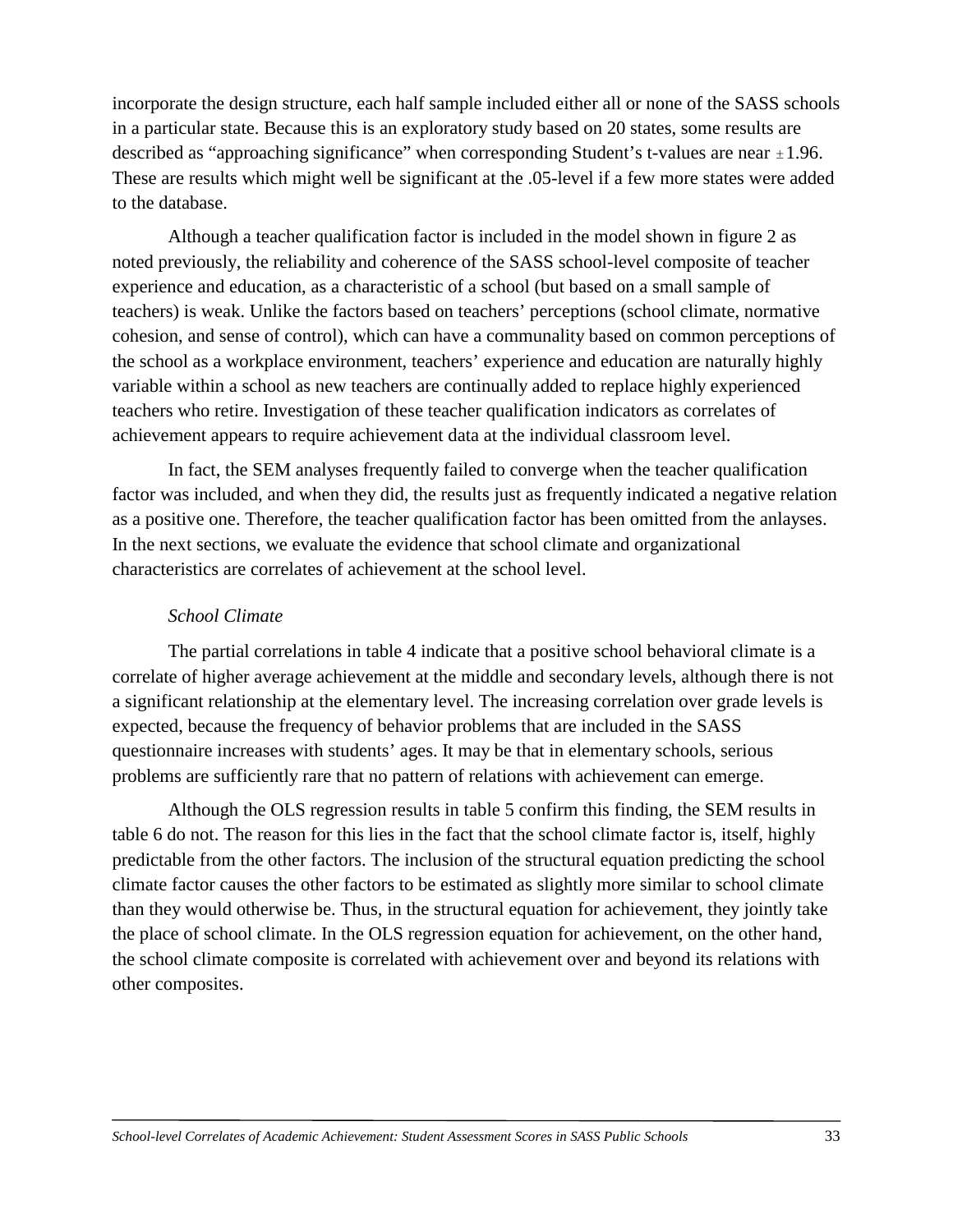|                     |                       | <b>Elementary</b> | <b>Middle</b> | <b>Secondary</b> |
|---------------------|-----------------------|-------------------|---------------|------------------|
| <b>Factor 1</b>     | <b>Factor 2</b>       | $(n = 1123)$      | $(n = 496)$   | $(n = 595)$      |
|                     | <b>Student</b>        |                   |               |                  |
| School size         | achievement           | $-0.10$           | $-0.19*$      | $+0.03$          |
| Class size          |                       | $-0.06$           | $-0.19*$      | $-0.13*$         |
| Normative cohesion  |                       | $+0.00$           | $+0.01$       | $-0.08*$         |
| Teachers' influence |                       | $+0.04$           | $+0.16*$      | $+0.17$          |
| School climate      |                       | $+0.03$           | $+0.09*$      | $+0.11*$         |
|                     | <b>School climate</b> |                   |               |                  |
| School size         |                       | $-0.14*$          | $-0.26*$      | $-0.36*$         |
| Class size          |                       | $-0.15$           | $-0.24*$      | $-0.25*$         |
| Normative cohesion  |                       | $+0.34*$          | $+0.41*$      | $+0.44*$         |
| Teachers' influence |                       | $+0.18*$          | $+0.20*$      | $+0.26*$         |
|                     | Teachers' self-       |                   |               |                  |
|                     | perceptions of        |                   |               |                  |
| School size         | influence             | $-0.13*$          | $-0.14*$      | $-0.22*$         |
| Class size          |                       | $-0.09$           | $-0.03$       | $-0.13*$         |
| Normative cohesion  |                       | $+0.35*$          | $+0.27*$      | $+0.26*$         |
|                     | <b>Normative</b>      |                   |               |                  |
| School size         | cohesion              | $+0.02$           | $-0.01$       | $-0.09*$         |
| Class size          |                       | $-0.07$           | $-0.03$       | $-0.07$          |
|                     | <b>Class size</b>     |                   |               |                  |
| School size         |                       | $+0.33*$          | $+0.48*$      | $+0.54*$         |

#### **Table 4.— Partial correlations of organizational and climate factors associated with student achievement in public elementary, middle, and secondary schools, controlling for background factors**

NOTES:Table entries are partial correlations, partialing out poverty, language, and race/ethnic factors. (\*) p<.05 based on repeated half-sample standard deviations.

SOURCES: U.S. Department of Education, National Center for Education Statistics, Schools and Staffing Survey: 1993–94 (School and Teacher Questionnaires) and state reading and mathematics assessment scores for publics schools in 20 states.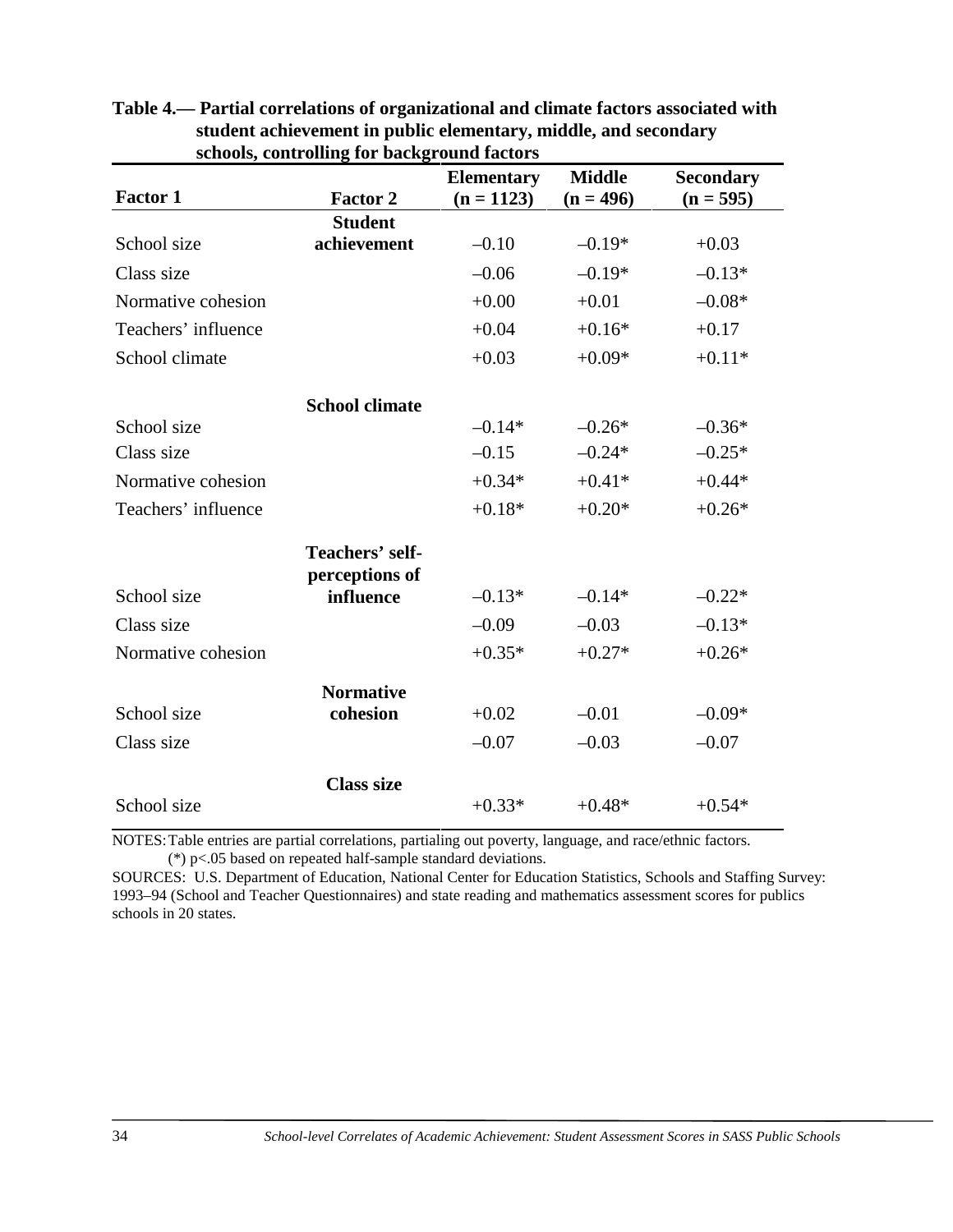| $_{\text{max}}$ becommun $_{\text{J}}$ |                            | <b>Elementary</b> | <b>Middle</b> | <b>Secondary</b> |
|----------------------------------------|----------------------------|-------------------|---------------|------------------|
| <b>Independent effects</b>             | <b>Dependent factor</b>    | $(n = 1123)$      | $(n = 496)$   | $(n = 595)$      |
|                                        | <b>Student achievement</b> |                   |               |                  |
| School size                            |                            | $-0.07$           | $-0.07$       | $+0.18*$         |
| Class size                             |                            | $-0.02$           | $-0.10$       | $-0.15*$         |
| Normative cohesion                     |                            | $-0.01$           | $-0.05$       | $-0.15*$         |
| Teachers' influence                    |                            | $+0.02$           | $+0.11*$      | $+0.15$          |
| School climate                         |                            | $+0.00$           | $+0.03$       | $+0.16*$         |
| $r^2$                                  |                            | 0.46              | 0.55          | 0.51             |
|                                        | <b>School climate</b>      |                   |               |                  |
| School size                            |                            | $-0.09*$          | $-0.15*$      | $-0.23*$         |
| Class size                             |                            | $-0.06$           | $-0.11$       | $-0.06$          |
| Normative cohesion                     |                            | $+0.25*$          | $+0.29*$      | $+0.31*$         |
| Teachers' influence                    |                            | $+0.04$           | $+0.05$       | $+0.08$          |
| $r^2$                                  |                            | 0.51              | 0.58          | 0.57             |
|                                        | Teachers' self-            |                   |               |                  |
| School size                            | perceptions of             | $-0.15*$          | $-0.15*$      | $-0.21*$         |
|                                        | influence                  |                   |               |                  |
| Normative cohesion                     |                            | $+0.36*$          | $+0.26*$      | $+0.22*$         |
| $r^2$                                  |                            | 0.18              | 0.15          | 0.20             |
|                                        | <b>Normative cohesion</b>  |                   |               |                  |
| School size                            |                            | $+0.02$           | $-0.01$       | $-0.10*$         |
| $r^2$                                  |                            | 0.07              | 0.02          | 0.03             |
|                                        | <b>Class size</b>          |                   |               |                  |
| School size                            |                            | $+0.35*$          | $+0.51*$      | $+0.55*$         |
| $r^2$                                  |                            | 0.14              | 0.28          | 0.38             |

**Table 5.—OLS standardized regression weights for organizational and climate factors associated with student achievement in public elementary, middle, and secondary schools**

NOTES:(\*) p<.05 based on repeated half-sample standard deviations.

 $r^2$  values include effects of three background factors in addition to factors shown.

SOURCES: U.S. Department of Education, National Center for Education Statistics, Schools and Staffing Survey: 1993–94 (School and Teacher Questionnaires) and state reading and mathematics assessment scores for publics schools in 20 states.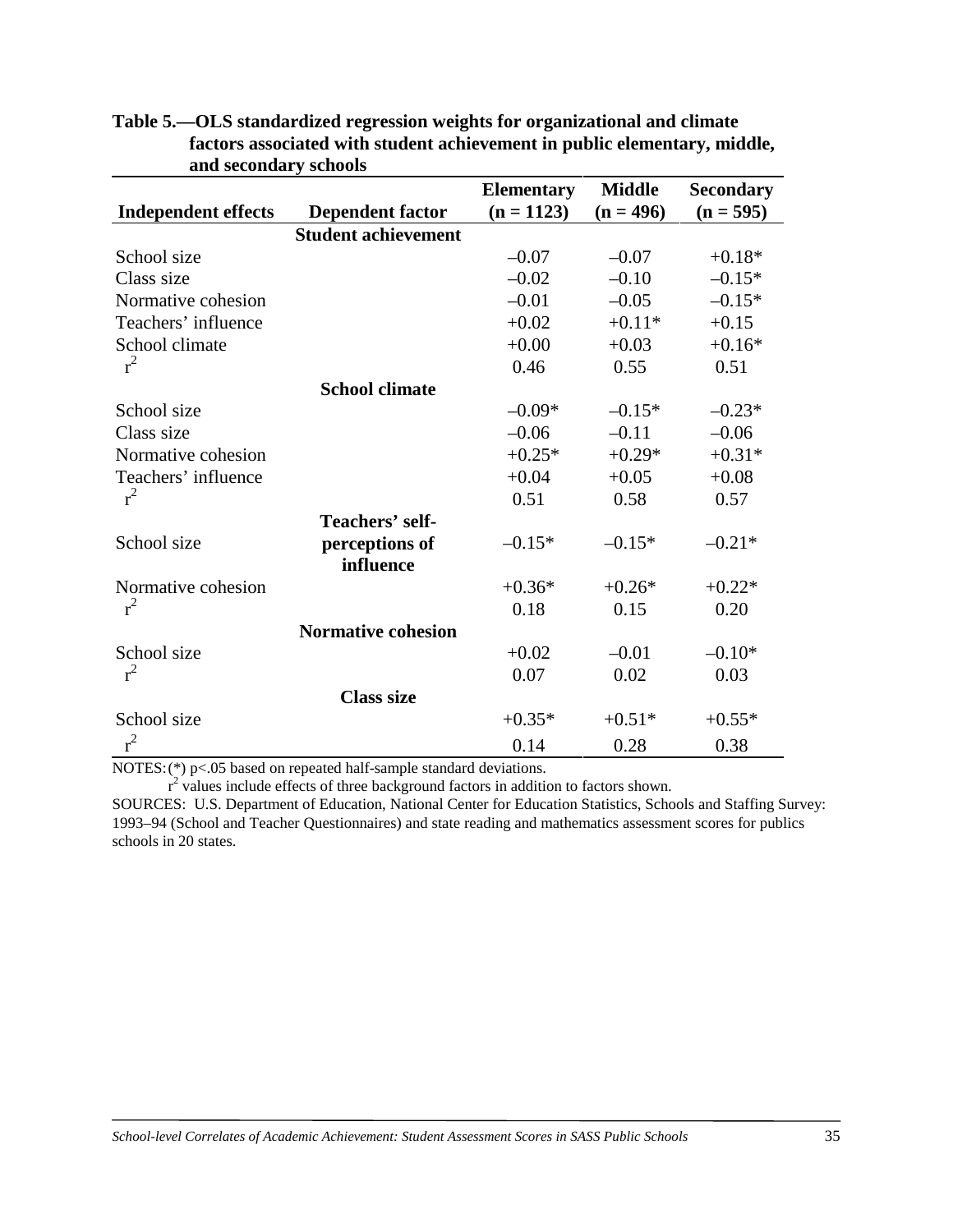|                            |                                     | middle, and becoman, behoors<br>Elementary | <b>Middle</b> | <b>Secondary</b>         |
|----------------------------|-------------------------------------|--------------------------------------------|---------------|--------------------------|
| <b>Independent effects</b> | <b>Dependent factor</b>             | $(n = 1123)$                               | $(n = 496)$   | $(n = 5 95)$             |
|                            | <b>Student achievement</b>          |                                            |               |                          |
| School size                |                                     | $+0.04$                                    | $+0.06$       | $+0.32*$                 |
| Class size                 |                                     | $-0.25$                                    | $-0.38*$      | $-0.36*$                 |
| Normative cohesion         |                                     | $-0.06$                                    | $-0.01$       | $-0.06$                  |
| Teachers' influence        |                                     | $+0.03$                                    | $+0.07$       | $-0.01$                  |
| School climate             |                                     | $-0.11$                                    | $-0.05$       | $-0.08$                  |
| $r^2$                      |                                     | 0.72                                       | 0.87          | 0.82                     |
|                            | <b>School climate</b>               |                                            |               |                          |
| School size                |                                     | $-0.09$                                    | $-0.14$       | $-0.28*$                 |
| Class size                 |                                     | $-0.12$                                    | $-0.18$       | $-0.00$                  |
| Normative cohesion         |                                     | $+0.26*$                                   | $+0.33*$      | $+0.29*$                 |
| Teachers' influence        |                                     | $+0.01$                                    | $+0.09$       | $+0.13$                  |
| $r^2$                      |                                     | 0.58                                       | 0.62          | 0.68                     |
|                            | Teachers' self-<br>perceptions of   |                                            |               |                          |
| School size                | influence                           | $-0.11$                                    | $-0.06$       | $-0.20*$                 |
| Normative cohesion         |                                     | $+0.39*$                                   | $+0.35*$      | $+0.31*$                 |
| $r^2$                      |                                     | 0.22                                       | 0.26          | 0.45                     |
|                            | <b>Normative cohesion</b>           |                                            |               |                          |
| School size                |                                     | $-0.02$                                    | $-0.11$       | $-0.18*$                 |
| $r^2$                      |                                     | 0.09                                       | 0.03          | 0.09                     |
|                            | <b>Class size</b>                   |                                            |               |                          |
| School size                |                                     | $+0.47*$                                   | $+0.57*$      | $+0.63*$                 |
| $r^2$                      |                                     | 0.32                                       | 0.42          | 0.51                     |
|                            | <b>Statistical Summary Measures</b> |                                            |               |                          |
|                            | GFI (AGFI)                          | 0.96(0.93)                                 |               | $0.92(0.87)$ 0.93 (0.88) |
|                            | $\chi$ 2 (d.f.)                     | 426 (100)                                  |               | 395 (100) 432 (100)      |

**Table 6.—SEM associations of organizational and climate factors with student achievement in public elementary, middle, and secondary schools**

NOTES: Entries in table standardized gamma coefficients.

(\*) p<.05 based on repeated half-sample standard deviations.

 $r^2$  values include effects of three background factors in addition to factors shown.

SOURCES: U.S. Department of Education, National Center for Education Statistics, Schools and Staffing Survey: 1993–94 (School and Teacher Questionnaires) and State Reading and Mathematics Assessment Scores for Public Schools in 20 States.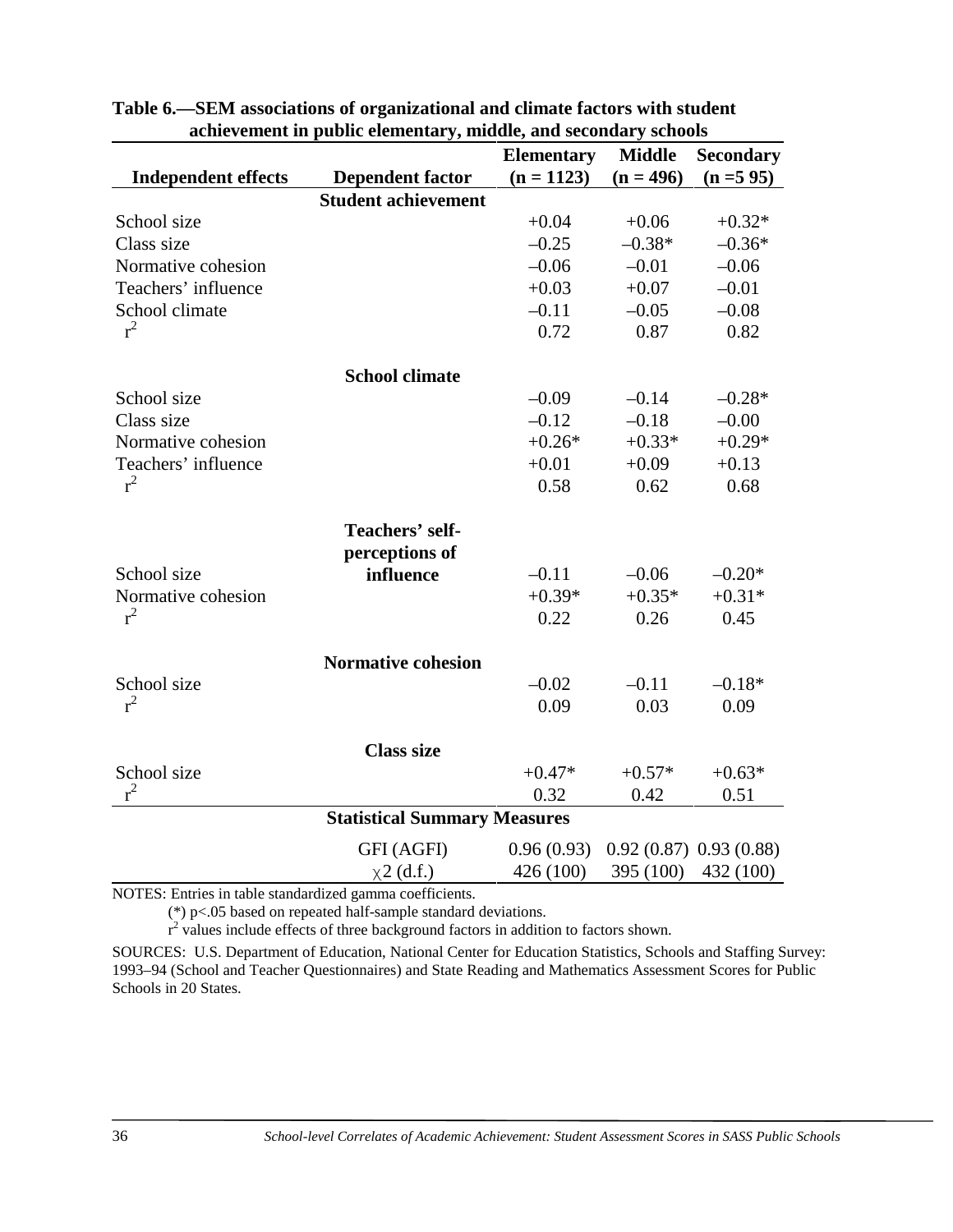So, is school climate a correlate of achievement in middle and secondary schools? Should educators expect that improving school climate might contribute to improved test scores? Examination of the correlates of school climate in tables 4, 5, and 6 sheds some light on this issue. The results from all three sets of analyses suggest that school behavior climates are better in schools with high normative cohesion (i.e., where teachers feel that they have common goals and cooperate) and in smaller schools, especially among students in higher grade levels. Although cohesion and climate are correlated with each other, the partial correlation of achievement with cohesion is smaller than its correlation with climate, so in the OLS regression, cohesion becomes a moderator, with a negative coefficient, magnifying the positive coefficient for climate. Two factors in the SEM model eliminate the effect, suggesting that it is an artifact of OLS regression. First, the contribution of normative cohesion to school climate is explicitly taken into account, and second, the "method" factor representing teachers' positive or negative response tendencies is included. The ambiguity of this relation is reinforced by the reversal of the equations for school climate and achievement. The fit of the data to the reversed model, shown in appendix B, is essentially the same as the fit of the data shown in table 6.

The message from these analyses, based on the assumptions embodied in figure 2, is that steps to increase normative cohesion among staff may go hand-in-hand with improving school climate, but that these factors are not strong correlates of assessment scores when measurement error is taken into account.

#### *Class Size*

As predicted by most current research, reduced *class size* is related to higher academic performance. Blatchford and Mortimore (1994) offer a number of possible explanations for the relationship between class size and student achievement. They point out that small class size may facilitate a more individualized and more effective instruction, more complete curriculum coverage, and greater student involvement in classroom activities. Such an environment of personal attention also shapes a more settled and more orderly school environment.

In view of this, it is not surprising that the partial correlations in table 4 are significant at the middle and secondary school levels, the regression coefficient in table 5 at the secondary level is significant, and the SEM coefficients in table 6 are large and significant or nearly significant at all three grade levels.

It seems clear that average class size in a school is a correlate of achievement among secondary schools, and the inconsistency of the evidence at the middle school level is minor, since the nonsignificant OLS regression weight is in the consistent direction, with  $t = -1.33$ . At the elementary level, the evidence is somewhat weaker, in that, although the SEM coefficient approaches significance ( $t=-1.93$ ), the partial correlation coefficient ( $t=-0.57$ ) and the OLS regression coefficient (t=-0.09) are not different from random variation. This appears to be an instance where the flexibility of the SEM method may enable it to uncover a relation that is hidden by the imperfect relations between observed indicators and underlying factors. Partial correlations and regression equations are based on predefined unweighted averages of the

*School-level Correlates of Academic Achievement: Student Assessment Scores in SASS Public Schools* 37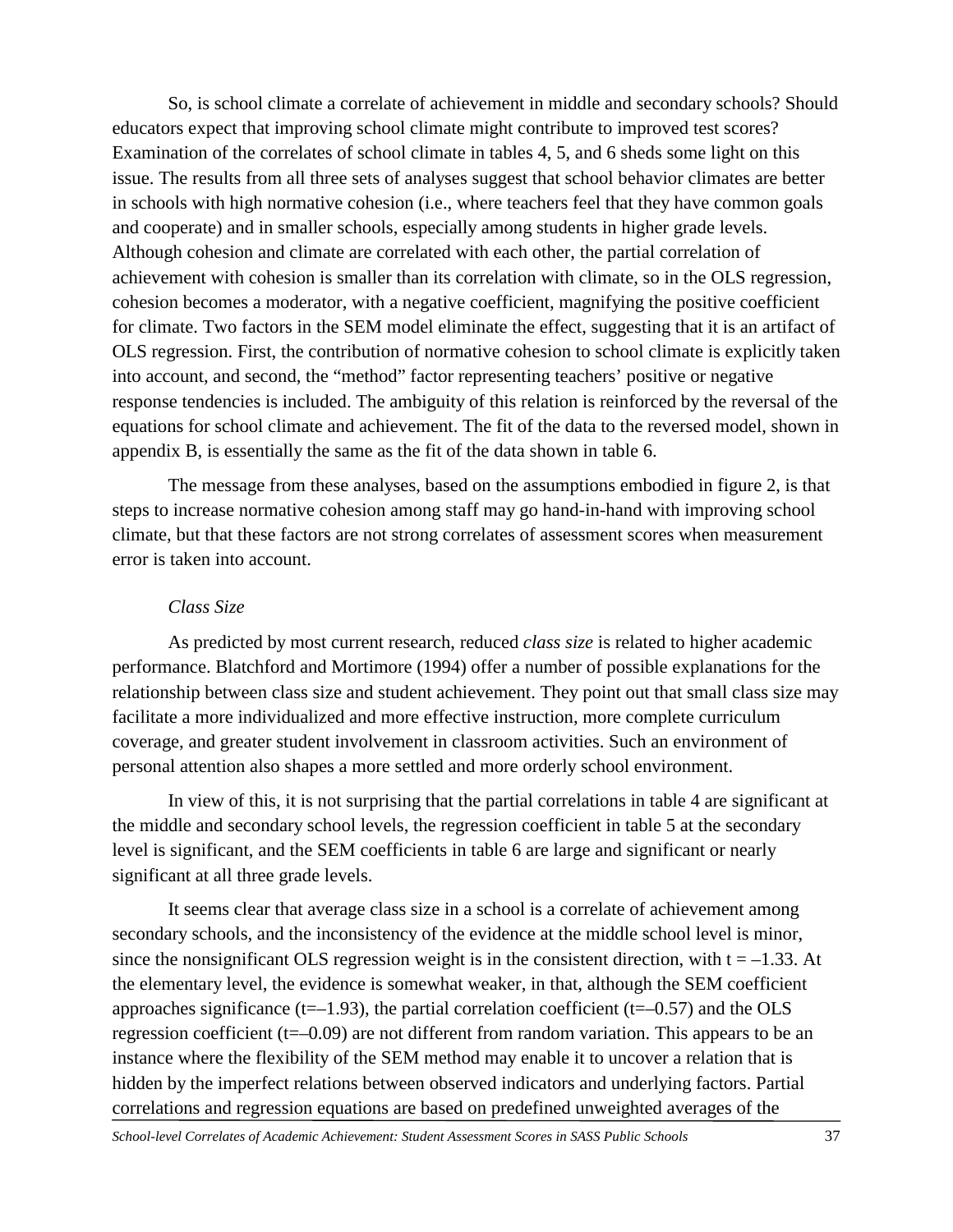indicators of achievement, reading and mathematics scores, and of the class size measures; but SEM can give greater weight to the more predictable measure of the achievement factor, which in elementary schools is reading, as opposed to mathematics, and to the more predictable classsize measures, which are student/teacher ratios and teachers' satisfaction with class size, rather than teachers' reports of average class size. (See Appendix A for the relative weights given to the measures in the SEM analysis.) Subsequent SEM analyses for elementary schools corroborate this by indicating that the class size factor accounts for a statistically significant percentage of the variance in reading scores (McLaughlin and Drori, 1998).

#### *School Size*

The SEM and OLS results in tables 5 and 6 both indicate that there is higher achievement in larger secondary schools, but that there is no significant relation between school size and achievement among elementary and middle schools. The bivariate partial correlations shown in table 4 generally indicate a more negative relation between school size and achievement than do the SEM and OLS multivariate analyses. This is because the correlations fail to take into account a confounding measure: school size and class size are highly correlated factors, and the negative partial correlation between school size and achievement among middle schools is due to the significant correlation of both of these factors with class size.

School size also appears to be a correlate of school climate—smaller schools tend to have better behavioral climates, as perceived by teachers. However, according to the SEM analysis, this relationship is only statistically significant at the secondary school level (t<sub>elementary</sub>=-1.64,  $t_{\text{middle}} = -0.35$ ,  $t_{\text{secondary}} = -3.44$ ). A similar finding holds for teachers' perceptions of control over their classrooms and influence on school policies: according to the bivariate partial correlations and OLS regressions, perception of influence is greater at small schools at all levels, and the SEM results are in the same direction, but not statistically significant. This may be a case in which the database is not sufficiently large for the SEM methodology to identify a relation as significant: due to the flexibility of the method, fits to different half-samples of states yield more varying parameter estimates than ordinary least squares or bivariate correlations would indicate.

To summarize the correlates of school size, we find that although teachers in small schools perceive fewer problems, test scores are not higher, other things equal. On the contrary, in secondary schools, higher average test scores are found in larger schools. These findings are not fully consistent with the latest wave of empirical research (for example, Lindsay 1982, Pittman and Haughwout 1987, Lee and Smith 1993, 1995, albeit in schools other then at secondary level) and the reform agenda raised on their basis (e.g., Oxley 1994, Boyer 1995). While these studies refer to school "smallness" as an advantage and a desired quality, in spite of its merely indirect effect on achievement, our findings suggest that (1) larger secondary schools may have resources that contribute to higher achievement and (2) any relation between small enrollments and high achievement in elementary and middle schools may be explainable in terms of the smaller class sizes in these schools.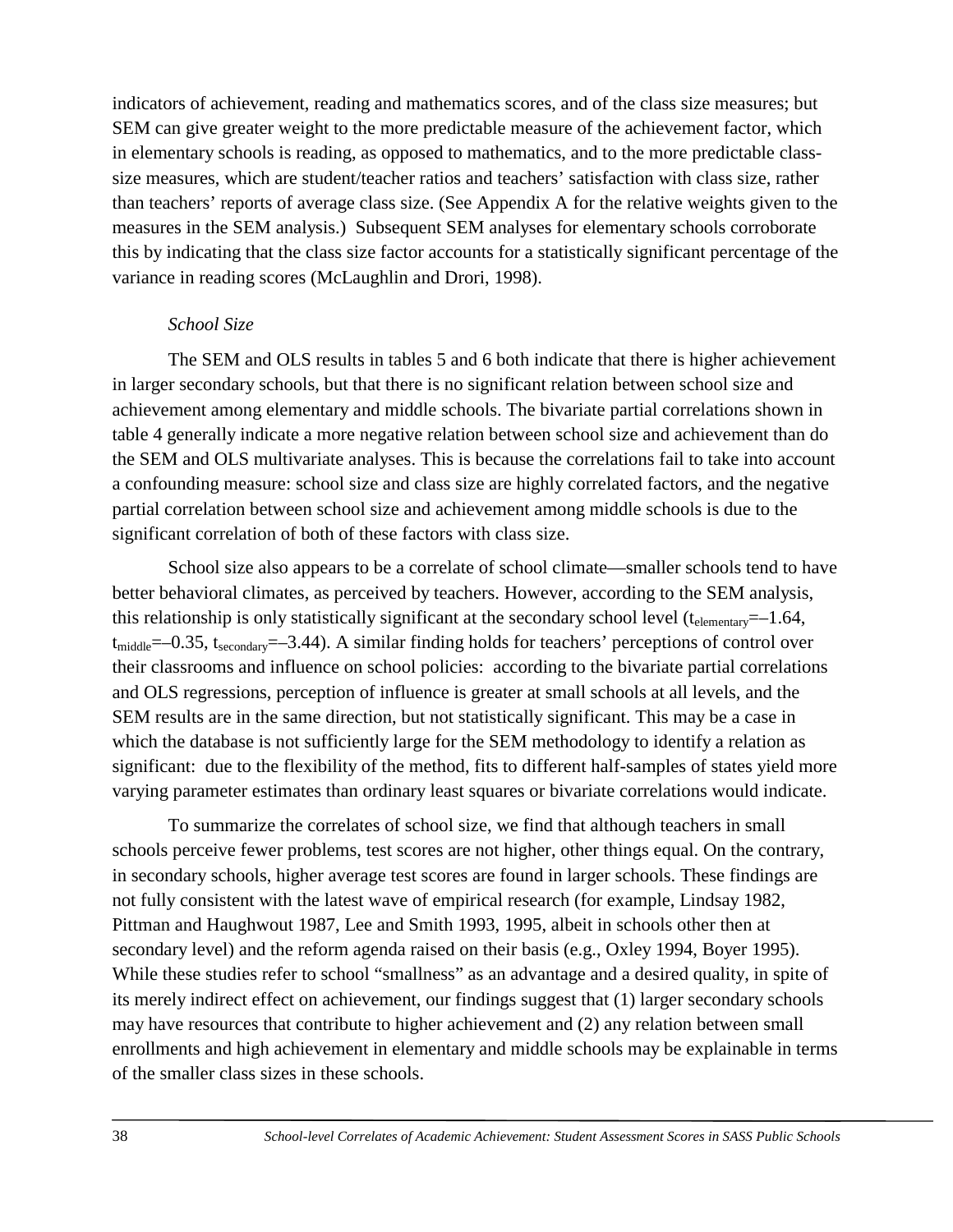### *Normative Cohesion*

Normative cohesion among the staff members is centered on organizational culture, rather then a structural feature like size. In these analyses it is identified with a combination of perceived clarity of school norms and perceived cooperation among staff. While the expectation is that the cultural cohesion establishes a stable foundation for performance, the SASS studentachievement subfile reveals no such relationship between school staff cohesion and student academic achievement. In fact, there is a suggestion of a negative relationship at the secondary level. Yet, school staff cohesion is a strong correlate of school behavioral climate and teachers' sense of influence over school affairs. One explanation of this paradoxical situation may be that administrators in some lower achieving schools feel a greater need to convey clear norms to teachers and to foster cooperation.

### *Sense of Control and Influence*

According to bivariate partial correlations and OLS regression results, teachers' sense of control over classroom practices and influence in shaping policy in the school appear to form a significantly positive correlate of achievement in middle schools, and in secondary schools, the relation approaches significance ( $t_{\text{correlations}}$ =1.88,  $t_{\text{regression}}$ =1.87). However, SEM analyses do not find this relationship to be significant, suggesting that the relation may be due to interactions with other measures, such as normative cohesion and school size.

The finding that normative cohesion is a positive correlate of sense of control and influence is consistent with Ingersoll's (1996) conclusion that teachers' autonomy and influence "make an important difference for the amount of cooperation or conflict in schools" (p. 171). Relying on similar items in the SASS 1987–88 survey, he adds that this relationship varies by the locus of teachers' control: when locus is fundamentally social (i.e., "selection, maintenance, and transmission of behaviors and norms;" p. 171), rather than concerned with curriculum and instruction (i.e., "selection of textbooks, topics, materials, and teaching techniques;" p. 171), then the association between teachers' lack of power and conflict in school is strongest.

Overall, there is evidence in the SASS student-achievement subfile that organizational characteristics of schools are correlates of student achievement. SASS offers an abundance of opportunity to assess organizational characteristics in American schools (see Baker 1996). Hence, while we examined merely four organizational characteristics in this report, future work may concentrate on such organizational features as organizational inertia (for example, in regards to personnel tenure); organizational change (for example, in regards to reform issues); or autonomy (both an intra-organizational feature—room for initiatives—or an inter-organizational features—dominance of the school district over major decision-making issues).

The interpretations of the results in tables 4, 5, and 6 as they relate to the model in figure 2 are limited by the lack of a valid and reliable school-level teacher qualification factor. It is likely that some of the variance in school-level achievement is explained by average differences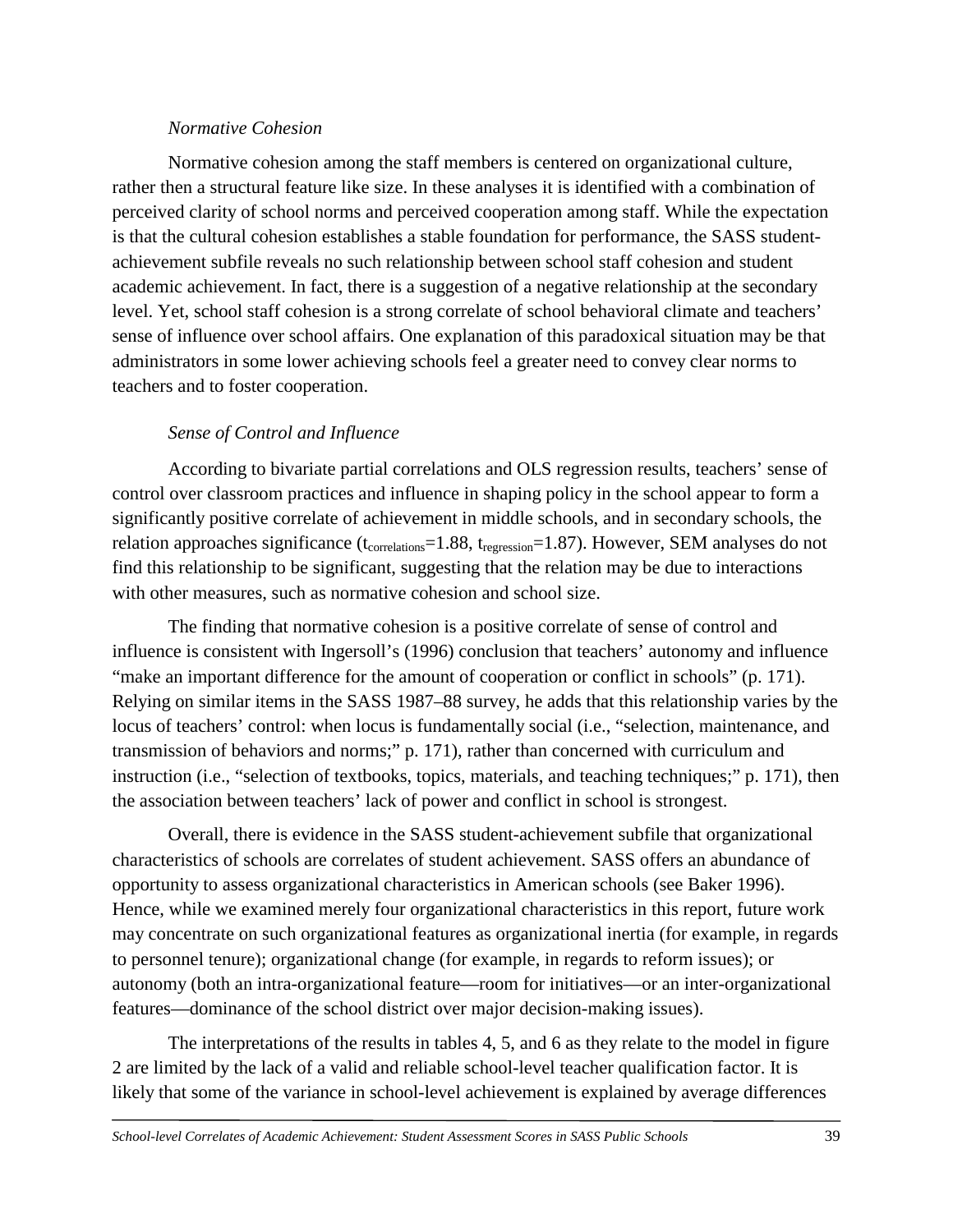in teachers' qualifications and that some of the covariance with other factors is mediated by the missing teacher qualification factor. Addition of data from other sources, such as information on the selectivity of the colleges from which the teachers were graduated, or district per-pupil expenditures for instruction, adjusted for cost-of-education variations, may fill this gap. Otherwise, study designs such as NELS:88 and NAEP (when specific teacher questionnaires were matched to specific students' performance) are more appropriate for assessing the correlation between teacher qualifications and achievement.

#### **Comparisons of Between- and Within-State Correlates of Achievement**

The findings presented in the preceding section are based on achievement measures which combine (a) state assessment information for within-state variation and (b) State NAEP information for between-state variation. These analyses could also be carried out relying purely on the state assessment information, essentially aggregating the results of 20 separate within-state analyses into summary findings. Within-state analyses would be less powerful, to the extent that relations of interest are between-state relations. For example, if class sizes are mandated to be fairly uniform within states, then most of the variation in class sizes may be between states. In that case, while analyses using State NAEP information uncover a relation between class size and achievement, similar within-state analyses would not. Considering variation in achievement correlates to occur at three levels: between states, between schools in the same state, and between students in the same school, pooled within-state analyses would be sensitive only to relations at the second of these levels.

On the other hand, the inclusion of between-state variation based on State NAEP has two costs. First, additional assumptions are required because the only State NAEP information available for the 1993–94 school year is in fourth-grade reading. The generalization of the results to middle and secondary schools, and to an achievement factor that includes mathematics, assumes that between-state variation in achievement is relatively uniform across grades and between reading and mathematics. As noted in the discussion of the development of this measure, comparisons of state means from State NAEP in 1992 and 1996 support this assumption. Furthermore, the results presented in tables 4, 5, and 6 indicate that the results are not attenuated at the middle and secondary level relative to the elementary level, contrary to expectations (if the extrapolations to higher grades were not valid). In fact, there are more statistically significant relations at the secondary level than at the elementary level.

Second, the effective sample sizes may be dramatically reduced when between-state variation is taken into account. Although there are 1,123 elementary schools, 496 middle schools, and 595 secondary schools in the database, they are found in only 20 states (in only 17 states for middle and secondary schools). If the primary variation in achievement or in SASS measures is between states, then the effective sample sizes may be closer to 20 than to 500, 600, or 1,100. The question of how great the reduction in sample size is, depends on the percentages of variance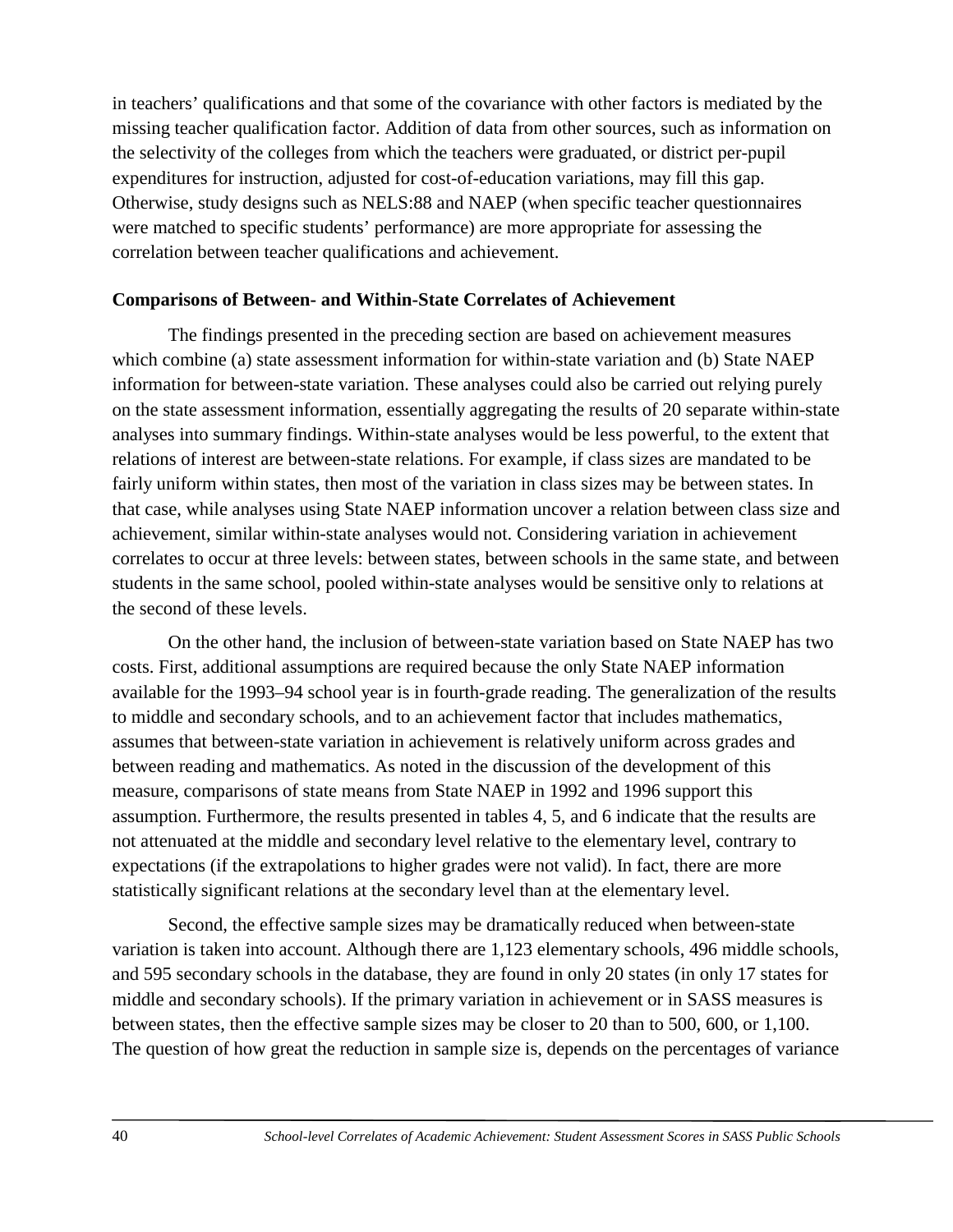of the estimates that are between- and within-state. These percentages and the corresponding effective sample sizes for means are shown in table  $8<sup>42</sup>$  When compared with the effective sample sizes for pooled within-state analyses, which are essentially the number of schools, minus the number of states, it becomes apparent that if the design effects on the SEM estimates, OLS regression weights, and partial correlations are as great as the design effects on mean estimates, then much larger effects are needed for statistical significance in the analyses presented in the preceding section than would be needed in pooled within-state analyses.<sup>43</sup>

The largest relative between-state variances in this sample are in achievement, school sizes, and class sizes, as well as percentages of minorities and of limited English proficient (LEP) students. The percentages of minorities and LEP students were included in all of the analyses, and school size was included in all of the SEM and OLS regression analyses. On the other hand, most of the variation in teachers' perceptions of school behavior climate and normative cohesiveness was between schools in the same state, not between states; and the percentage of students eligible for the national free lunch program was also nearly uniform across the 20 states.

To determine whether the information added by using State NAEP to capture betweenstate variation compensates for the reduction in effective sample sizes in partial correlation, SEM, and OLS regression estimation, parallel pooled within-state analyses were carried out by subtracting state means from all measures used in the analysis. The results are displayed in tables 8, 9, and 10, which parallel tables 4, 5, and 6.

First, the pooled within-state results which involve only SASS measures, not the achievement measures, follow patterns similar to the patterns when between-state variance is included. That is, the correlations between school size and average class size, and among teachers' perception of influence, normative cohesion, and school climate, are positive whether or not between-state variance is considered.

Second, the within-state relations of school-based factors to achievement differ from the overall relations, because the overall relations are sums of between- and within-state components. Therefore, to interpret the differences between tables 8, 9, and 10 and tables 4, 5, and 6, we must simultaneously examine the between-state relations. With few states, regression estimates based on states as units are not stable; however, the standardized coefficients in these regression functions, shown in table 11, help to explain the results in tables 8, 9, and 10.

 $\overline{a}$ 

 $42$  Some random variation between states would be expected, as a result of between-school variation. However, the proportion of variance that is systematically between states is estimated from a comparison of the variance of estimated state means to the pooled within-state variance, taking into account the effective sample size (number of schools) in each state sample and subtracting the expected random variation between states.

<sup>&</sup>lt;sup>43</sup> That is, the standard errors computed in testing for statistical significance by repeatedly randomly selecting half of the states for analysis were much larger than they would if there were no systematic variation between states. Generally, standard errors are proportional to the reciprocal square root of the effective sample sizes, other things equal.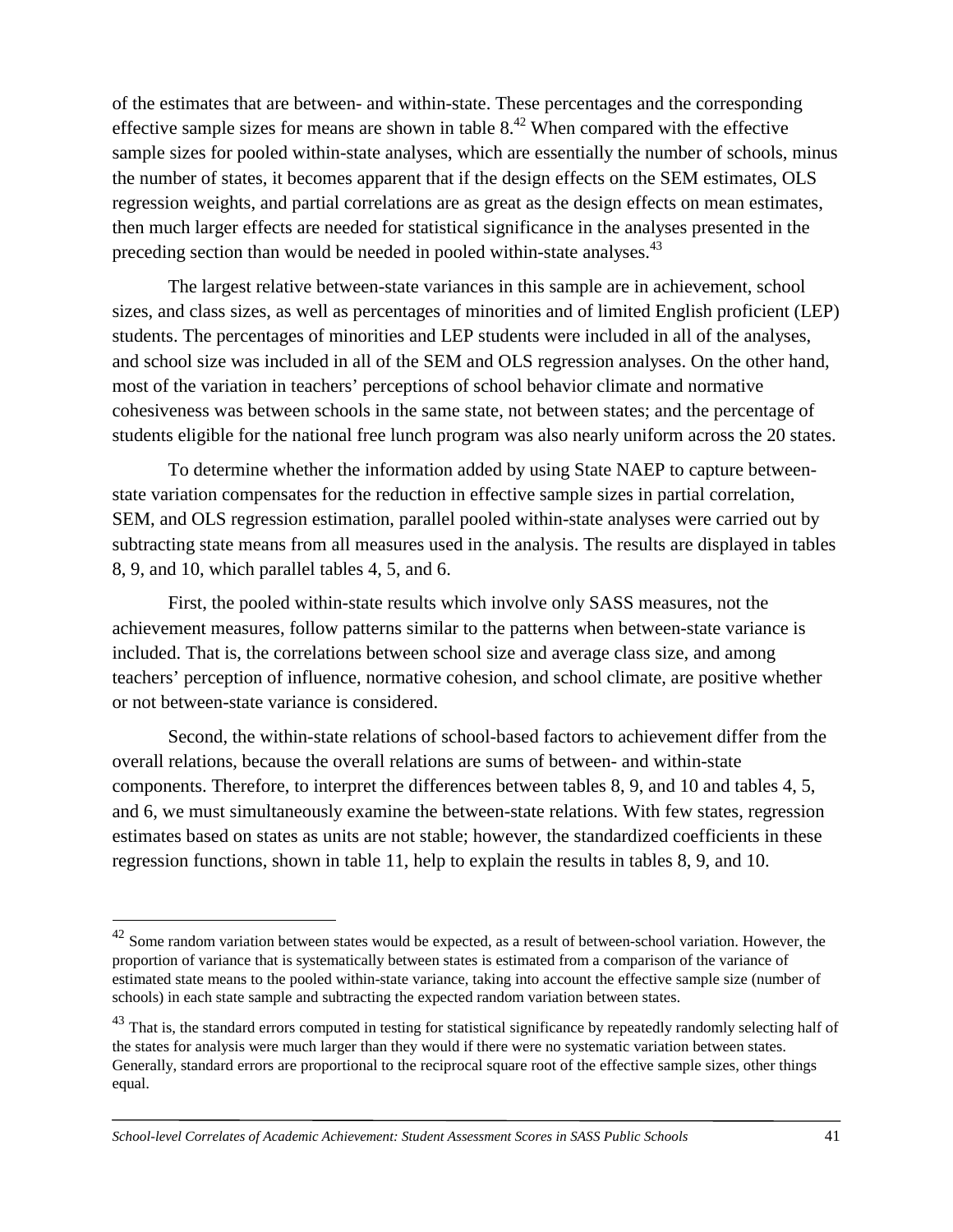|                                            | <b>Elementary</b> |           | <b>Middle</b> |           | <b>Secondary</b> |           |  |
|--------------------------------------------|-------------------|-----------|---------------|-----------|------------------|-----------|--|
|                                            | $(n = 1,123)$     |           | $(n = 496)$   |           | $(n = 595)$      |           |  |
|                                            | Percent           | Effective | Percent       | Effective | Percent          | Effective |  |
|                                            | between state     | sample    | between state | sample    | between state    | sample    |  |
|                                            | variance          | size      | variance      | size      | variance         | size      |  |
| Achievement                                | 32 %              | 53        | 30 %          | 43        | 39 %             | 25        |  |
| Poverty                                    | 8 %               | 199       | 8 %           | 132       | 8 %              | 104       |  |
| Racial/ethnic<br>minority                  | 29 %              | 62        | 33 %          | 39        | 48 %             | 20        |  |
| Language<br>barriers                       | 27 %              | 65        | 13 %          | 88        | 34 %             | 28        |  |
| School size                                | 27 %              | 65        | 48 %          | 28        | 25 %             | 40        |  |
| Class size                                 | 34 %              | 53        | 50 %          | 26        | 48 %             | 20        |  |
| School climate                             | 6 %               | 246       | 9 %           | 120       | 11 %             | 78        |  |
| Teachers'<br>perception<br>of control      | 12%               | 133       | 19 %          | 64        | 28 %             | 35        |  |
| Teachers'<br>perception of<br>cohesiveness | 2 %               | 488       | 8 %           | 125       | 6 %              | 140       |  |

**Table 7.—Percentage of between-school variance that is systematically between states**

SOURCES: U.S. Department of Education, National Center for Education Statistics, Schools and Staffing Survey: 1993–94 (School and Teacher Questionnaires) and State Reading and Mathematics Assessment Scores for Public Schools in 20 States.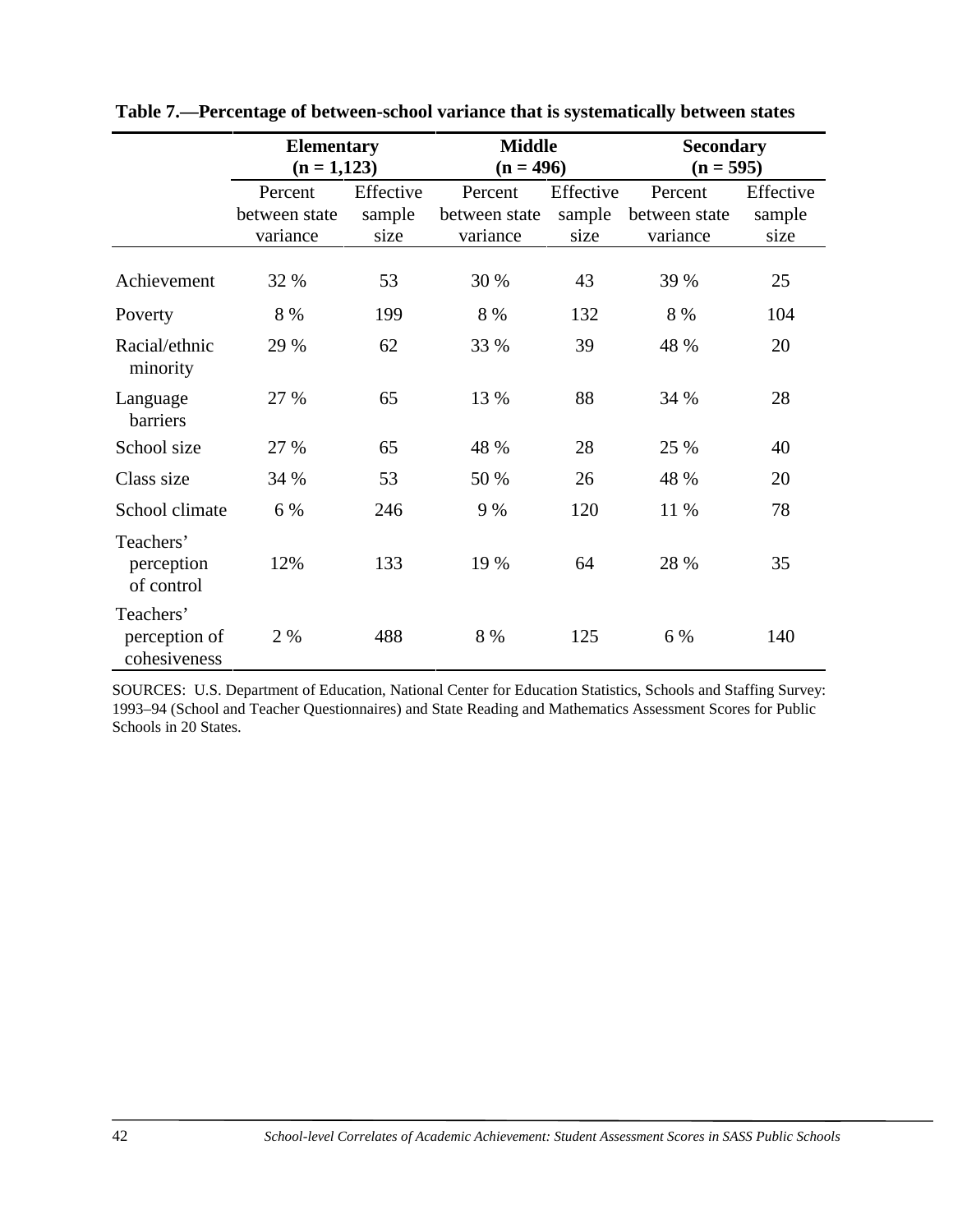|                     |                       | <b>Elementary</b> | <b>Middle</b> | <b>Secondary</b> |
|---------------------|-----------------------|-------------------|---------------|------------------|
| <b>Factor 1</b>     | <b>Factor 2</b>       | $(n = 1123)$      | $(n = 496)$   | $(n = 595)$      |
|                     | <b>Student</b>        |                   |               |                  |
| School size         | achievement           | $+0.03$           | $-0.06$       | $+0.12$          |
| Class size          |                       | $+0.02$           | $-0.09*$      | $+0.01$          |
| Normative cohesion  |                       | $+0.08*$          | $+0.09$       | $-0.02$          |
| Teachers' influence |                       | $+0.00$           | $+0.08$       | $+0.10$          |
| School climate      |                       | $+0.10*$          | $+0.23*$      | $+0.18*$         |
|                     | <b>School climate</b> |                   |               |                  |
| School size         |                       | $0.18*$           | $-0.21*$      | $-0.35*$         |
| Class size          |                       | $-0.03$           | $-0.19*$      | $-0.26*$         |
| Normative cohesion  |                       | $+0.33*$          | $+0.44*$      | $+0.43*$         |
| Teachers' influence |                       | $+0.22*$          | $+0.29*$      | $+0.37*$         |
|                     | Teachers' self-       |                   |               |                  |
|                     | perceptions of        |                   |               |                  |
| School size         | influence             | $-0.15*$          | $-0.13*$      | $-0.23*$         |
| Class size          |                       | $-0.14*$          | $-0.13$       | $-0.25*$         |
| Normative cohesion  |                       | $+0.39*$          | $+0.41*$      | $+0.44*$         |
|                     | <b>Normative</b>      |                   |               |                  |
| School size         | cohesion              | $-0.06$           | $-0.02$       | $-0.16*$         |
| Class size          |                       | $-0.07*$          | $-0.08*$      | $-0.14*$         |
|                     | <b>Class size</b>     |                   |               |                  |
| School size         |                       | $+0.32*$          | $+0.35*$      | $+0.55*$         |

**Table 8.—Pooled within-state partial correlations of organizational and climate factors associated with student achievement in public elementary, middle, and secondary schools, controlling for background factors**

NOTES: Table entries are partial correlations, partialing out poverty, language, and race/ethnic factors. (\*) p<.05 based on repeated half-sample standard deviations.

SOURCES: U.S. Department of Education, National Center for Education Statistics, Schools and Staffing Survey: 1993–94 (School and Teacher Questionnaires) and State Reading and Mathematics Assessment Scores for Public Schools in 20 States.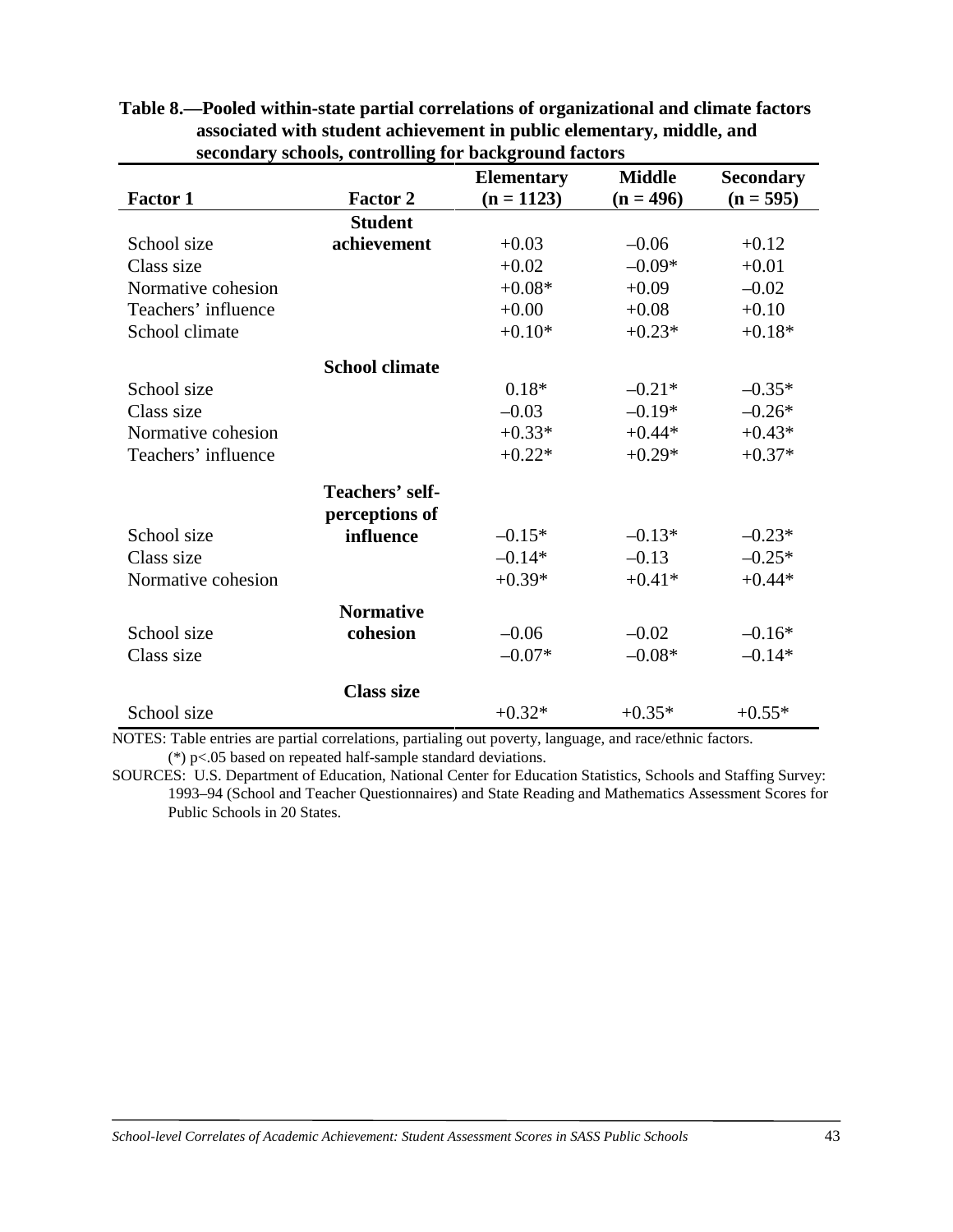| Independent         | <b>Dependent factor</b>    | <b>Elementary</b> | <b>Middle</b> | <b>Secondary</b> |
|---------------------|----------------------------|-------------------|---------------|------------------|
| effects             |                            | $(n = 1123)$      | $(n = 496)$   | $(n = 595)$      |
|                     | <b>Student achievement</b> |                   |               |                  |
| School size         |                            | $+0.03$           | $-0.00$       | $+0.21*$         |
| Class size          |                            | $+0.01$           | $-0.03$       | $-0.04$          |
| Normative cohesion  |                            | $+0.05$           | $-0.01$       | $-0.13*$         |
| Teachers' influence |                            | $-0.03$           | $+0.01$       | $+0.08$          |
| School climate      |                            | $+0.10*$          | $+0.22*$      | $+0.28*$         |
| $r^2$               |                            | 0.41              | 0.52          | 0.40             |
|                     | <b>School climate</b>      |                   |               |                  |
| School size         |                            | $-0.13*$          | $-0.12*$      | $-0.20*$         |
| Class size          |                            | $+0.04$           | $-0.07*$      | $-0.04*$         |
| Normative cohesion  |                            | $+0.23*$          | $+0.29*$      | $+0.26*$         |
| Teachers' influence |                            | $+0.07$           | $+0.07*$      | $+0.14*$         |
| $r^2$               |                            | 0.54              | 0.62          | 0.55             |
|                     | Teachers' self-            |                   |               |                  |
|                     | perceptions of             |                   |               |                  |
| School size         | influence                  | $-0.13*$          | $-0.13*$      | $-0.17*$         |
| Normative cohesion  |                            | $+0.40*$          | $+0.42*$      | $+0.42*$         |
| $r^2$               |                            | 0.19              | 0.20          | 0.24             |
|                     | <b>Normative cohesion</b>  |                   |               |                  |
| School size         |                            | $-0.06$           | $-0.02$       | $-0.16*$         |
| $r^2$               |                            | 0.11              | 0.05          | 0.09             |
|                     | <b>Class size</b>          |                   |               |                  |
| School size         |                            | $+0.32*$          | $+0.36*$      | $+0.57*$         |
| $r^2$               |                            | 0.11              | 0.14          | 0.34             |

**Table 9.—Pooled within-state OLS standardized regression weights for organizational and climate factors associated with student achievement in public elementary, middle, and secondary schools**

NOTE: (\*) p<.05 based on repeated half-sample standard error estimates.

r<sup>2</sup> values include effects of three background factors in addition to factors shown.

SOURCES: U.S. Department of Education, National Center for Education Statistics, Schools and Staffing Survey: 1993–94 (School and Teacher Questionnaires) and State Reading and Mathematics Assessment Scores for Public Schools in 20 States.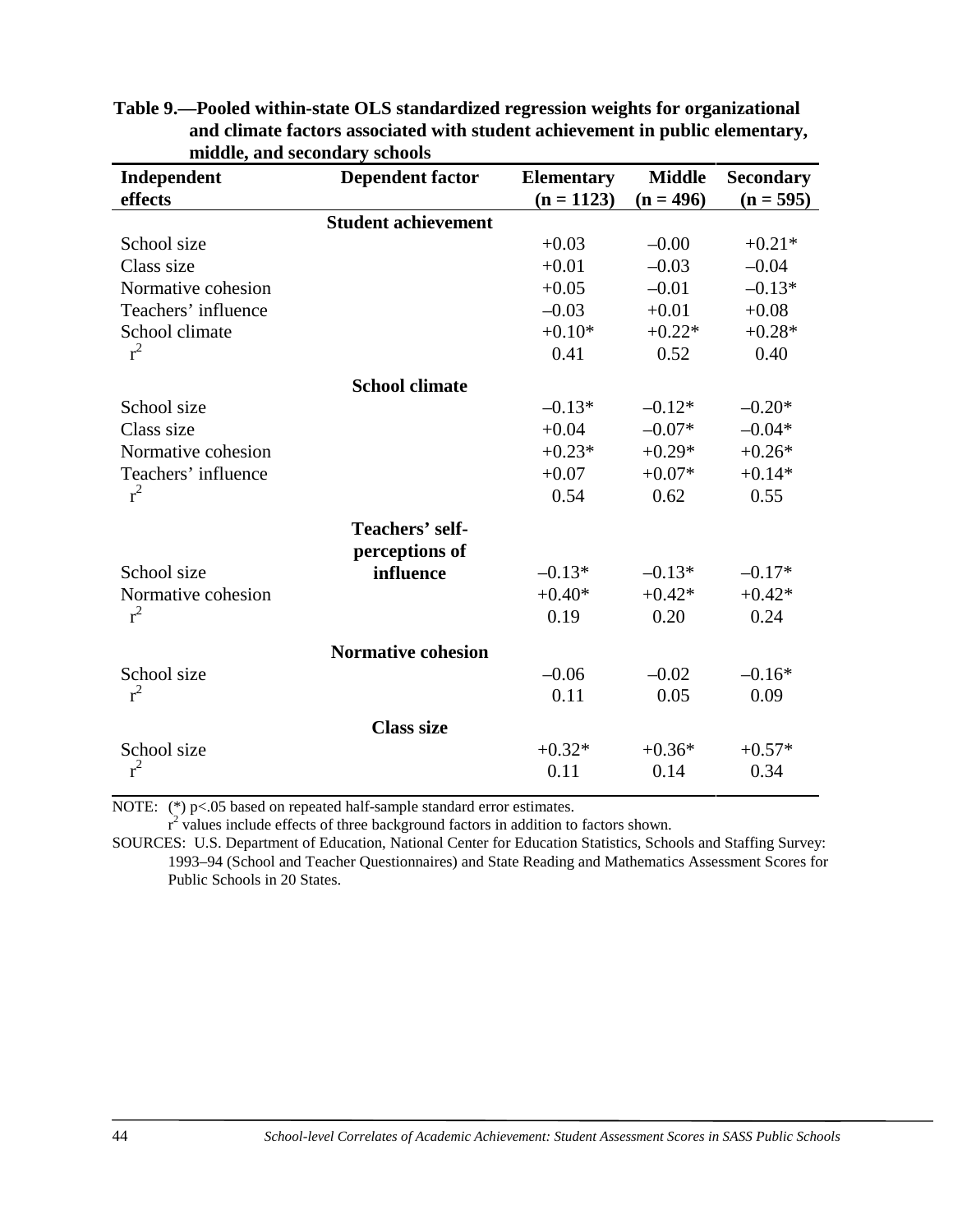| <b>Independent effects</b> | <b>Dependent</b>      | <b>Elementary</b>                   | <b>Middle</b> | <b>Secondary</b> |
|----------------------------|-----------------------|-------------------------------------|---------------|------------------|
|                            | factor                | $(n = 1123)$                        | $(n = 496)$   | $(n = 595)$      |
|                            | <b>Student</b>        |                                     |               |                  |
| School size                | achievement           | $+0.05$                             | $-0.04$       | $+0.28*$         |
| Class size                 |                       | $-0.13$                             | $-0.01$       | $-0.17*$         |
| Normative cohesion         |                       | $-0.04$                             | $-0.11*$      | $-0.17$          |
| Teachers' influence        |                       | $+0.00$                             | $+0.03$       | $+0.12$          |
| School climate             |                       | $-0.04$                             | $+0.21*$      | $+0.21$          |
| $r^2$                      |                       | 0.63                                | 0.78          | 0.69             |
|                            | <b>School climate</b> |                                     |               |                  |
| School size                |                       | $-0.20*$                            | $-0.00$       | $-0.27*$         |
| Class size                 |                       | $+0.17$                             | $-0.20$       | $+0.00$          |
| Normative cohesion         |                       | $+0.24*$                            | $+0.36*$      | $+0.22*$         |
| Teachers' influence        |                       | $+0.08$                             | $+0.07$       | $+0.25*$         |
| $r^2$                      |                       | 0.63                                | 0.66          | 0.66             |
|                            | Teachers' self-       |                                     |               |                  |
|                            | perceptions of        |                                     |               |                  |
| School size                | influence             | $-0.10$                             | $-0.07$       | $-0.19*$         |
| Normative cohesion         |                       | $+0.46*$                            | $+0.49*$      | $+0.57*$         |
| $r^2$                      |                       | 0.25                                | 0.28          | 0.44             |
|                            | <b>Normative</b>      |                                     |               |                  |
| School size                | cohesion              | $-0.10$                             | $-0.11*$      | $-0.25*$         |
| $r^2$                      |                       | 0.13                                | 0.07          | 0.13             |
|                            | <b>Class size</b>     |                                     |               |                  |
| School size                |                       | $+0.49*$                            | $+0.57*$      | $+0.72*$         |
| $r^2$                      |                       | 0.37                                | 0.34          | 0.56             |
|                            |                       | <b>Statistical Summary Measures</b> |               |                  |
|                            | GFI (AGFI)            | 0.97(0.94)                          | 0.95(0.91)    | 0.94(0.90)       |
|                            | $\chi$ 2 (d.f.)       | 365 (100)                           | 270 (100)     | 329 (100)        |

**Table 10.—Pooled within-state SEM associations of organizational and climate factors with student achievement in public elementary, middle, and secondary schools**

NOTES: Entries in table are standardized gamma coefficients

(\*) p<.05 based on repeated half-sample standard deviations.

r<sup>2</sup> values include effects of three background factors in addition to factors shown.

SOURCES: U.S. Department of Education, National Center for Education Statistics, Schools and Staffing Survey: 1993–94 (School and Teacher Questionnaires) and State Reading and Mathematics Assessment Scores for Public Schools in 20 States.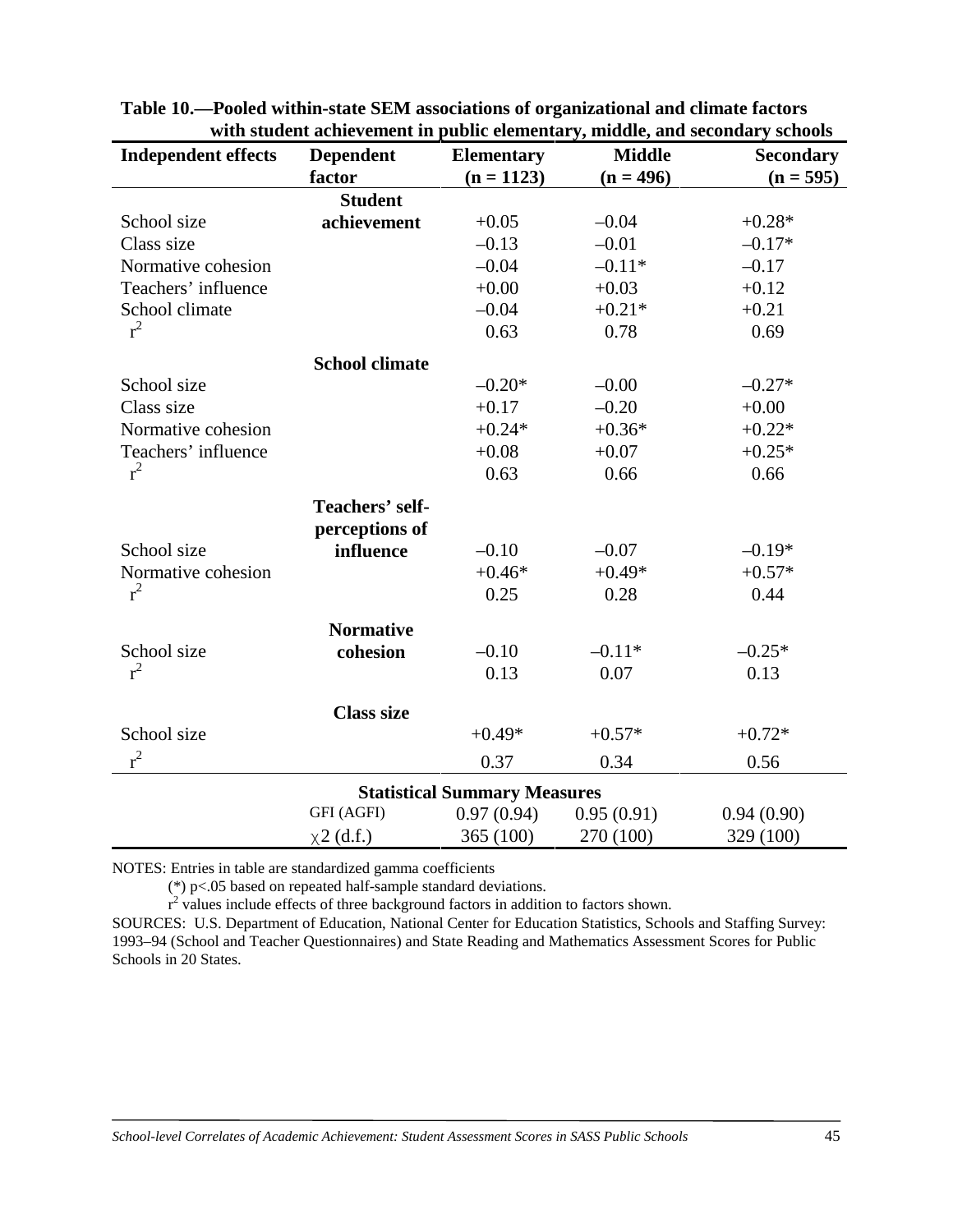|                     | <b>Elementary schools</b> | <b>Middle schools</b> | <b>Secondary schools</b> |
|---------------------|---------------------------|-----------------------|--------------------------|
|                     | $(n=20)$                  | $(n=17)$              | $(n=17)$                 |
|                     |                           |                       |                          |
| School size         | $-.05$                    | $-.20$                | $+.24$                   |
|                     | $-.37$                    | $-.32$                | $-.47$                   |
|                     | $-.04$                    | $+.10$                | $+.52$                   |
|                     | $+.11$                    | $+.37$                | $+.15$                   |
|                     | $-.31$                    | $-.31$                | $-.36$                   |
|                     |                           |                       |                          |
|                     | .76                       | .78                   | .68                      |
| Class size          |                           |                       |                          |
| Normative cohesion  |                           |                       |                          |
| Teachers' influence |                           |                       |                          |
| School climate      |                           |                       |                          |
|                     |                           |                       |                          |
| $r^2$               |                           |                       |                          |

## **Table 11.—Standardized regression weights for OLS school-based predictors of achievement, with state as the unit**

SOURCES: U.S. Department of Education, National Center for Education Statistics, Schools and Staffing Survey: 1993–94 (School and Teacher Questionnaires) and State Reading and Mathematics Assessment Scores for Public Schools in 20 States.

The most noticeable differences between the overall and within-state correlates of achievement are (a) the weaker relation between smaller classes and higher achievement in the pooled within-state results than it is overall and (b) the more positive relation between school climate and achievement in the pooled within-state results. In both cases, these correspond to the pattern of negative between-state coefficients for class size in table 11. The correlation between class size and achievement appears primarily to be a between-state phenomenon. As can be seen in table 7, a large percentage of the variation in the class size factor is between states, suggesting that most of these states have systems that minimize variation on class size between schools at the same level. Based on the logic of the path diagram in figure 2, if one were to propose a national initiative to lower class sizes to a particular level, its effect on achievement would be felt primarily in the states with largest average class sizes.<sup>44</sup>

 $\overline{a}$ <sup>44</sup> Since these data were collected in 1994, the state with largest elementary school class sizes among those included (continued)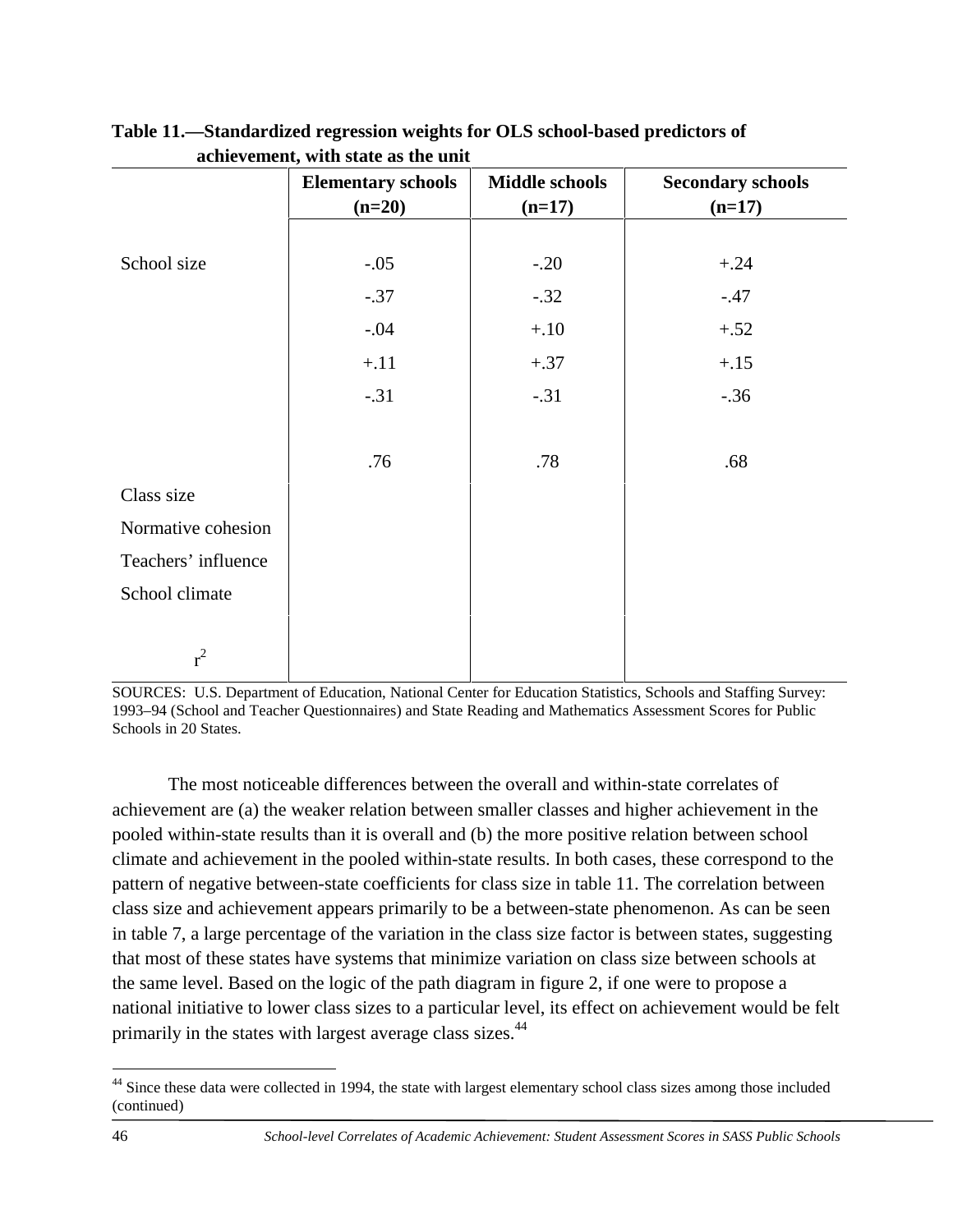The relation between school climate and achievement follows a different pattern. Overall, the relation is not statistically significant (tables 4, 5, and 6); but within states there appears to be a positive relation. Balancing the positive within-state relation is a pattern of negative school climate coefficients in table 11. If we consider each state to provide a common context for its schools, then within that context, a better behavioral climate and higher scores occur at the same schools. However, as contexts change between states, there is no relation (or even a slightly negative relation) between states with higher scores and states whose teachers perceive better school behavioral climates.

Finally, the increased effective sample sizes for estimating means when between-state variance is removed, suggested by the results in table 7, did not generalize to smaller estimated standard errors for the coefficients in tables 8, 9, and 10. That is, although the effects were on the same order of magnitude in tables 8, 9, and 10, compared to tables 4, 5, and 6, there were not substantially more statistically significant results in tables 8, 9, and 10. Eliminating the betweenstate variance in the *means* of the measures included in the analysis did not substantially reduce the between-state variance in the *relations* among these measures. Stated in different terms, information about the design effects on estimates of means for this sample did not generalize to information about design effects on correlations, regression coefficients, and structural equation model parameters.

The interpretation of results involving both between- and within-state relations would be facilitated by the use of direct hierarchical structural equation modeling methodology. With that methodology, between state components of relations could be measured directly. Nevertheless, the results presented in this section indicate the value of including the NAEP between-state achievement adjustments in the analysis. Meaningful results relating class size to achievement measures were found in the overall analyses that would not have been found in pooled withinstate analyses.

The importance of aggregating the database over many states is evident when these analyses are carried out for each state separately. Because there are only a few dozen SASS public schools at each grade level in each state, attempts to carry out these analyses within a single state yield much less reliable information than is provided by aggregating the results across states. The results of individual state analyses, shown in table 12, indicate that the coefficient estimates can range from positive to negative on all of these correlates. The correlates of average school achievement are complex, and the SASS sample in an individual state is not sufficiently large to separate systematic relations from the variety of unmeasured correlates of achievement.

One explanation for variation in results between states is the differences among the state assessments. State assessments are designed to serve a variety of purposes, and these purposes

in this study (California) has in fact, allocated a substantial increase in state funding for education specifically for the purpose of reducing class sizes in all elementary schools in the state.

*School-level Correlates of Academic Achievement: Student Assessment Scores in SASS Public Schools* 47

 $\overline{a}$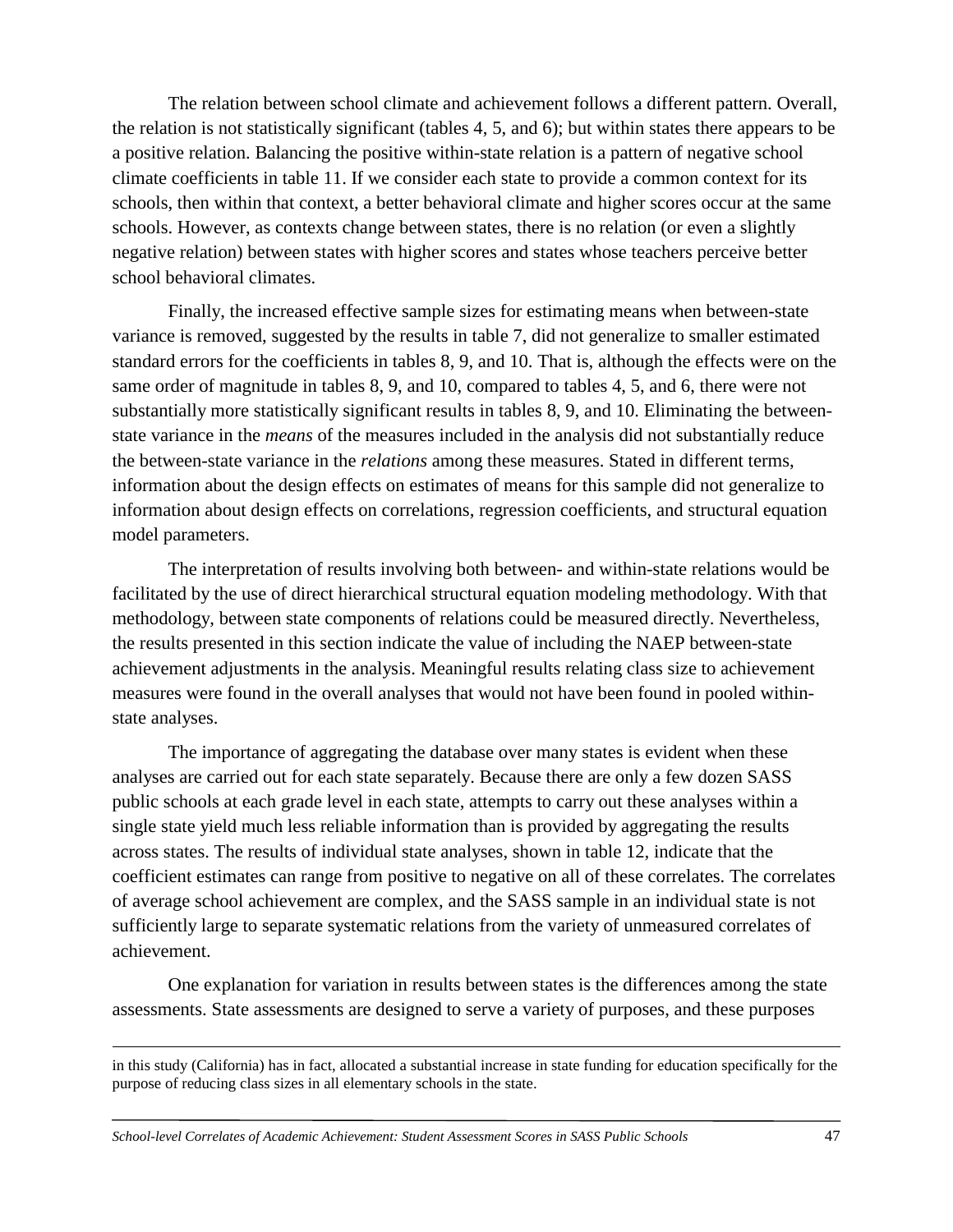are sometimes in conflict with the goal of providing a valid and reliable measure of betweenschool average student achievement variation. In fact, one might take the correlation with NAEP as an indicator of a state assessment's relevance to this purpose of identifying relations between achievement and school-level factors that are generalizable across states. In fact, the correlation between (a) a state assessment's correlation with NAEP at fourth grade shown in appendix C and (b) that state assessment's correlation with SASS school-level measures should be positive. At the elementary and middle school levels, the correlations are significant (.48 at the elementary level and .63 at the middle school level). Apparently, the state assessments that were more highly correlated with NAEP were also more closely related to SASS measures. It is important to point out, in this regard, that a higher correlation with NAEP is an indicator of the reliability of a test as much as of its similarity in content and format to NAEP.

|                 | <b>Elementary</b><br>$(n = 20)$ |        | <b>Middle</b><br>$(n = 16)$ |             |        | <b>Secondary</b><br>$(n = 14)$ |        |            |         |
|-----------------|---------------------------------|--------|-----------------------------|-------------|--------|--------------------------------|--------|------------|---------|
| Independent     | mean                            | min    | max                         | <b>Mean</b> | min    | max                            | mean   | min        | max     |
| School size     | $-.01$                          | $-.35$ | $+.46$                      | $-.05$      | $-.44$ | $+.36$                         | $+.21$ | $-.41$     | $+.99$  |
| Class size      | $+.04$                          | $-.23$ | $+.61$                      | $+.07$      | $-.34$ | $+1.49$                        | $-.16$ | $-90^{-1}$ | $+.39$  |
| Teacher control | $+.04$                          | $-.12$ | $+.24$                      | $-.06$      | $-.63$ | $+.30$                         | $+.07$ | $-.73$     | $+1.2$  |
| Cohesion        | $+.04$                          | $-.58$ | $+.67$                      | $+.04$      | $-.53$ | $+1.30$                        | $-.17$ | $-1.83$    | $+.26$  |
| School climate  | $+.12$                          | $-.14$ | $+.35$                      | $+.36$      | $+.03$ | $+1.70$                        | $+.31$ | $-.42$     | $+1.2.$ |

**Table 12.—Average and range of standardized linear regression coefficients for within-state variation in achievement, by grade level**

NOTE: Only states with 10 or more schools at the grade level on the SASS student achievement subfile are included. SOURCES: U.S. Department of Education, National Center for Education Statistics, Schools and Staffing Survey: 1993–94 (School and Teacher Questionnaires) and State Reading and Mathematics Assessment Scores for Public Schools in 20 States.

At the secondary level, where the numbers of states with at least 10 schools was smaller (14), the correlation was not significant. One possible reason for the nonsignificant pattern at the secondary level is that the state assessment tests at the secondary level tend to be quite different from the fourth-grade assessments whose correlations with NAEP were measured.

Finally, differences between states exhibit a high level of stability across grade levels. Not only are NAEP State means highly correlated between fourth and eighth grades, but the other factors, which are based on different SASS schools and different teachers at each grade level, are also highly correlated. For example, as shown in table 13, states in which teachers in SASS elementary schools perceived that they had more control and influence were also the states in which secondary teachers also had that perception  $(r = .58)$ . The strongest relation was in language barriers, representing the large between-state variation in percentages of Hispanic students. Although some of the results are easily attributable to population and wealth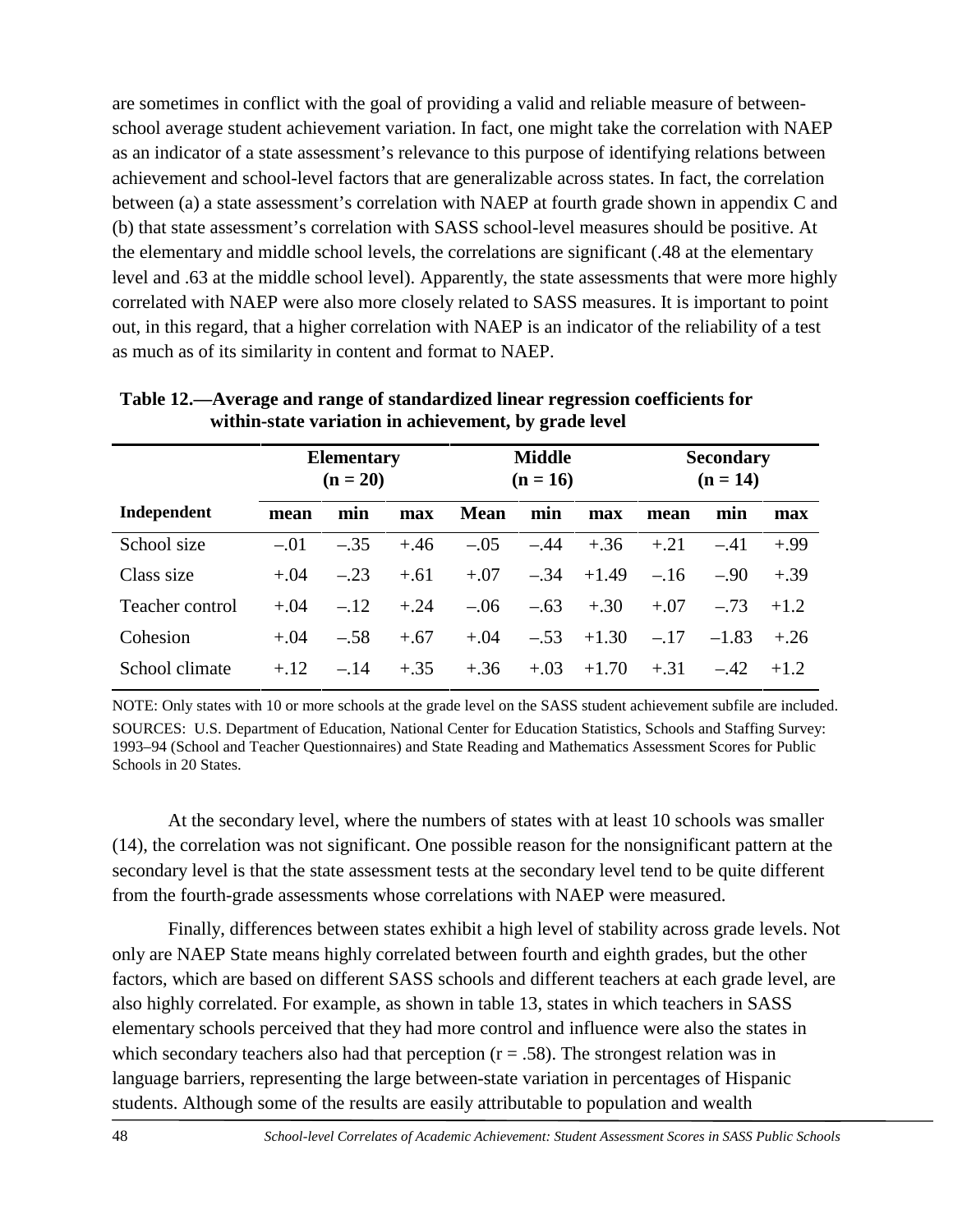differences, other correlations suggest that there may be state policies that foster, for example, greater normative cohesion in schools.

|                     | <b>Elementary-Middle</b> | <b>Elementary-Secondary</b> | <b>Middle-Secondary</b> |
|---------------------|--------------------------|-----------------------------|-------------------------|
| Poverty percentage  | .73                      | .48                         | .60                     |
| Language barriers   | .96                      | .88                         | .88                     |
| Minority percentage | .93                      | .84                         | .87                     |
| School size         | .85                      | .62                         | .63                     |
| Class size          | .89                      | .63                         | .74                     |
| Teacher control     | .77                      | .58                         | .82                     |
| Normative cohesion  | .49                      | .63                         | .91                     |
| School climate      | .51                      | .28                         | .74                     |

| Table 13.—State-level cross-grade correlations of school correlates of achievement |  |  |  |
|------------------------------------------------------------------------------------|--|--|--|
|------------------------------------------------------------------------------------|--|--|--|

SOURCES: U.S. Department of Education, National Center for Education Statistics, Schools and Staffing Survey: 1993–94 (School and Teacher Questionnaires) and State Reading and Mathematics Assessment Scores for Public Schools in 20 States.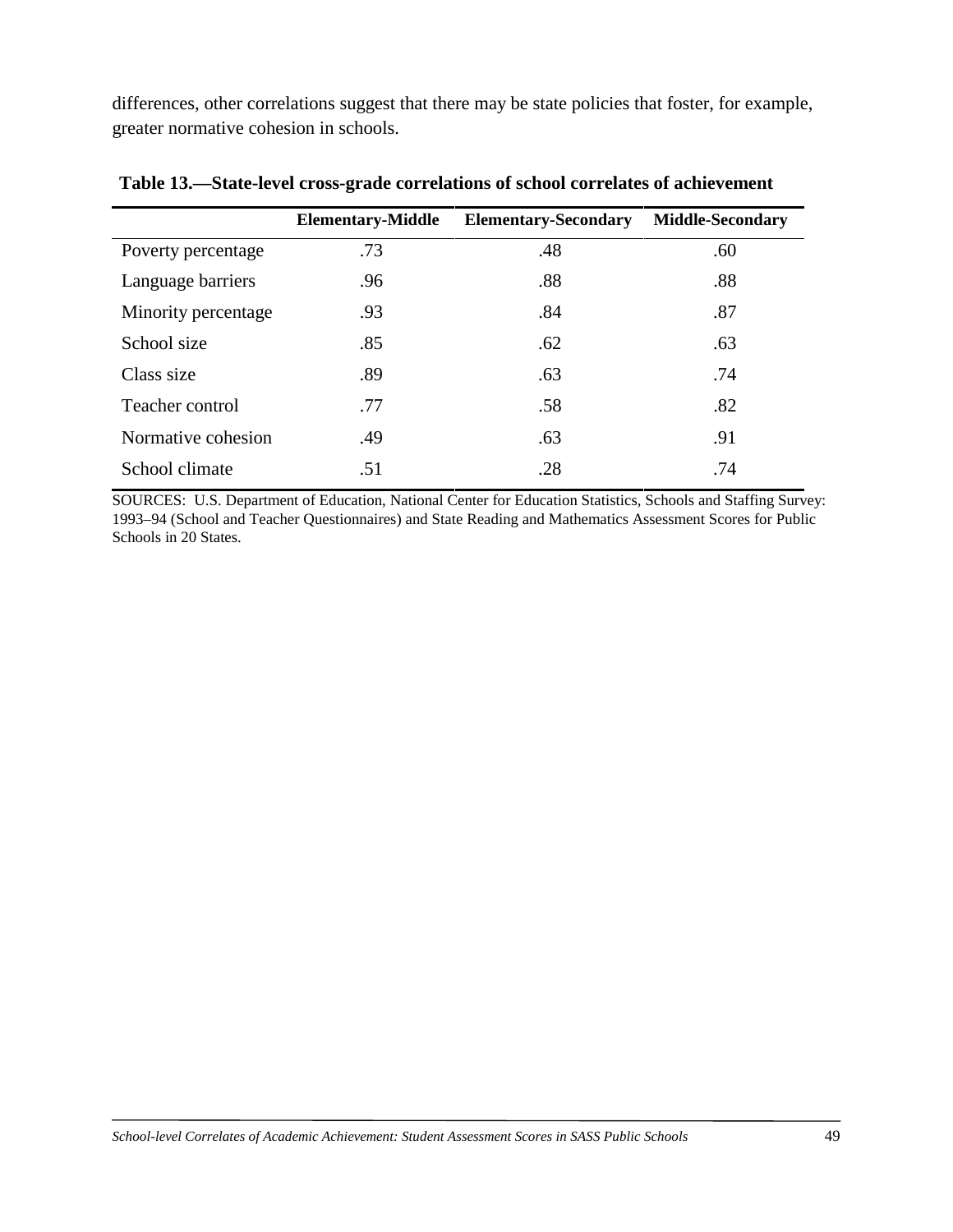## **Conclusions**

The objective of this report has been to demonstrate and evaluate the strategy of combining a large scale national survey of schools (SASS), which lacks measures of student achievement, with school-level assessment data from a large number of individual states. If application of this strategy yields new insights about schools or identifies questions that lead to new avenues of research, then its value is demonstrated. If the substantive findings are empty, the strategy is less attractive.

To demonstrate the strategy, a set of 18 composites of SASS data, including student background information, organizational information, teachers' qualifications, and school climate perceptions were constructed and merged with school reading and mathematics mean scores. The resulting data were analyzed using correlational, multiple regression, and structural equation model analyses. These analyses only begin to tap the richness of the SASS database: selection of other subsets of the SASS data or other analytical methods could add to the evaluation of the strategy.

### *Substantive Findings*

The clearest result with respect to correlates of achievement is that average achievement scores are higher in schools with smaller class sizes. This result, obtained from structural equation modeling using both state assessment data and NAEP adjustments for between-state variance in achievement, is consistent across grade levels (see table 6), although it is only significant at the .05 level in middle and secondary schools. While there are alternative causal explanations for this finding, such a finding in a large sample of public schools in 20 states is an important corroboration of the controlled research results that indicate that class size makes a difference.

The positive relation between small classes and achievement was stronger for secondary schools than for elementary schools. In secondary schools, the positive association with achievement included both large schools and small classes. An important aspect of the relation between class size and achievement, shown by the comparison of results with and without between-state variance components, is that it is primarily a between-state phenomenon. Restricting the study to within-state comparisons and then aggregating the results across 20 states yields much less evidence of a class size relation to achievement scores. This may be due to state policy-related limitations on variation in class sizes.

Substantive findings were not limited to class size. There was limited evidence of a positive relation between teachers' perceptions of the school's behavior climate and achievement scores. In particular, this relation was only statistically significant when between-state variation was omitted from the data; and although all three analytical methods found it to be significantly positive in middle schools, it was not statistically significant in the structural equation analyses in elementary and high schools.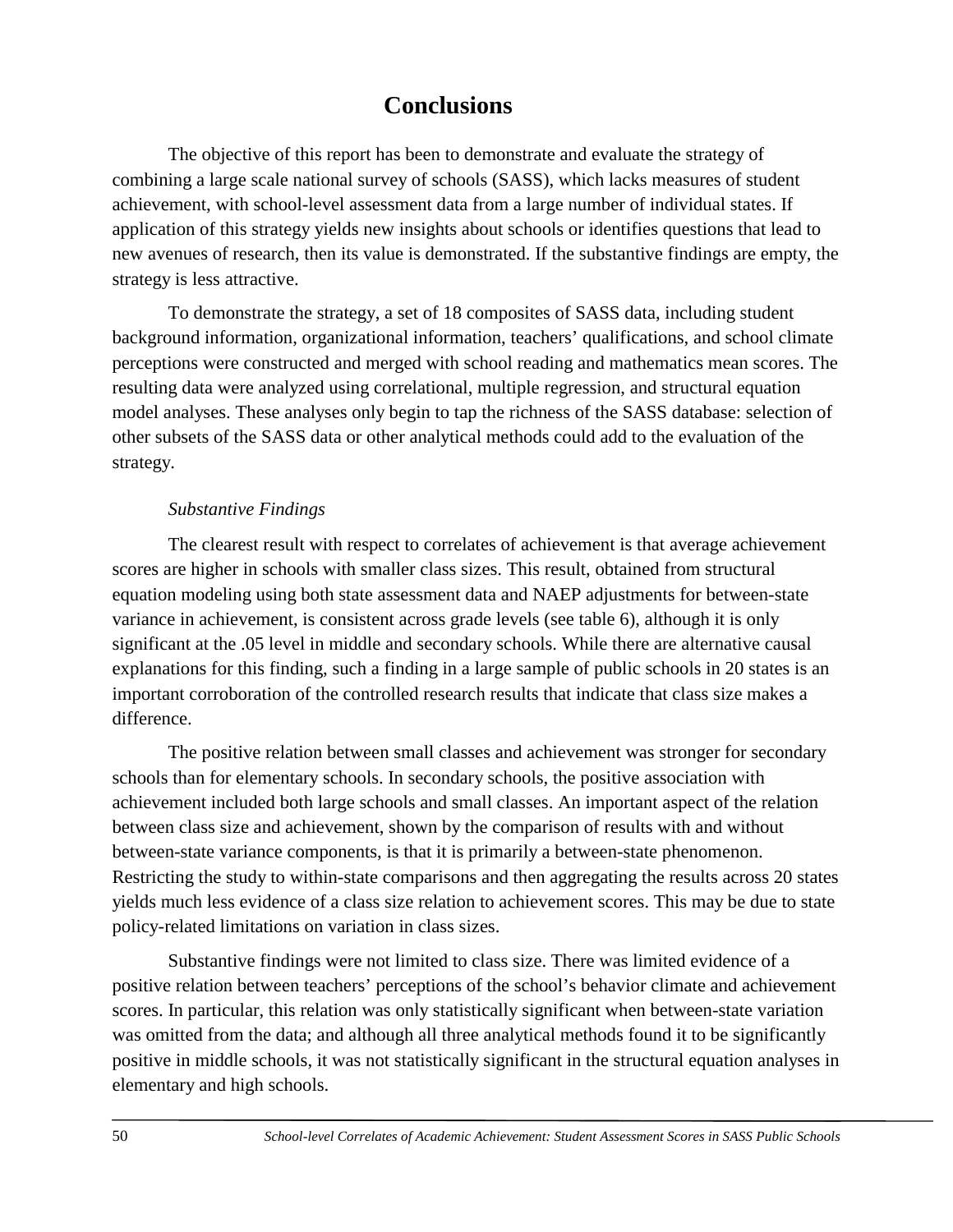Based on these findings, one cannot avoid the conclusion that combining the SASS data with a school-level student achievement measure has the potential for addressing important policy questions about school-based strategies for improving student performance. Because the data are not longitudinal, causal inferences must be treated much more tentatively than conclusions based on data on the achievement gains of a specified set of students over time. Also, because the data are school means, they cannot address the factors that differentially affect the achievement of different students in the same school. Nevertheless, findings from analyses of the SASS student-achievement subfile, based on over 2,000 schools in 20 states, can contribute to the overall educational policy database.

### *Methodological Findings*

The primary conclusion reached in this study is that the strategy of matching school-level assessment scores to a national survey (a) is feasible and not costly, because the data are readily available, and (b) leads to valid and reliable conclusions about correlates of public school achievement across much of the United States. The additional step of linking the database to State NAEP to capture between-state achievement variation is also feasible and not costly and provides additional informational value.

It is clear from these analyses that between-state variation in achievement and in its correlates is an important component of the national database on education, because the contexts within states reduce the variance on key factors to the point that important relations disappear. In a sense, that is the goal of many state policies—to provide resources to schools in such a way that students in all schools in a state have equal opportunities to achieve at high levels. However, in this database of 20 states, nearly half of the variance in school sizes and class sizes is between states (see table 7), and a third or more of the variation in percentage of minority enrollment is between states. Studies that focus purely on variation in schools within states will miss the effects of these factors on educational achievement.

The methods used in this paper focused on overall correlates of achievement, including between-state variation, but comparison with analyses of within-state relations indicates the potential value of applying a multilevel analysis to these data. No state-level variables were included in this analysis, but combining this database with information on the educational policies of these 20 states, in a hierarchical linear structural equation model, would provide the basis for addressing many educational policy issues.

A positive methodological finding was the generalizability of the between-state achievement measures across grade levels. Although state assessment scores were available for grades from 3 to 11, NAEP reading scores for individual states were only available for grade 4 in 1994. If the ordering of states in reading achievement changed substantially from grade 4 to grades 8 and 11, then the results of overall analyses of middle school and high school data would be diluted by linkage error. This dilution should not affect the within-state analyses, however.

The extension of the NAEP adjustment proved valid, in that the findings for secondary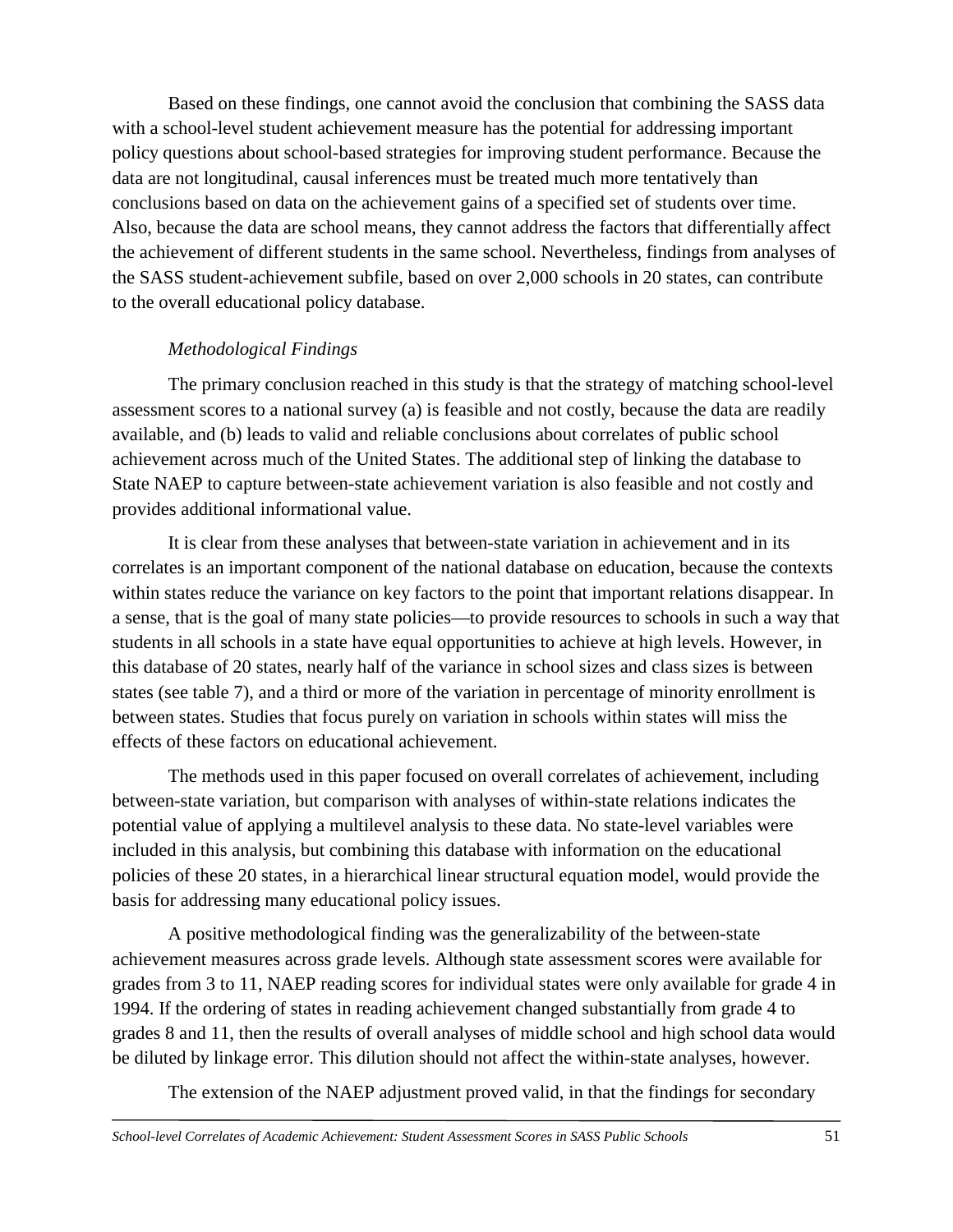schools, using the between-state data (compare tables 5 and 9, or 6 and 10) are as meaningful as the findings for elementary schools. This conclusion is not surprising, given the very high correlation of State NAEP means in different grades and subjects, but its support in this study may suggest new uses of State NAEP data in conjunction with state assessment data.

A limitation on the validity of aggregating teacher data for school level analyses became apparent in the findings concerning teacher qualifications (average years of teaching experience and percent having a masters degree). These measures, unlike the teachers' responses to questions about school policies and school behavioral climate, had very low reliability *as measures of the school,* because there was relatively little systematic between-school variation: most of the variation was between teachers at the same school. This problem was manifest in the low intercorrelation between these measures; and as a result preliminary analytical findings concerning the relations of this teacher qualifications factor were uninterpretable. Ultimately, the decision was made to omit this factor from the analyses reported here.

Finally, athough the data are purely correlational, there are logical constraints, such as that school factors probably do not cause differences in student background characteristics in the short term ("white flight" notwithstanding). Interpretation of the results of structural equation modeling in terms of hypothetical path models, such as shown in figure 2, can lead to fruitful suggestions for avenues of research and policy development.

### *Future Research*

Three broad areas of research stemming from this study appear to be fruitful: hierarchical analyses to examine the relations between state education policies and the SASS correlates of achievement; development of a measure of a school's achievement gains over time which can be associated with SASS measures; and further refinement of the linkage functions between state assessments and NAEP.

The findings of this study clearly indicate different patterns of correlates of achievement within states and between states. Schools in the same state tend to operate within common frameworks of funding, staff accreditation, curriculum, testing, and school reform programs. With uniformity in these aspects of education, variations in other factors are more likely to manifest correlations with achievement. On the other hand, to the extent that state frameworks affect achievement outcomes, between-state correlates of achievement can emerge. An analysis methodology which simultaneously models the within- and between-state relations among variables and takes measurement error into account is needed for this. With such a methodology, and with the addition of a database of quantitative indicators of relevant state policies, the SASS student achievement subfile would increase in value.

Every school addresses the needs of a different student population with different resources, and it is therefore unfair to hold all schools accountable to the same achievement standard. However, a number of states are turning to reform criteria that base decision making on measures of *gains* in achievement over years. Although SASS cannot easily add longitudinal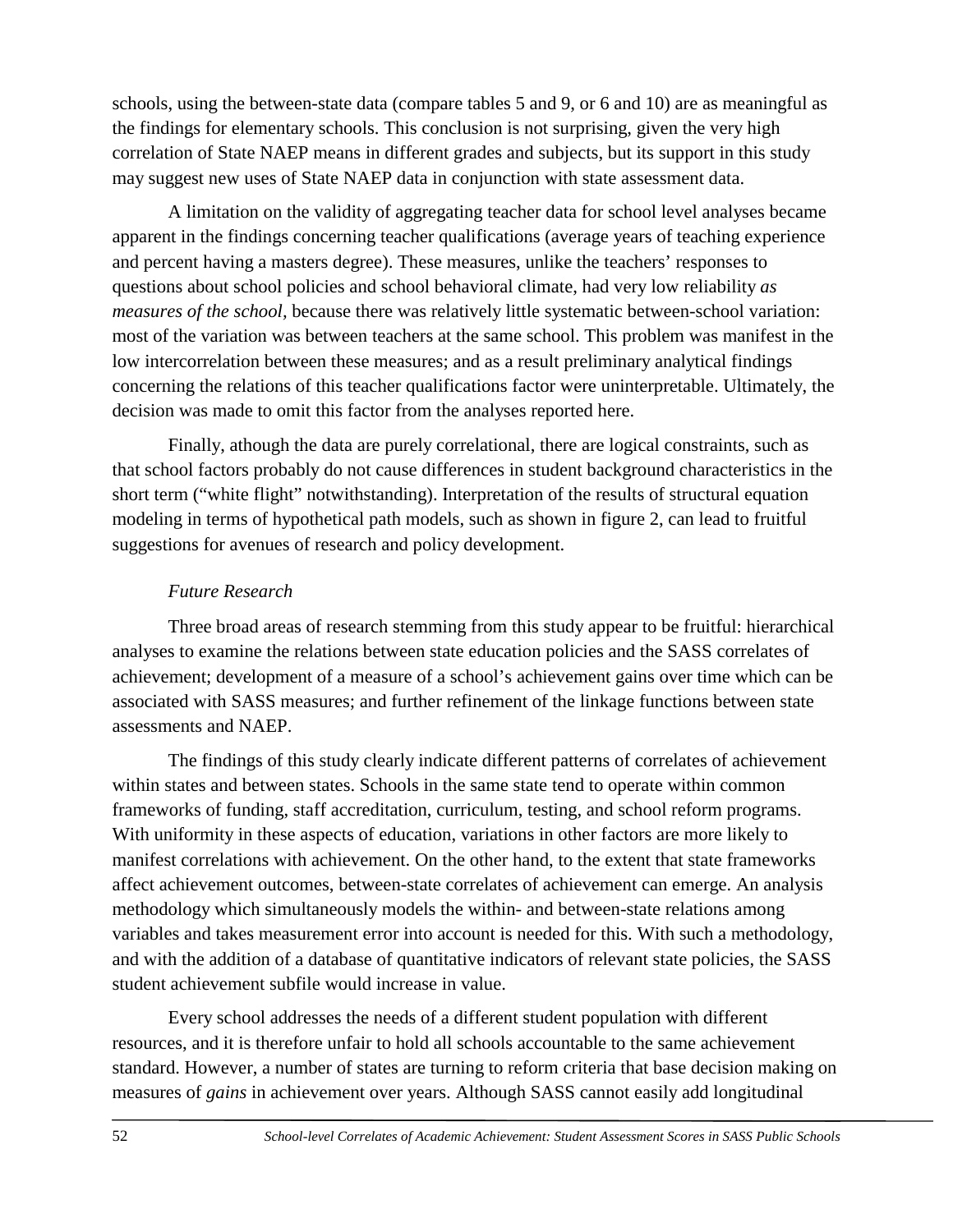student growth data, it is certainly feasible to add other years' school-level achievement data to the subfile. Specifically, the addition of 1997–98 reading scores, linked to the 1998 fourth and eighth grades State NAEP reading assessment and CCD data on changing enrollment patterns and resources over the intervening years, would provide the basis for identifying SASS factors (measured in 1994) that are predictive of gains in achievement. For example, one wonders whether staff turnover rates would portend gains, other things equal. Of course, states continue to develop and refine assessment systems, and the state assessment scores for a school in 1998 may not be equivalent to scores obtained in 1994, so linkage of measures of achievement gains over time to repetitions of State NAEP is an essential requirement for the development of a longitudinal database.

The power of the database for longitudinal analyses can be greatly enhanced with the addition of the next cohort of SASS. If a subsample of schools included in SASS in 1994 are also included in 1999–2000, then using the 2000 State NAEP assessment for adjustment of mathematics scores would enable matching of longitudinal changes in SASS school-based factors with longitudinal changes in achievement, controlling for longitudinal changes in student background factors.

A third line of research would focus on improving the achievement measures included in the SASS student achievement subfile. The linkages used for the analyses presented in this report were based entirely on the means, standard deviations, and correlations between State NAEP and state assessment school means. The errors in these linkages can be diminished significantly by more detailed analysis of the relations among the scores. In particular, current research NCES has found that linkages to NAEP can be improved by considering nonlinear terms and by including demographic indicators. For example, all state reading assessments are sensitive to race/ethnic differences, but some are more sensitive than others. Their sensitivities could be matched to NAEP's measurement of the distribution of race/ethnic achievement differences by explicitly including that matching factor in the NAEP adjustment step in constructing the SASS schoollevel achievement score. The result would be increased comparability of within-state variation in the achievement measure across states.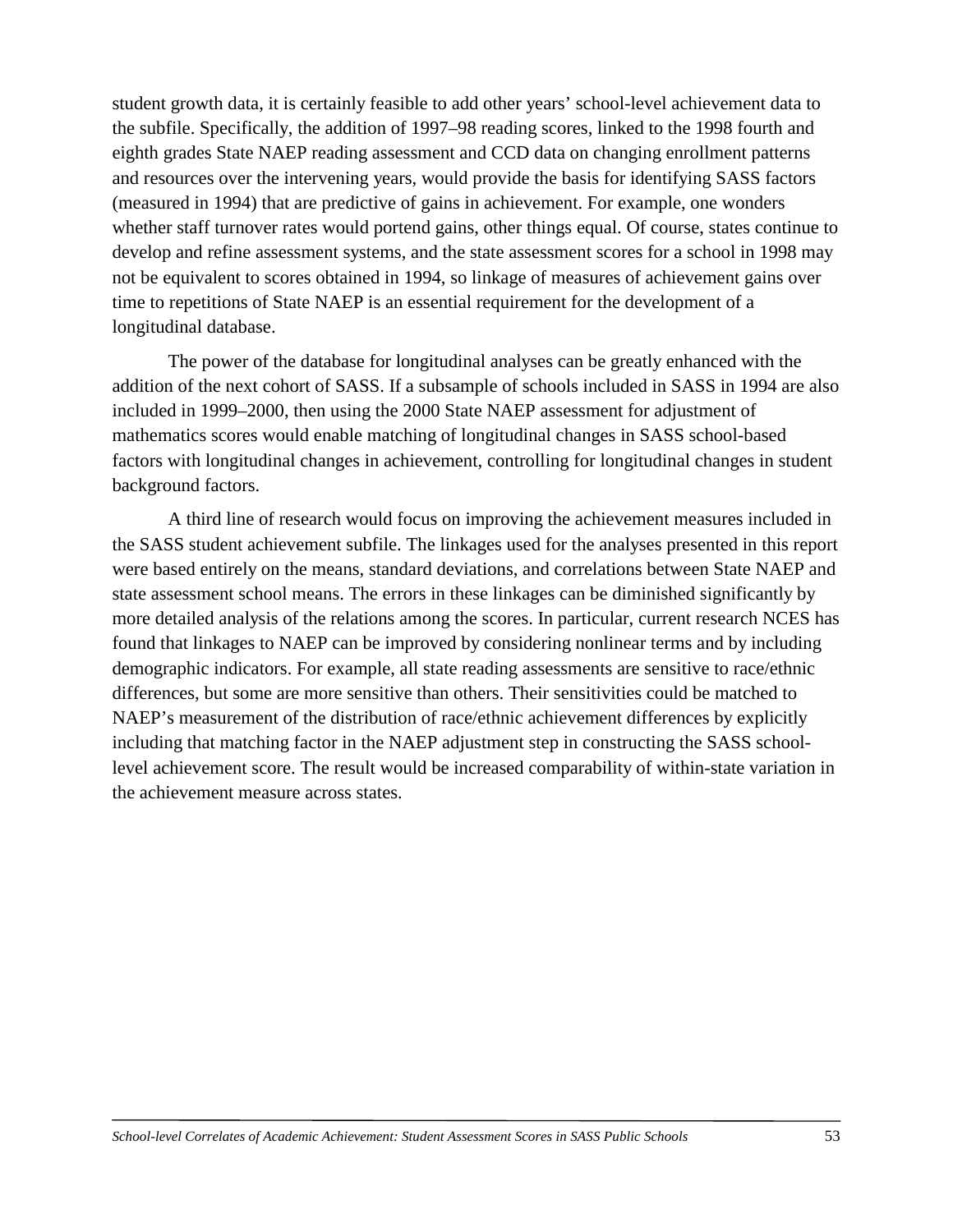## **Bibliography**

- Alexander, Karl L. & Griffin, Larry J. (1976). School District Effects on Academic Achievement: A Reconsideration; Comments on Bidwell and Kasarda. *American Sociological Review*, 41(1):144–152.
- Anderson, C.S. (1982). The search for School Climate: A Review of Research. *Review of Educational Research*, 52:368–420.
- Baker, David P. (1996). Towards an Organizational Database on America's Schools: A Proposal for the Future of SASS, with Comments on School Reform, Governance, and Finance. In John E. Mullens & Daniel Kasprzyk (eds.) *The School and Staffing Survey: Recommendations for the Future*. U.S. Department of Education. Pp.19–37.
- Bankston, Carl L. III & Min Zhou. (1995). The Effects of Minority Language Literacy on Academic Achievement of Vietnamese Youths in New Orleans." *Sociology of Education*. 68(1, January):1–17.
- Bidwell, Charles E. & Kasarda, John D. (1975). School District Organization and Student Achievement." *American Sociological Review,* 40(1):55–70.
- Bidwell, Charles E. & Kasarda, John D. (1976). Reply to Hanna, Freeman and Meyer, and Alexander and Griffin. *American Sociological Review*, 41(1):152–160.
- Blatchford, P. & Mortimore, P. (1994). The Issue of Class Size for Young Children in Schools: What Can We Learn from Research? *Oxford Review of Education*, 20(4):411–428.
- Bollen, K.A. & Bollen, W. (1989). *Structural Equations with Latent Variables*. New York: John Wiley & Sons.
- Boruch, R.F. & Terhanian, G. (1996). "So What?" The implications of new analytic methods for designing NCES surveys. In Hoachlander, G., Griffiths, J.E., & Ralph, J.H. (ed.) *From Data to Information – New Directions for the National Center for Education Statistics*. Washington, DC: National Center for Education Statistics, No. 96–901.
- Boyer, E. (1995). *The Basic School: A Community for Learning*. Princeton, NJ: The Carnegie Foundation.
- Bryk, Anthony S. & Raudenbush, Stephen W. (1987). Application of Hierarchical Linear Models to Assessing Change. *Psychological Bulletin*, 101(1):147–158.
- Coleman, J., Campbell, E., Hobson, C., McPartland, J., Mood, A., Weinfeld, F., & York, R. (1966). *Equality of Educational Opportunity*. Washington, DC: Government Printing Office.
- Conant, J. (1959). *The American High School Today*. New York: McGraw-Hill.
- Ferguson, Ronald F. (1990). Shifting challenges: Fifty Years of Economic Change toward Black-White Earning Equality. *Challenge: A Journal of Research on Black Males* 2(1) 37–76.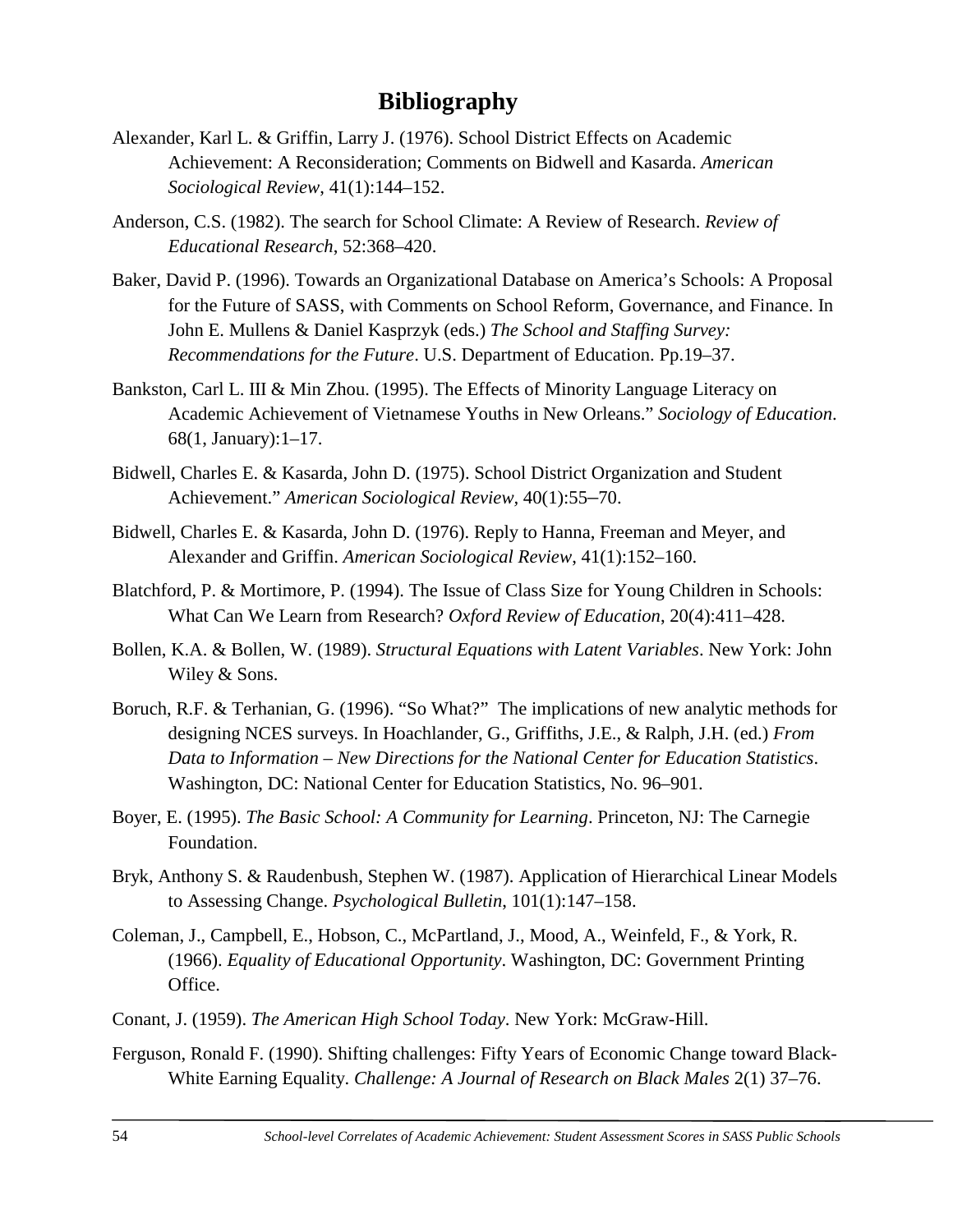- Ferguson, Ronald F. (1991). Paying for Public Education: New Evidence on How and Why Money Matters. *Harvard Journal of Legislation,* 28(465):465–498.
- Finn, J. & Achilles, C. (1990). Answers and Questions about Class Size: A Statewide Experiment. *American Educational Research Journal*, 27(3):557–577.
- Friedkin, N.E. & Slater, M.L.. (1994). School Leadership and Performance. *Sociology of Education*. 67(2, April):139–157.
- Gibson, M.A. (1989). *Accommodation without Assimilation: Sikh Immigrants in an American High School*. Ithaca, NY: Cornell University Press.
- Glass, G., Cahen, L., Smith, M., & Filby, N. (1982). *School Class Size*. Beverly Hills, CA: Sage.
- Gordon, E. & Yowell, C. (1994). Cultural Dissonance as a Risk Factor in the Development of Students. In R. Rossi (ed.), *Schools and Students at Risk: Context and Framework for Positive Change*. New York: Teachers College Press.
- Granovetter, Mark. (1982). The Strength of Weak Ties: A Network Theory Revisited. pp. 105– 130 In Marsden P.V. & N. Lin (eds.), Social Structure and Network Analysis. Beverly Hills, CA: Sage.
- Hannan, Michael T., Freeman, John H., & Meyer, John W. (1976). Specification of Models of Organizational Effectiveness; Comment on Bidwell and Kasarda. *American Sociological Review*, 41(1):136–143.
- Hanushek, E. (1986). The Economics of Schooling: Production and Efficiency in Public Schools. *Journal of Economic Literature, 24*:1141–1177.
- Herriot, R.F. & Firestone, W.A. (1984). Two Images of Schools as Organizations: A Refinement and an Elaboration. *Educational Administration Quarterly*, 20(4):41–58.
- Hoy, Wayne K. & Hannum, John W. (1997). Middle School Climate: An Empirical Assessment of Organizational Health and Student Achievement. *Educational Administration Quarterly*, 33(3):290–311.
- Ingersoll, Richard M. (1996). Teachers Decision-Making Power and School Conflict. *Sociology of Education*, 69(2):159–176.
- Kaufman, Phillip. (1996). Linking Student Data to SASS: Why, When, How. In John E. Mullens & Daniel Kasprzyk (eds.) *The School and Staffing Survey: Recommendations for the Future*. U.S. Department of Education. pp.53–65.
- Lareau, A. (1987). Social Class Differences in Family-School Relationships: The Importance of Cultural Capital. *Sociology of Education*, 60:73–85.
- Lee, Valerie E. & Bryk, Anthony S. (1989). A Multilevel Model of the Social Contribution of High School Achievement. *Sociology of Education*, 62 (3):172–192.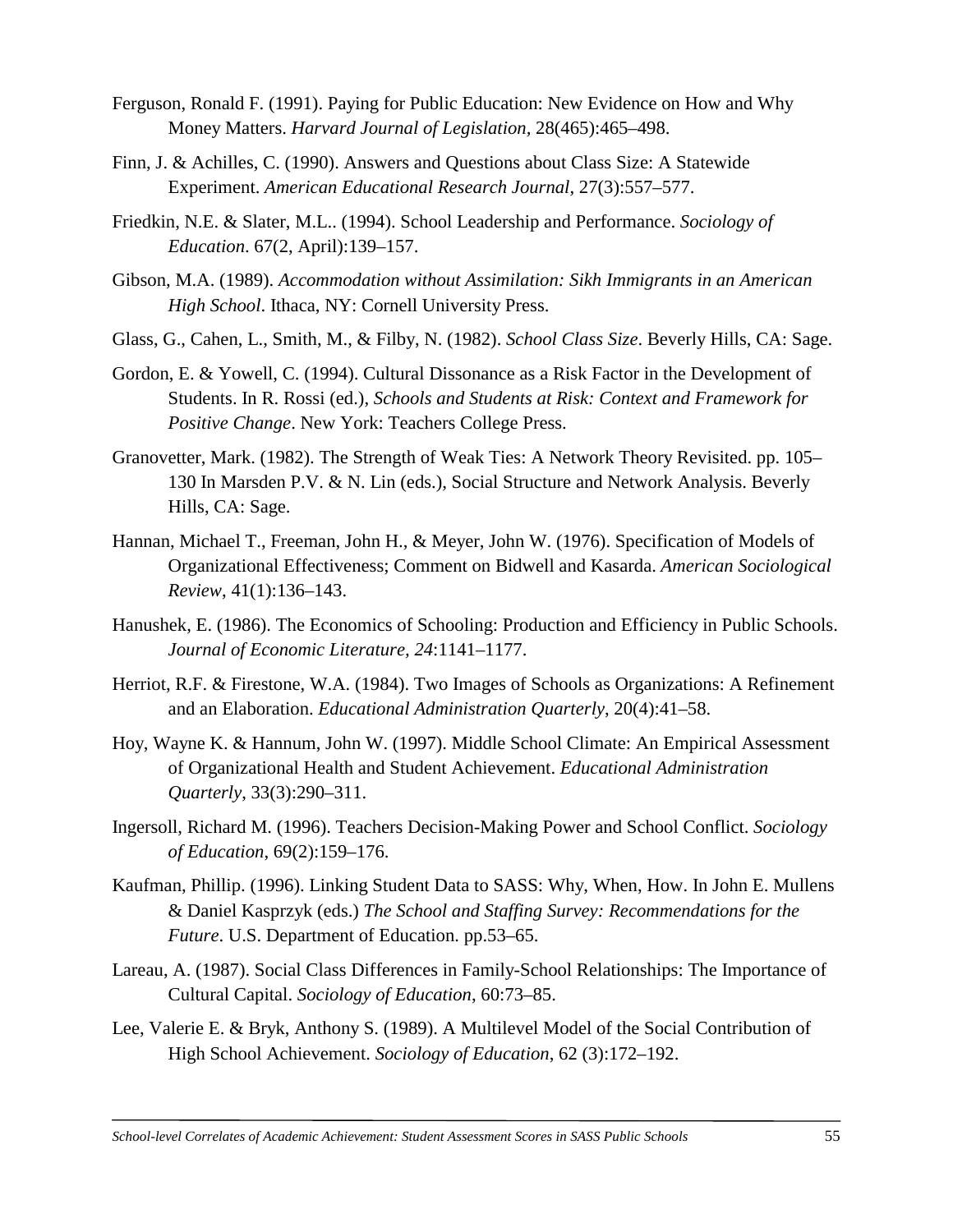- Lee, Valerie E. & Julia B. Smith. (1993). Effects of School Restructuring on the Achievement and Engagement of Middle-Grade Students. *Sociology of Education*, 66(3):164–187.
- Lee, Valerie E. & Julia B. Smith. (1995). Effects of High School Restructuring and Size on Early Gains in Achievement and Engagement. *Sociology of Education*, 68(4):241–270.
- Lee, Valerie E., Smith, Julia B, & Croninger, Robert G. (1997). How High School Organization Influences the Equitable Distribution of Learning in Mathematics and Science. *Sociology of Education*, 70(2):128–150.
- Lindsay, P. (1982). The Effect of High School Size on Student Participation, Satisfaction, and Attendance. *Educational Evaluation and Policy Analysis*, 4(1):57–65.
- McLaughlin, D.H. & Broughman, S. (1997) *Private Schools in the United States: A Statistical Profile, 1993–94.* Washington, DC: U.S. Department of Education. National Center for Education Statistics. (NCES 97–459).
- McLaughlin, D.H. & Drori, G. (1998) *School-level Correlates of Reading and Mathematics Achievement in Public Schools*. Paper presented at the National Center for Education Statistics Seminar on Issues in Assessing Achievement. Washington, DC, November, 1998.
- Meyer, R. H. (1997). Value-Added Indicators of School Performance: A Primer. *Economics of Education Review*, 16:283–301.
- Moore, W. & Esselman, M. (1992). Teacher Efficacy, Power, School Climate, and Achievement: A Desegregating District's Experience. Paper presented at the annual meeting of American Educational Research Association, San Francisco, April 1992.
- Monk, D. (1994). Subject Area Preparation of Secondary Mathematics and Science Teachers and Student Achievement. *Economics of Education Review, 13*(2):125–145.
- Mosteller, F., Light, R. J. & Sachs, J. A. (1996). Sustained Inquiry in Education: Lessons from Skill Grouping and Class Size. *Harvard Educational Review*, 66(4):797–842.
- Mullis, Ina V.S., Campbell, J.R., & Farstrup, A.E. (1993). *NAEP 1992 Reading Report Card for the Nation and the States.* Washington, DC: U.S. Department of Education, National Center for Education Statistics (No. 23–ST06).
- Mullis, Ina V.S., Dossey, J.A., Owen, E.H., & Phillips, G.W. (1993). *NAEP 1992 Mathematics Report Card for the Nation and the States.* Washington, DC: U.S. Department of Education, National Center for Education Statistics (No. 23–ST02).
- National Education Goals Panel. (1996, June). *Profile of 1994–95 State Assessment Systems and Reported Results*.
- Newmann, F., Rutter, R., & Smith, M. (1989). Organizational Factors That Affect School Sense of Efficacy, Community, and Expectations. *Sociology of Education, 62*:221–238.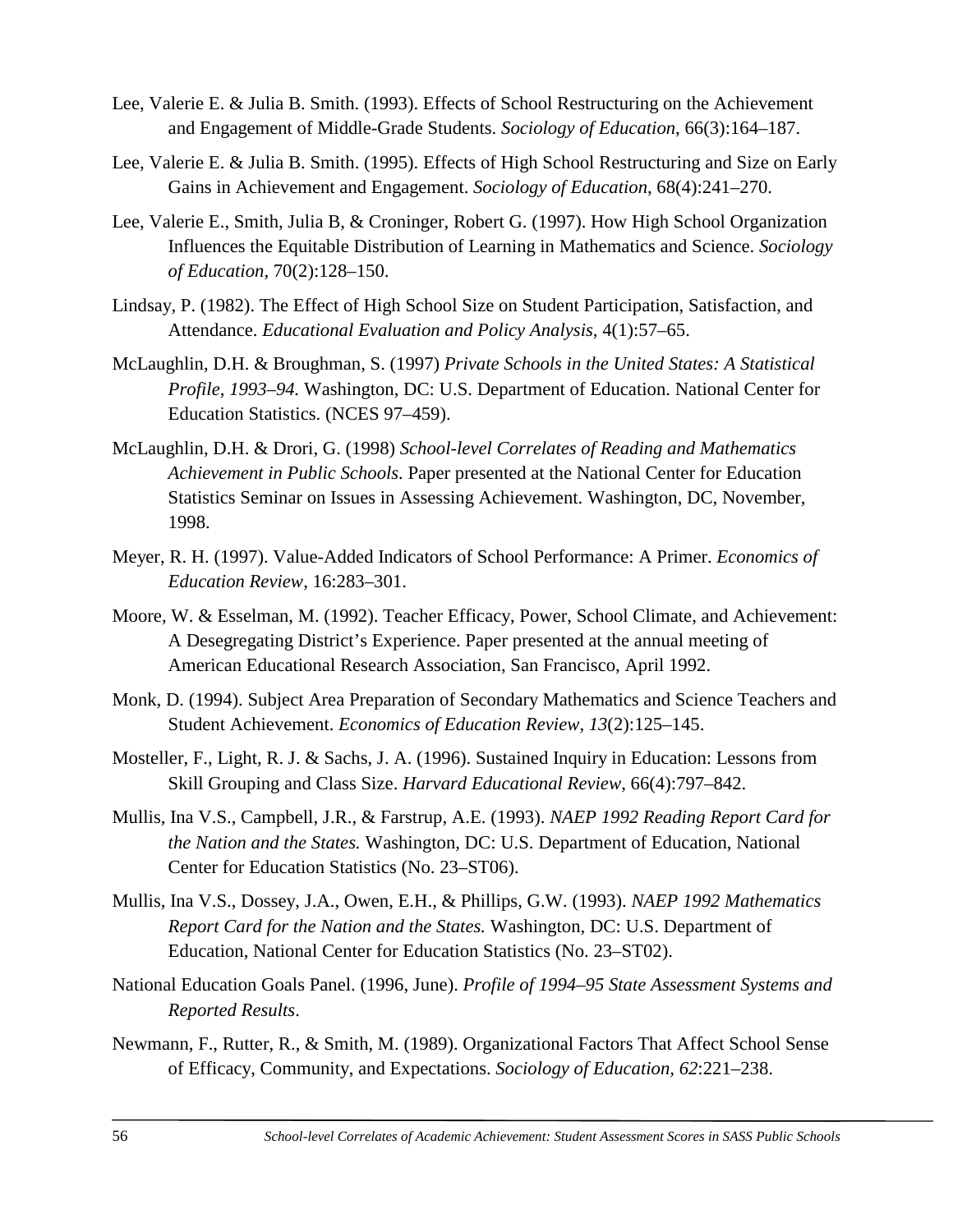- Oakes, Jeanie. (1989). What Education Indicators? The Case for Assessing the School Context. *Education Evaluation and Policy Analysis*, 11(2):181–199.
- Oxley, D. (1994). Organizing Schools into Small Units: Alternatives to Homogeneous Grouping. *Phi Delta Kappan, 75*(7):521–526.
- Pallas, A. (1988). School Climate in American High Schools. *Teachers College Record*, 89:541– 553.
- Pittman, R. & Haughwout, P. (1987). Influence of High School Size on Dropout Rate. *Educational Evaluation and Policy Analysis, 9*(4):337–343.
- Portes, Allejandro & McLeod, Dag. (1996). Educational Progress of Children of Immigrants: The Roles of Class, Ethnicity, and School Context. *Sociology of Education*, 69(4):255–275.
- Portes, Alejandro & Schauffler, Richard. (1993). Language and the Second Generation. In *The New Immigration*, edited by Ruben G. Rumbaut & S. Pedrazgo. NY: Wadsworth.
- Purkey, S. and Smith, M. (1983). Effective Schools: A Review*. The Elementary School Journal, 83*(4):427–452.
- Raudenbush, Stephen, Rowan, Brian, and Kang, Sang Jin. (1991). A Multilevel, Multivariate Model for Studying School Climate with Estimation via EM Algorithm and Application to U.S. High-School Data. *Journal of Educational Statistics*, 16(4):295–330.
- Reese, C.M., Miller, K.E., Mazzeo, J., and Dossey, J.A. (1997*) NAEP 1996 Mathematics Report Card for the Nation and the States.* Washington, DC: U.S. Department of Education, National Center for Education Statistics.
- Roeber, E., Bond, L., and Braskamp, D. (1997*) Annual Survey of State Student Assessment Programs: Fall 1996.* Washington, DC: Council of Chief State School Officers.
- Roeber, E., Bond, L., and Connealy, S. (1998*) Annual Survey of State Student Assessment Programs: Fall 1997.* Washington, DC: Council of Chief State School Officers.
- Ross, J.A. (1992). Teacher Efficacy and the Effect of Coaching on Student Achievement. *Canadian Journal of Education*, 17(1):51–65.
- Rowan, Brian, Chiang, Fang-Shen, & Miller, Robert J. (1997). Using Research on Employees' Performance to Study the Effects of Teachers on Students' Achievement. *Sociology of Education*, 70:256–284.
- Scott-Jones, D. (1984). Family Influences on Cognitive Development and School Achievement. *Review of Research in Education, 11*:259–304.
- Sirotkin, K.A. (1980). Psychometric Implications of the Unit-of-Analysis Problem (with Examples from the Measurement of Organizational Climate). *Journal of Educational Measurement*, 17:245–282.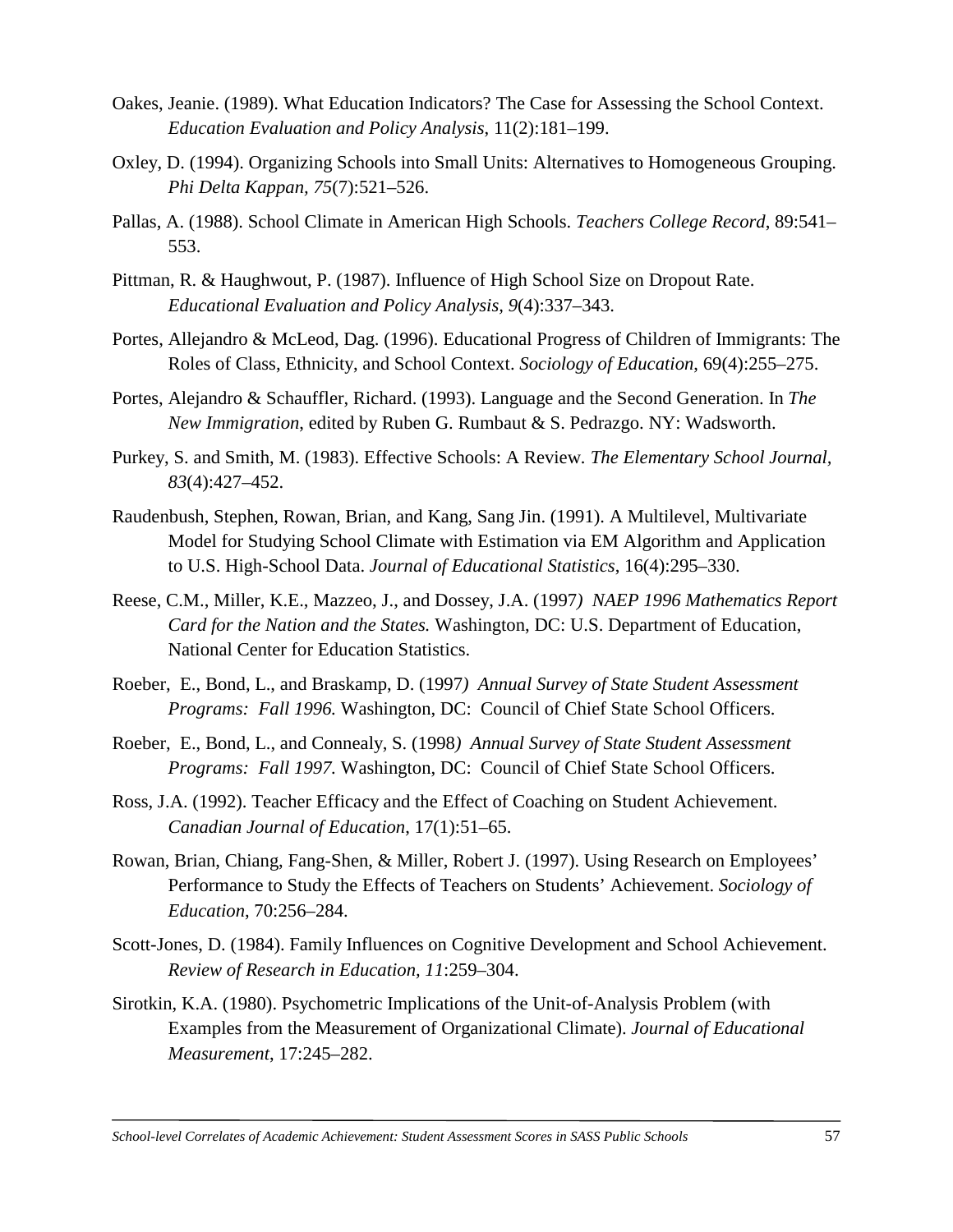- Slavin, R. (1989). Class Size and Student Achievement: Small Effects of Small Classes. *Educational Psychologist, 24*(1):99–110.
- Sui-Chu, Esther Ho & J. Douglas Willms. (1996). Effects of Parental Involvement on Eighth-Grade Achievement". *Sociology of Education*, 69(2):126–141.
- Tarter, John C., Sabo, Dennis, & Hoy, Wayne K. (1995). Middle School Climate, Faculty Trust, and Effectiveness: A Path Analysis. *Journal of Research and Development in Education*, 29 (1):41–49.
- Taylor, Dianne L. & Tashakkori, J. (1995). Decision Participation and School Climate as Predictors of Job Satisfaction and Teachers' Sense of Efficacy. *Journal of Experimental Education*, 63(3):217–230.
- Tienda, Martha. (1984). Language, Education, and the Socioeconomic Achievement of Hispanic Origin Men. *Social Science Quarterly*, 65:519–536.
- Turner, R. & Camilli, G., (1988). *The influence of salary schedule variables on teacher applicant pools, retention, and advanced degrees, and on student achievement.* Paper presented at the Annual Meetings of the American Educational Research Association, New Orleans, LA.
- Wehlage, G., Rutter, R., Smith, G., Lesko, N., & Fernandez, R. (1989*). Reducing the Risk: Schools as Communities of Support*. New York: The Falmer Press.
- Wu, G., Royal, M., & McLaughlin, D. (1997). *Working Paper: Development of a SASS School-Level Student Achievement Subfile, Using Existing State Assessment and State NAEP Information.* Washington, DC: U.S. Department of Education, National Center for Education Statistics (NCES 97–44).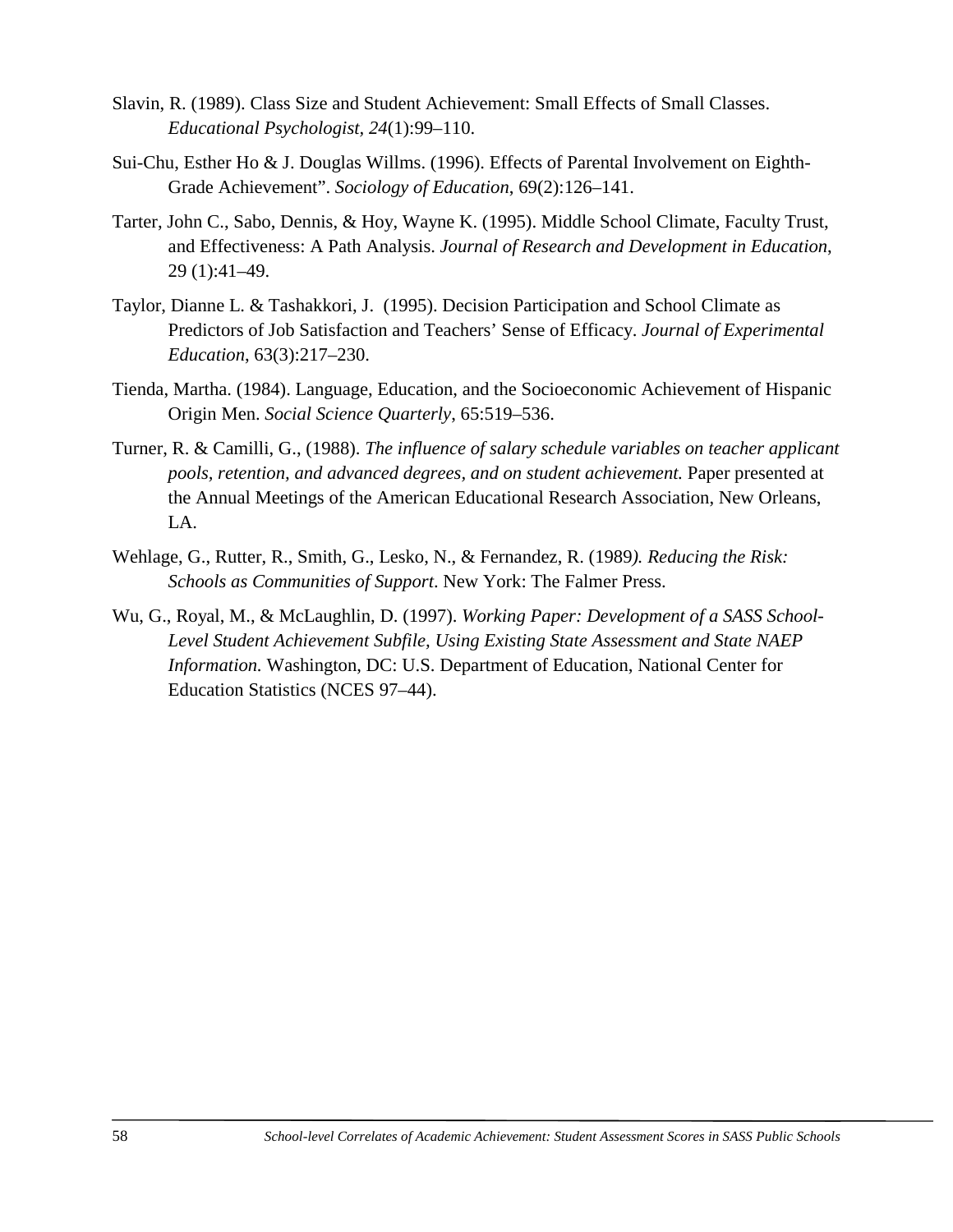# **Appendix A**

## **Results of SEM: Measurement Level**

A measurement model is required to link the latent variables in the structural equation model to SASS measures. Three tables provide the information necessary for understanding the latent variables.

The first table gives a reliability estimate for the teacher-based indicators; that is, a measure of the tendency of teachers at the same school to give the same responses. The estimate is one minus the ratio of (a) the sum of within-school variances, divided by the total number of teachers responding, to (b) the variance of school means. Values substantially less than .5 (such as average class size, classroom control perceptions, and years of experience) indicate that more of the variance in the indicator is within schools than between schools, and alternative indicators should be given greater weight in the model.

The second table gives intercorrelations between the indicators. For example, the lowest intercorrelations (.28 and .29) are for the average class size with the other two indicators of the class size factor and between average years of teachers' experience and percent of teachers with a masters degree, all at the elementary school level. These intercorrelations need not be substantial for SEM analyses, because the estimation procedure should identify the weighting of the indicators that most effectively accounts for variance in other measures. Nevertheless, values substantially less than .50 indicate that most of the variance in the indicators is not in common across the latent trait.

The third table contains the SEM measurement parameter estimates, which were obtained simultaneously with the structural equation parameter estimates. For example, the latent poverty variable is set to be in the same units as the free-lunch eligible fraction, by presetting its coefficient to 1.0; and at the elementary school level,  $.65^2$ , or 42 percent, of the variance in the free lunch eligible fraction is attributed to the latent poverty trait.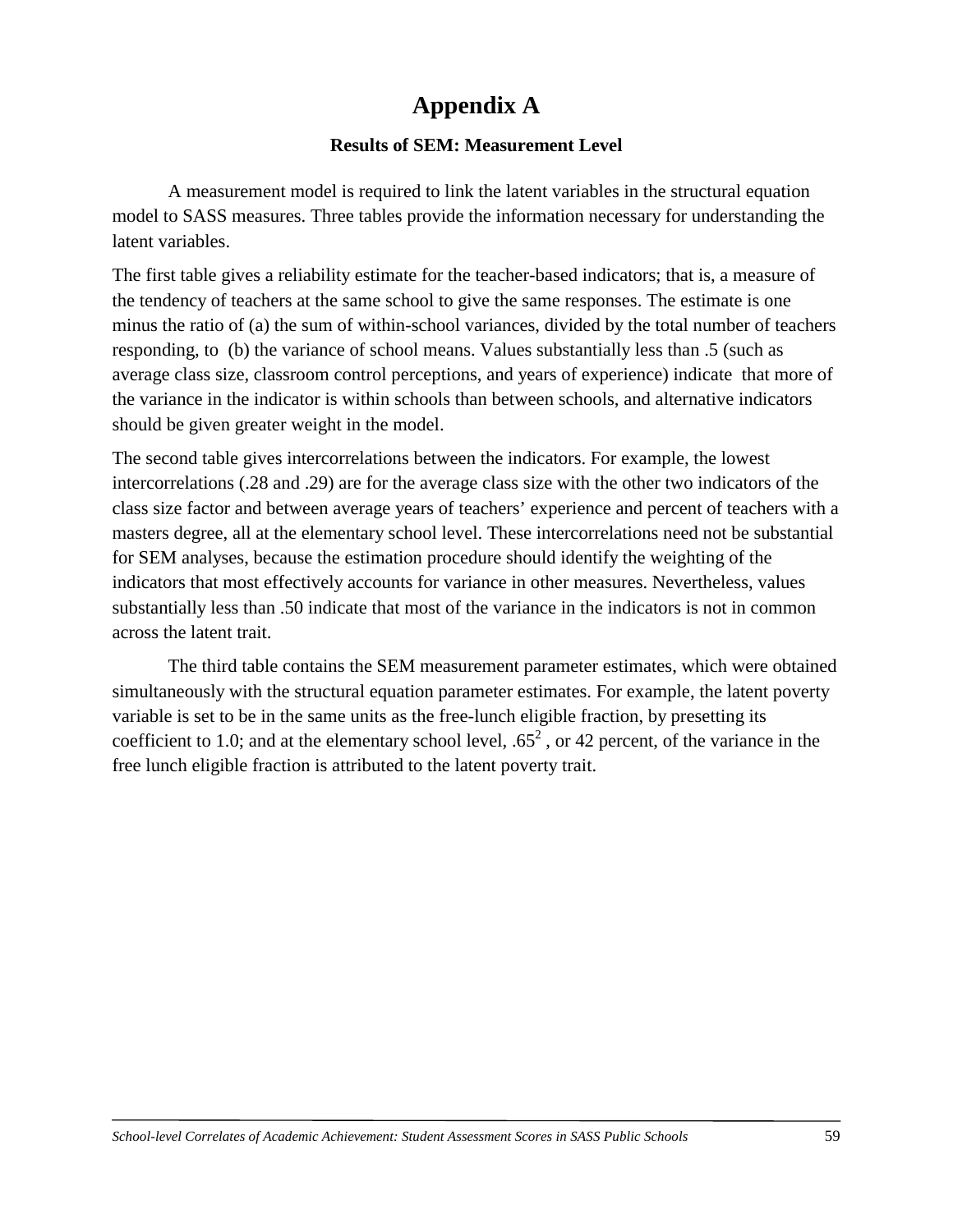|                       |                                    | <b>Elementary</b> | <b>Middle</b> | <b>Secondary</b> | <b>All Schools</b> |
|-----------------------|------------------------------------|-------------------|---------------|------------------|--------------------|
|                       |                                    |                   |               |                  |                    |
| Class Size            | Average                            | .31               | .37           | .44              | .42                |
|                       | Satisfied?                         | .45               | .47           | .54              | .51                |
| Climate               | Climate 1                          | .70               | .74           | .77              | .82                |
|                       | Climate 2                          | .78               | .78           | .86              | .85                |
| Normative<br>Cohesion | Cooperation                        | .51               | .46           | .47              | .50                |
|                       | <b>Clear Norms</b>                 | .54               | .55           | .61              | .60                |
|                       | Classroom                          |                   |               |                  |                    |
| Teacher<br>Control    | Control                            | .36               | .38           | .50              | .41                |
|                       | Influence on<br>School<br>Policies | .61               | .62           | .62              | .63                |
| Teacher               | Years                              |                   |               |                  |                    |
| Qualification         | Experience                         | .26               | .14           | .27              | .24                |
|                       | <b>Masters</b>                     | .41               | .39           | .44              | .41                |
| Poverty               | Problem?                           | .82               | .79           | .82              | .80                |
| Minority<br>Conflicts | Problem?                           | .73               | .79           | .84              | .80                |

### **Table A1.—Reliability coefficients for teacher-based components of school-level factors, by school level. (Estimated fraction of sample mean variance that is between schools)**

SOURCES: U.S. Department of Education, National Center for Education Statistics, Schools and Staffing Survey: 1993–94 (School and Teacher Questionnaires) and State Reading and Mathematics Assessment Scores for Public Schools in 20 States.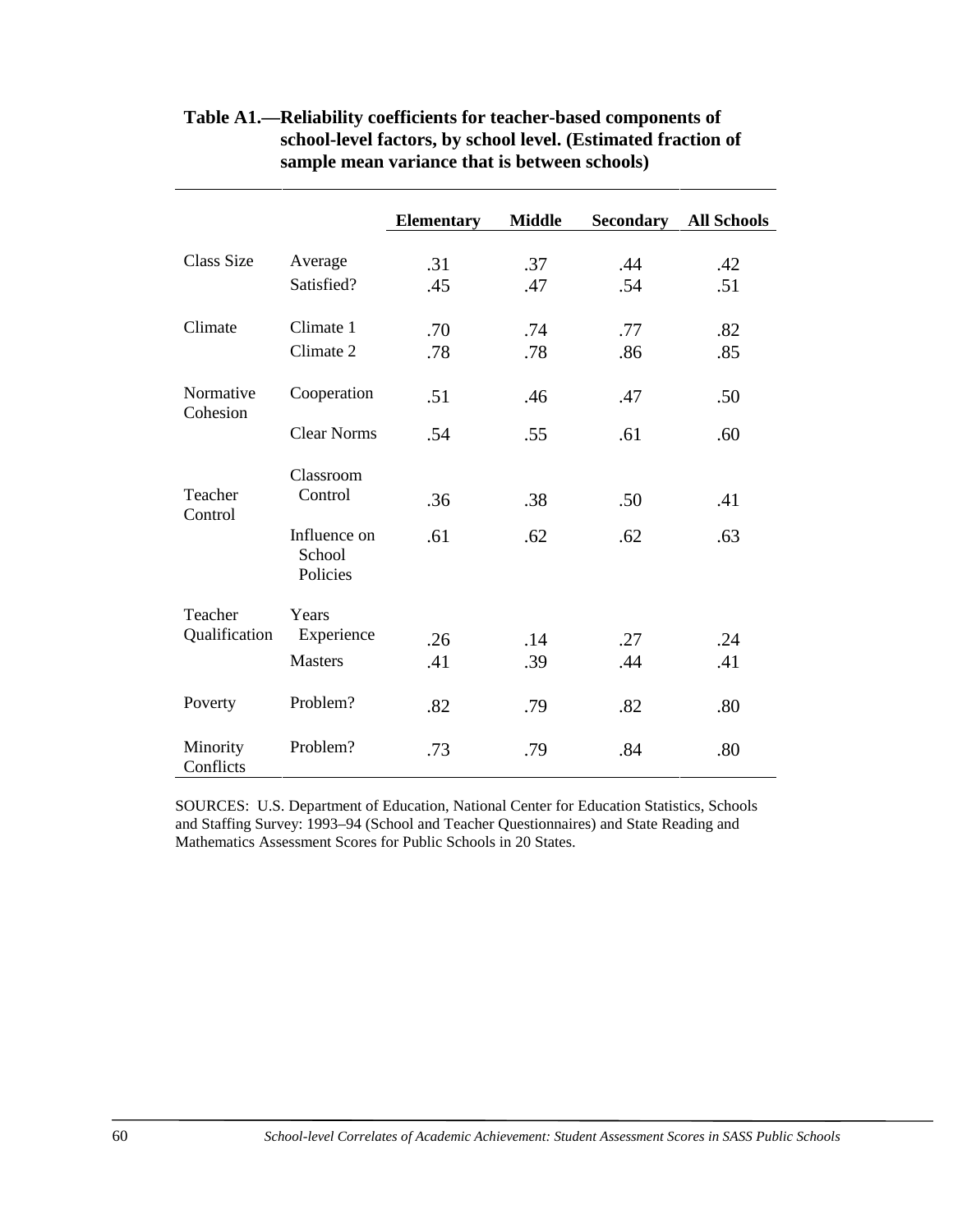|                                       |                             | <b>Elementary Middle</b>             |     | <b>Secondary</b> | All schools |
|---------------------------------------|-----------------------------|--------------------------------------|-----|------------------|-------------|
|                                       |                             | <b>Class size factor</b>             |     |                  |             |
| Average class size                    | Student/teacher<br>ratio    | .28                                  | .50 | .57              | .45         |
| Average class size                    | Class size<br>satisfaction  | .29                                  | .45 | .49              | .40         |
| Student/teacher<br>ratio              | Class size<br>satisfaction  | .43                                  | .42 | .55              | .48         |
|                                       |                             | <b>Climate factor</b>                |     |                  |             |
| Climate 1                             | Climate 2                   | .61                                  | .72 | .50              | .72         |
|                                       |                             | <b>Normative cohesiveness</b>        |     |                  |             |
| Cooperation                           | Clear norms                 | .66                                  | .67 | .66              | .69         |
|                                       |                             | <b>Teacher control and influence</b> |     |                  |             |
| Classroom control                     | School policy<br>influence  | .50                                  | .49 | .49              | .48         |
|                                       |                             | <b>Teacher qualifications</b>        |     |                  |             |
| Years of experience                   | Masters degree              | .29                                  | .30 | .37              | .32         |
|                                       |                             | <b>Poverty</b>                       |     |                  |             |
| Percent free-lunch<br>eligible        | Poverty a problem           | .55                                  | .51 | .47              | .49         |
|                                       |                             | <b>Racial/ethnic minorities</b>      |     |                  |             |
| Percent minority                      | Race conflicts a<br>problem | .49                                  | .45 | .43              | .45         |
|                                       |                             | <b>Language minorities</b>           |     |                  |             |
| Percent limited<br>English proficient | Percent in ESL<br>classes   | .80                                  | .75 | .70              | .77         |

## **Table A2.—Intercorrelations of components of school-level factors, by grade level**

SOURCES: U.S. Department of Education, National Center for Education Statistics, Schools and Staffing Survey: 1993–94 (School and Teacher Questionnaires) and State Reading and Mathematics Assessment Scores for Public Schools in 20 States.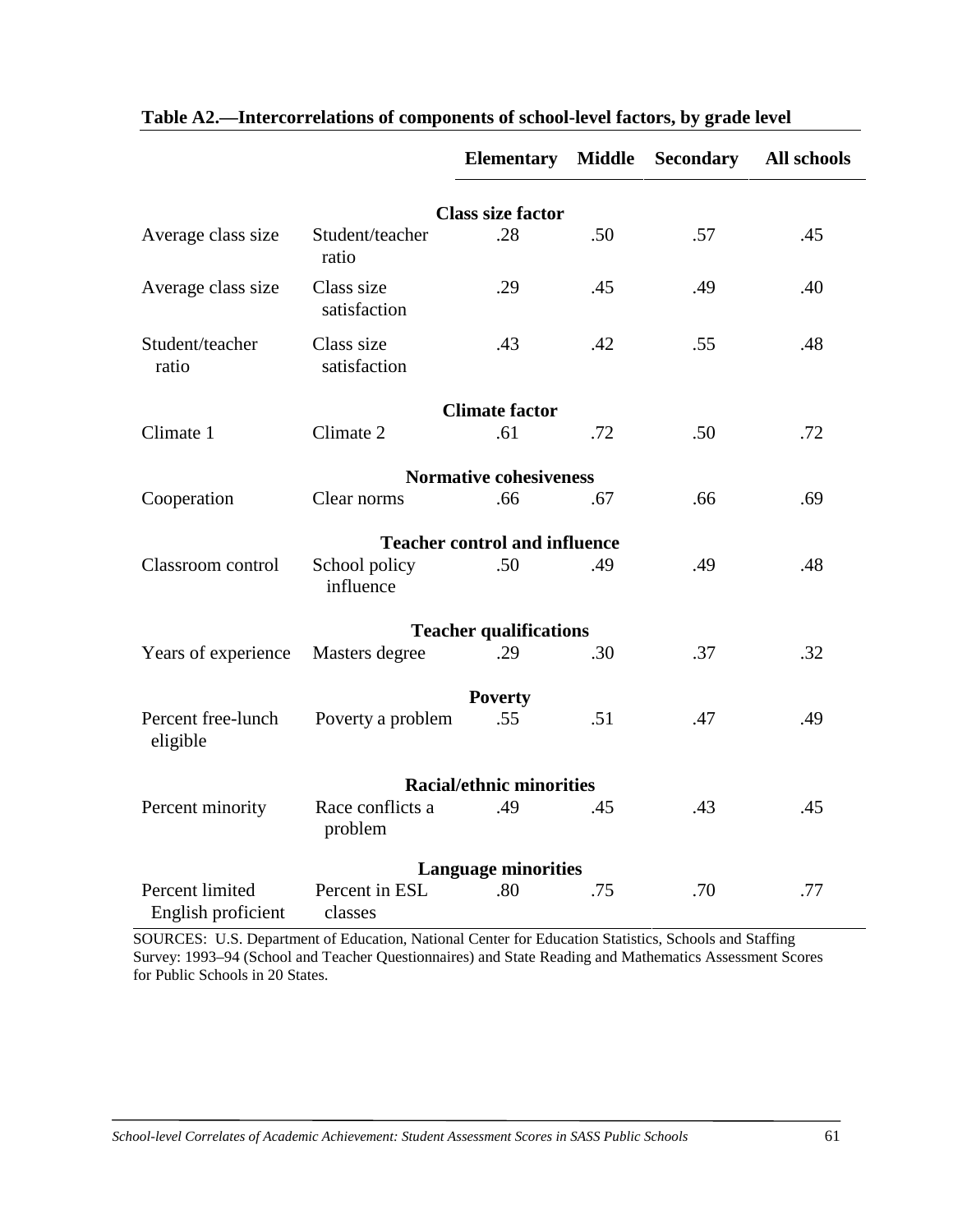| <b>Indicator</b>                   | <b>Elementary</b>                                                     | <b>Middle</b>                                                          | <b>Secondary</b>                                                       |
|------------------------------------|-----------------------------------------------------------------------|------------------------------------------------------------------------|------------------------------------------------------------------------|
| Read.Achieve                       | $=1.0$ (.97) Achieve +<br>.23e                                        | $=1.0$ (.94) Achieve +<br>.33e                                         | $=1.0$ (.91) Achieve +<br>.37e                                         |
| Math.Achieve                       | $=.86(.83)*$ Achieve +<br>.55e                                        | .45e<br>$=.95(.89)*$ Achieve +                                         | $=.97(.88)*$ Achieve +<br>.54e                                         |
| Pct free lunch<br>eligible         | $=1.0$ (.66) Poverty +<br>.75e                                        | $=1.0$ (.66) Poverty +<br>.75e                                         | $=1.0$ (.61) Poverty +<br>.79e                                         |
| Teachers see<br>poverty a problem  | $=1.19$ (.77)*Poverty<br>$-.98$ $(-.39)^*$ T_Quest + .52e             | $=1.14$ (.71)* Poverty<br>$-0.88$ $(-0.43)^*$ T_Quest + .55e           | $=1.37(.85)^*$ Poverty<br>$T_{\text{-}}$ Quest + .50e<br>$-.25(-.08)$  |
| Pct. limited<br>English proficient | $=1.0$ (.87) Language + .49e                                          | $=1.0$ (.89) Language + .46e                                           | $=1.0$ (.85) Language + .53e                                           |
| Pct. in ESL<br>instruction         | $=1.04$ (.89)*Language+ .45e                                          | $= 0.93$ (.81)* Language + .59e                                        | $= 0.97$ (.82)* Language + .57e                                        |
| Pct. minority                      | $=1.0$ (.83) Race +<br>.55e                                           | $=1.0$ (.86)<br>.51e<br>$Race +$                                       | $=1.0$ (.85)<br>.56e<br>Race +                                         |
| Teachers see racial                | $=.71(.59)*$ Race                                                     | $=.61(.50)*$ Race                                                      | $=.59(.50)^*$ Race                                                     |
| tension a problem                  | $-1.10$ ( $-43$ ) T_Quest + .68e                                      | $-1.10$ $(-.54)^*$ T_Quest + .68e                                      | $-.97(-.31)*$<br>$T_Q$ Quest + .84e                                    |
| Perceived<br>classroom control     | $=1.0$ (.57) T.Control + .82e                                         | $=1.0$ (.59) T.Control + .81e                                          | T.Control + .68e<br>$=1.0$ (.73)                                       |
| Perceived<br>policy influence      | $=1.53$ (.88)* T.Control+.48e                                         | $=1.40$ (.83)* T.Control + .56e                                        | $= 0.92$ (.67)* T.Control + .75e                                       |
| School size                        | $=1.0(1.0)$ School.size +.0e                                          | $=1.0(1.0)$<br>School.size +.0e                                        | $=1.0(1.0)$<br>$School.size + .0e$                                     |
| Average class size                 | $=1.0$ (.39) Class size +.92e                                         | $=1.0$ (.61)<br>$Class.size + .79e$                                    | $=1.0$ (.72)<br>$Class.size + .70e$                                    |
| Student/teacher<br>ratio           | $=1.82$ (.72)* Class.size+.69e                                        | $=1.28$ (.79)* Class.size+ .62e                                        | $=1.11$ (.80)* Class.size +.59e                                        |
| Teachers see class                 | $=1.50$ (.58)*Class.size                                              | $=.87(.50)*$ Class.size                                                | $=.83(.61)*$<br>Class.size                                             |
| size as satisfactory               | $+1.0(.38)$ T_Quest + .72e                                            | $+1.0(.54)$<br>$T_Q$ Quest + .73e                                      | $+1.0(.32)$<br>$T_Q$ Quest + .43e                                      |
| Clarity of norms                   | Norm.coh $+ .0e$<br>$=1.0(1.0)$                                       | $=1.0(1.0)$<br>Norm.coh $+ .0e$                                        | $=1.0(1.0)$<br>Norm.coh $+ .0e$                                        |
| Cooperation                        | $=.65(.65)^*$ Norm.coh +.76e                                          | Norm.coh $+ .76e$<br>$=.66(.65)*$                                      | Norm.coh + $.76e$<br>$=.65(.65)*$                                      |
| School behavioral<br>climate 1     | School.climate<br>$=1.0$ (.89)<br>$-0.84$ ( $-0.33$ )* T_Quest + .30e | $=1.0$ (.91)<br>School.climate<br>$T_Quest + .18e$<br>$-.73(-.37)*$    | $=1.0$ (.94)<br>School.climate<br>$-.82 (-.27)$ *<br>$T_Q$ quest + 21e |
| School behavioral<br>climate 2     | $= 0.97$ (.87)* School.Climate<br>$-.98$ ( $-.39$ ) * T_Quest + .30e  | $= 0.92$ (.84)* School.Climate<br>$-0.85$ ( $-0.43$ ) * T_Quest + .34e | School.Climate<br>$=.89(.84)*$<br>$-1.34$ $(-.44)^*$ T_Quest + 38e     |

**Table A3.—School-level factors SEM measurement model estimates**

NOTES: Data in table include: Unstandardized coefficient or factor loading (standardized coefficient or factor loading) significance level, factor name, and magnitude of error term. Indicators with an unstandardized factor loading of 1.0 are the reference indicators. Error terms of .0 were set to this value in order to identify the model. SOURCES: U.S. Department of Education, National Center for Education Statistics, Schools and Staffing Survey: 1993–94 (School and Teacher Questionnaires) and State Reading and Mathematics Assessment Scores for Public Schools in 20 States.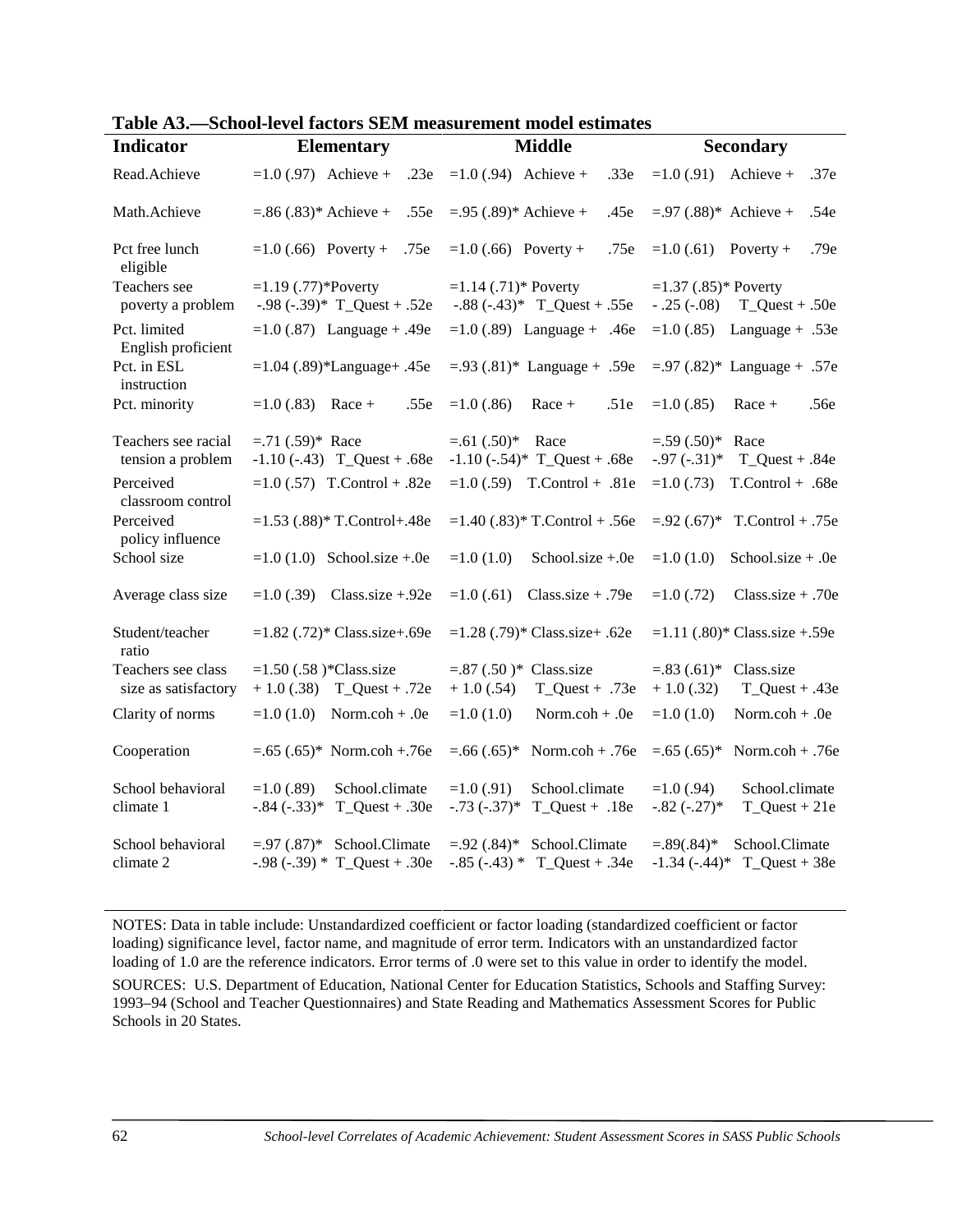# **Appendix B**

## **Factors Associated with School Climate and Achievement in Public Schools, Reversing the Causal Order between these Two Factors: Results from SEM Analyses**

A separate SEM analysis was carried out in which the school climate trait was omitted from the equation for achievement and the school achievement trait was included in the equation for school climate.

|                            |                                     | <b>Elementary</b> | <b>Middle</b> | <b>Secondary</b> |
|----------------------------|-------------------------------------|-------------------|---------------|------------------|
| <b>Independent effects</b> | <b>Dependent factor</b>             | $(n=1124)$        | $(n=496)$     | $(n=595)$        |
| School size                | <b>Student</b>                      | $+0.10$           | $+0.01$       | $+0.39*$         |
|                            | achievement                         |                   |               |                  |
| Class size                 |                                     | $-0.25*$          | $-0.27$       | $-0.37*$         |
| Normative cohesion         |                                     | $-0.09*$          | $-0.02$       | $-0.00$          |
| Teachers' qualifications   |                                     | $-0.01$           | $-0.13$       | $-0.12$          |
| Teachers' influence        |                                     | $+0.02$           | $+0.02$       | $-0.05$          |
| $r^2$                      |                                     | 0.69              | 0.85          | 0.81             |
| School size                | <b>School climate</b>               | $-0.05$           | $-0.06$       | $-0.22*$         |
| Class size                 |                                     | $-0.20$           | $-0.26$       | $-0.09$          |
| Normative cohesion         |                                     | $+0.22*$          | $+0.37*$      | $+0.34*$         |
| Teachers' influence        |                                     | $+0.01$           | $+0.11$       | $+0.02$          |
| Student achievement        |                                     | $-0.29$           | $-0.03$       | $-0.11$          |
| $r^2$                      |                                     | 0.68              | 0.75          | 0.70             |
|                            | <b>Statistical summary measures</b> |                   |               |                  |
|                            | GFI (AGFI)                          | 0.95(0.92)        | 0.91(0.85)    | 0.93(0.88)       |
|                            | $\chi$ 2 (d.f.)                     | 606 (130)         | 552 (130)     | 506 (130)        |

NOTES: Entries in table are standardized gamma coefficients. The same factors and equations were included as represented in table 7, except for the reversal of achievement and school climate. One additional elementary school, deleted in later analyses, was included in this analysis.

(\*) P<.05 based on repeated half-sample standard deviations.

r<sup>2</sup> values include effects of three background factors in addition to factors shown.

SOURCES: U.S. Department of Education, National Center for Education Statistics, Schools and Staffing Survey: 1993–94 (School and Teacher Questionnaires) and State Reading and Mathematics Assessment Scores for Public Schools in 20 States.